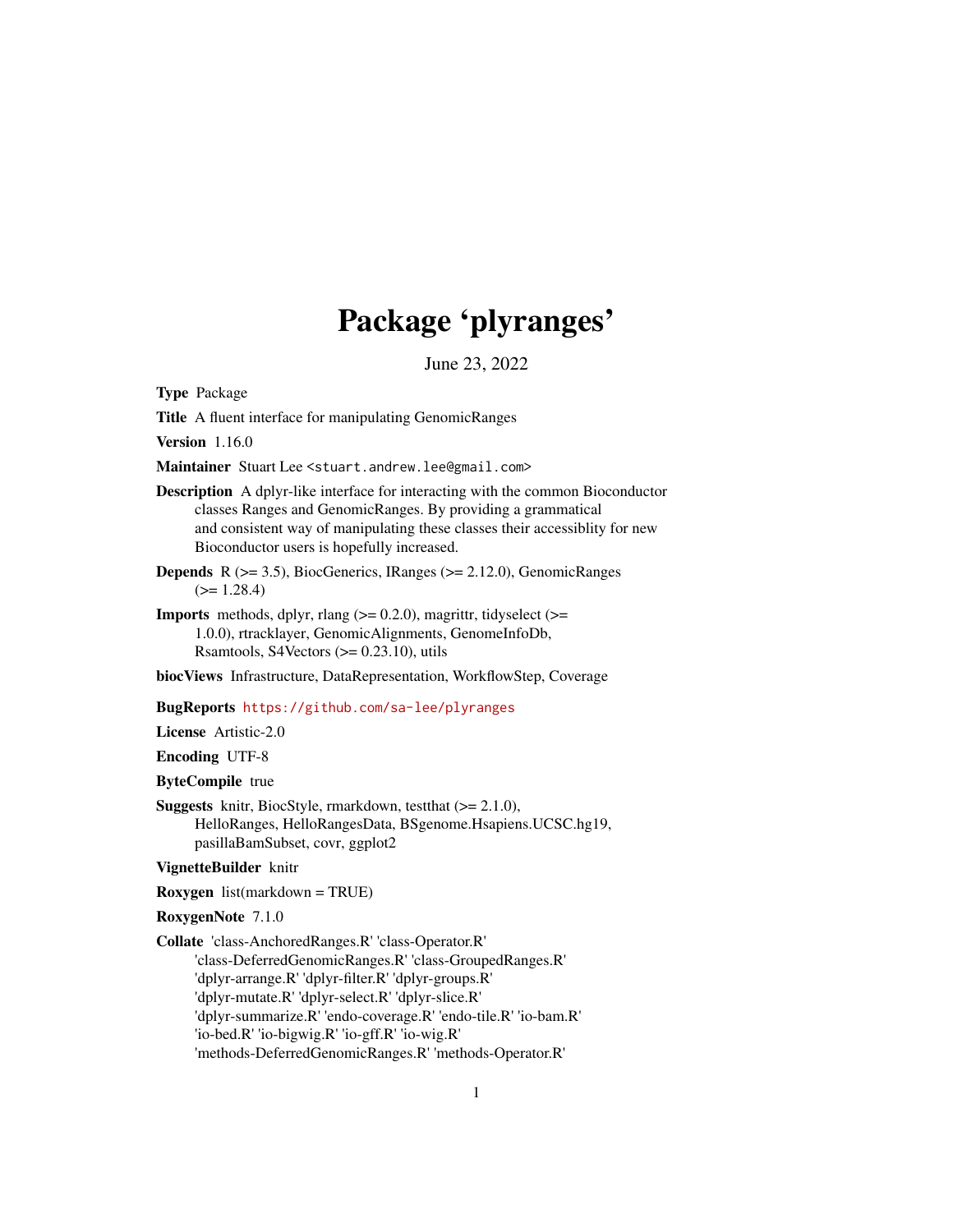'plyranges.R' 'ranges-add-distance.R' 'ranges-anchors.R' 'ranges-arithmetic-flank.R' 'ranges-arithmetic-setters.R' 'ranges-arithmetic-shift.R' 'ranges-arithmetic-stretch.R' 'ranges-bind.R' 'ranges-chop.R' 'ranges-colwise.R' 'ranges-construct.R' 'ranges-disjoin.R' 'ranges-eval-quo.R' 'ranges-eval.R' 'ranges-expand.R' 'ranges-genomeinfo.R' 'ranges-join-follow.R' 'ranges-join-nearest.R' 'ranges-join-precede.R' 'ranges-overlap-count.R' 'ranges-overlap-filter.R' 'ranges-overlap-find.R' 'ranges-overlap-groups.R' 'ranges-overlap-joins-intersect.R' 'ranges-overlap-joins-outer.R' 'ranges-overlap-self-joins.R' 'ranges-pairs.R' 'ranges-rangewise-setops.R' 'ranges-reduce.R' 'ranges-setops.R' 'reexports.R'

git\_url https://git.bioconductor.org/packages/plyranges

git\_branch RELEASE\_3\_15

git\_last\_commit 6d76588

git\_last\_commit\_date 2022-04-26

```
Date/Publication 2022-06-23
```
Author Stuart Lee [aut, cre] (<<https://orcid.org/0000-0003-1179-8436>>), Michael Lawrence [aut, ctb], Dianne Cook [aut, ctb], Spencer Nystrom [ctb] (<<https://orcid.org/0000-0003-1000-1579>>)

# R topics documented:

| 3              |
|----------------|
| $\overline{A}$ |
| 6              |
| 8              |
| 8              |
| 9              |
| 10             |
| 11             |
| 12             |
| 13             |
| -14            |
| - 14           |
| - 15           |
| -16            |
| 17             |
| -18            |
| -19            |
| 22             |
| 23             |
| 25             |
| 26             |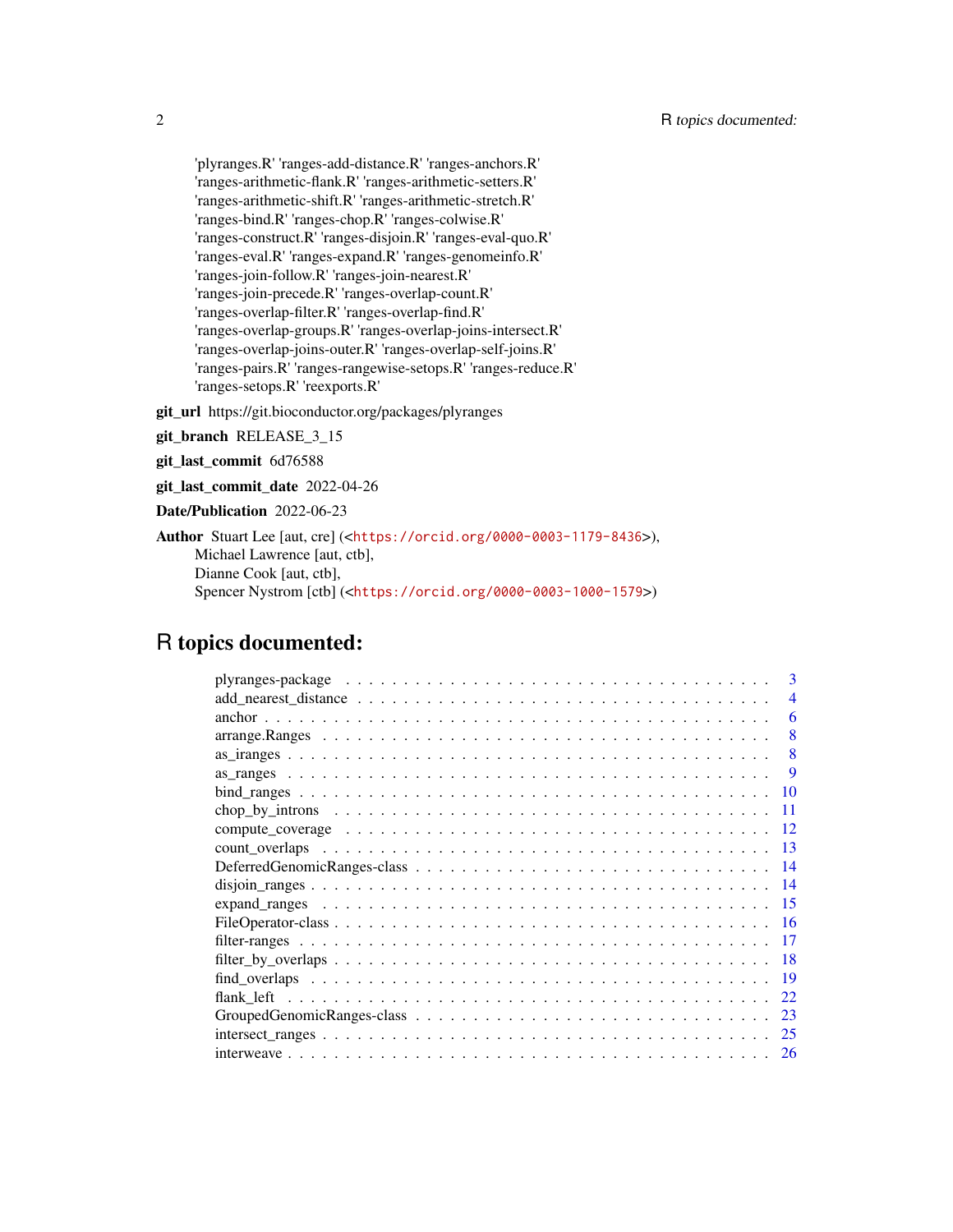<span id="page-2-0"></span>

|  |  |  |  |  |  |  |  |  |  |  |  |  |  |  |  | 28 |
|--|--|--|--|--|--|--|--|--|--|--|--|--|--|--|--|----|
|  |  |  |  |  |  |  |  |  |  |  |  |  |  |  |  | 29 |
|  |  |  |  |  |  |  |  |  |  |  |  |  |  |  |  | 32 |
|  |  |  |  |  |  |  |  |  |  |  |  |  |  |  |  | 33 |
|  |  |  |  |  |  |  |  |  |  |  |  |  |  |  |  | 35 |
|  |  |  |  |  |  |  |  |  |  |  |  |  |  |  |  | 36 |
|  |  |  |  |  |  |  |  |  |  |  |  |  |  |  |  | 37 |
|  |  |  |  |  |  |  |  |  |  |  |  |  |  |  |  | 37 |
|  |  |  |  |  |  |  |  |  |  |  |  |  |  |  |  | 38 |
|  |  |  |  |  |  |  |  |  |  |  |  |  |  |  |  | 39 |
|  |  |  |  |  |  |  |  |  |  |  |  |  |  |  |  | 41 |
|  |  |  |  |  |  |  |  |  |  |  |  |  |  |  |  | 42 |
|  |  |  |  |  |  |  |  |  |  |  |  |  |  |  |  | 44 |
|  |  |  |  |  |  |  |  |  |  |  |  |  |  |  |  | 45 |
|  |  |  |  |  |  |  |  |  |  |  |  |  |  |  |  | 46 |
|  |  |  |  |  |  |  |  |  |  |  |  |  |  |  |  | 47 |
|  |  |  |  |  |  |  |  |  |  |  |  |  |  |  |  | 48 |
|  |  |  |  |  |  |  |  |  |  |  |  |  |  |  |  | 49 |
|  |  |  |  |  |  |  |  |  |  |  |  |  |  |  |  | 50 |
|  |  |  |  |  |  |  |  |  |  |  |  |  |  |  |  | 51 |
|  |  |  |  |  |  |  |  |  |  |  |  |  |  |  |  | 52 |
|  |  |  |  |  |  |  |  |  |  |  |  |  |  |  |  | 53 |
|  |  |  |  |  |  |  |  |  |  |  |  |  |  |  |  | 54 |
|  |  |  |  |  |  |  |  |  |  |  |  |  |  |  |  | 55 |
|  |  |  |  |  |  |  |  |  |  |  |  |  |  |  |  | 56 |
|  |  |  |  |  |  |  |  |  |  |  |  |  |  |  |  | 57 |
|  |  |  |  |  |  |  |  |  |  |  |  |  |  |  |  | 58 |
|  |  |  |  |  |  |  |  |  |  |  |  |  |  |  |  | 59 |
|  |  |  |  |  |  |  |  |  |  |  |  |  |  |  |  | 59 |
|  |  |  |  |  |  |  |  |  |  |  |  |  |  |  |  | 61 |

plyranges-package *plyranges: a grammar of genomic data manipulation*

# Description

plyranges is a dplyr like API to the Ranges/GenomicRanges infrastructure in Bioconductor.

# Details

plryanges provides a consistent interface for importing and wrangling genomics data from a variety of sources. The package defines a grammar of genomic data manipulation through a set of verbs. These verbs can be used to construct human readable analysis pipelines based on Ranges objects.

• Modify genomic regions with the set\_width() and stretch() functions.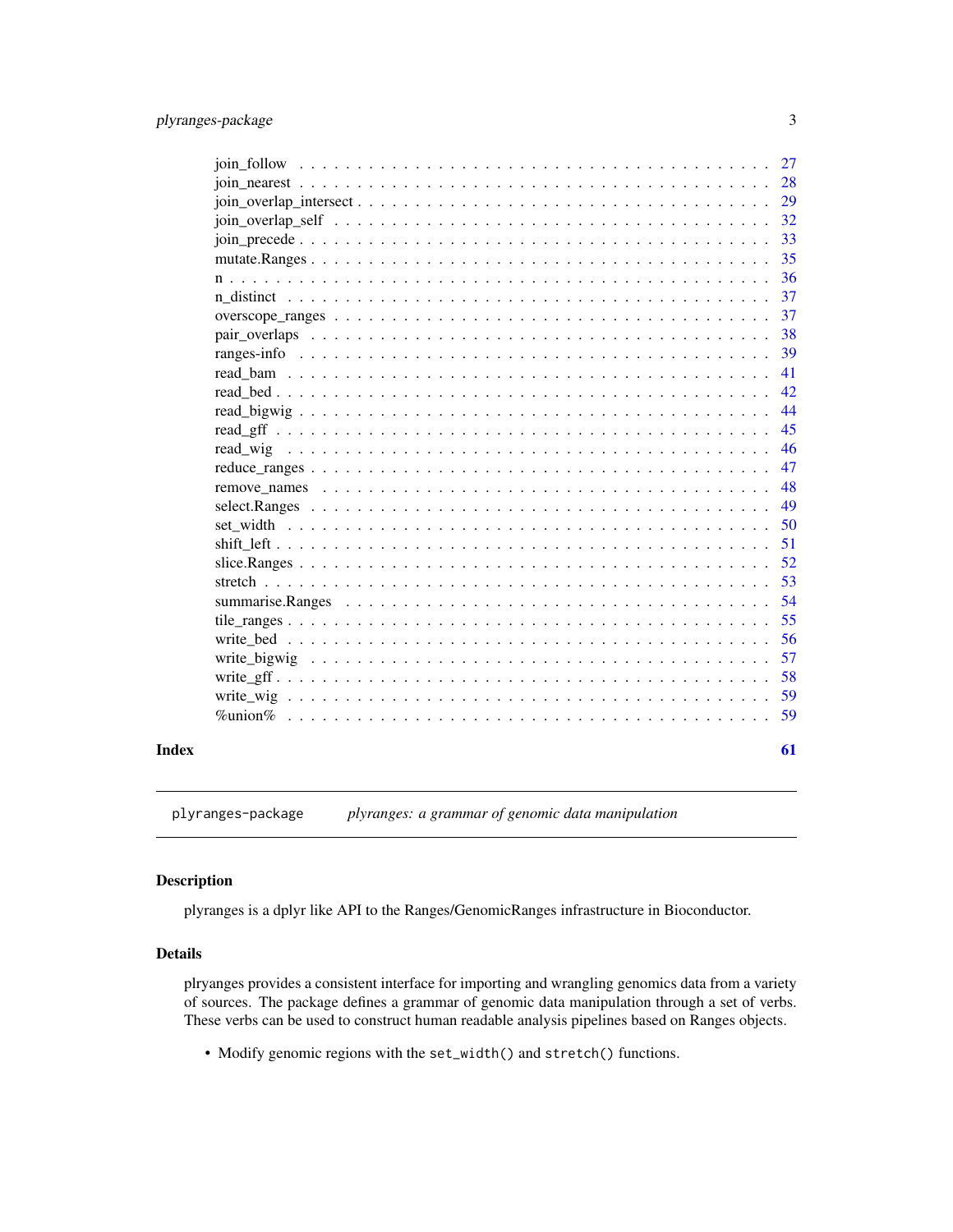- <span id="page-3-0"></span>• Modify genomic regions while fixing the start/end/center coordinates with the anchors() family of functions.
- Sort genomic ranges with arrange().
- Modify, subset, and aggregate genomic data with the mutate(), filter(), and summarise()functions.
- Any of the above operations can be performed on partitions of the data with group\_by().
- Find nearest neighbour genomic regions with the join\_nearest() family of functions.
- Find overlaps between ranges with the join\_overlap\_inner() family of functions.
- Merge all overlapping and adjacent genomic regions with reduce\_ranges().
- Merge the end points of all genomic regions with disjoin\_ranges().
- Import and write common genomic data formats with the read\_/write\_ family of functions.

For more details on the features of plryanges, read the vignette: browseVignettes(package = "plyranges")

#### Author(s)

Maintainer: Stuart Lee <lee.s@wehi.edu.au> [\(ORCID\)](https://orcid.org/0000-0003-1179-8436)

Authors:

- Michael Lawrence [contributor]
- Dianne Cook [contributor]

Other contributors:

• Spencer Nystrom [\(ORCID\)](https://orcid.org/0000-0003-1000-1579) [contributor]

#### See Also

Useful links:

• Report bugs at <https://github.com/sa-lee/plyranges>

add\_nearest\_distance *Add distance to nearest neighbours between two Ranges objects*

# **Description**

Appends distance to nearest subject range to query ranges similar to setting distance in join\_nearest\_. Distance is set to NA for features with no nearest feature by the selected nearest metric.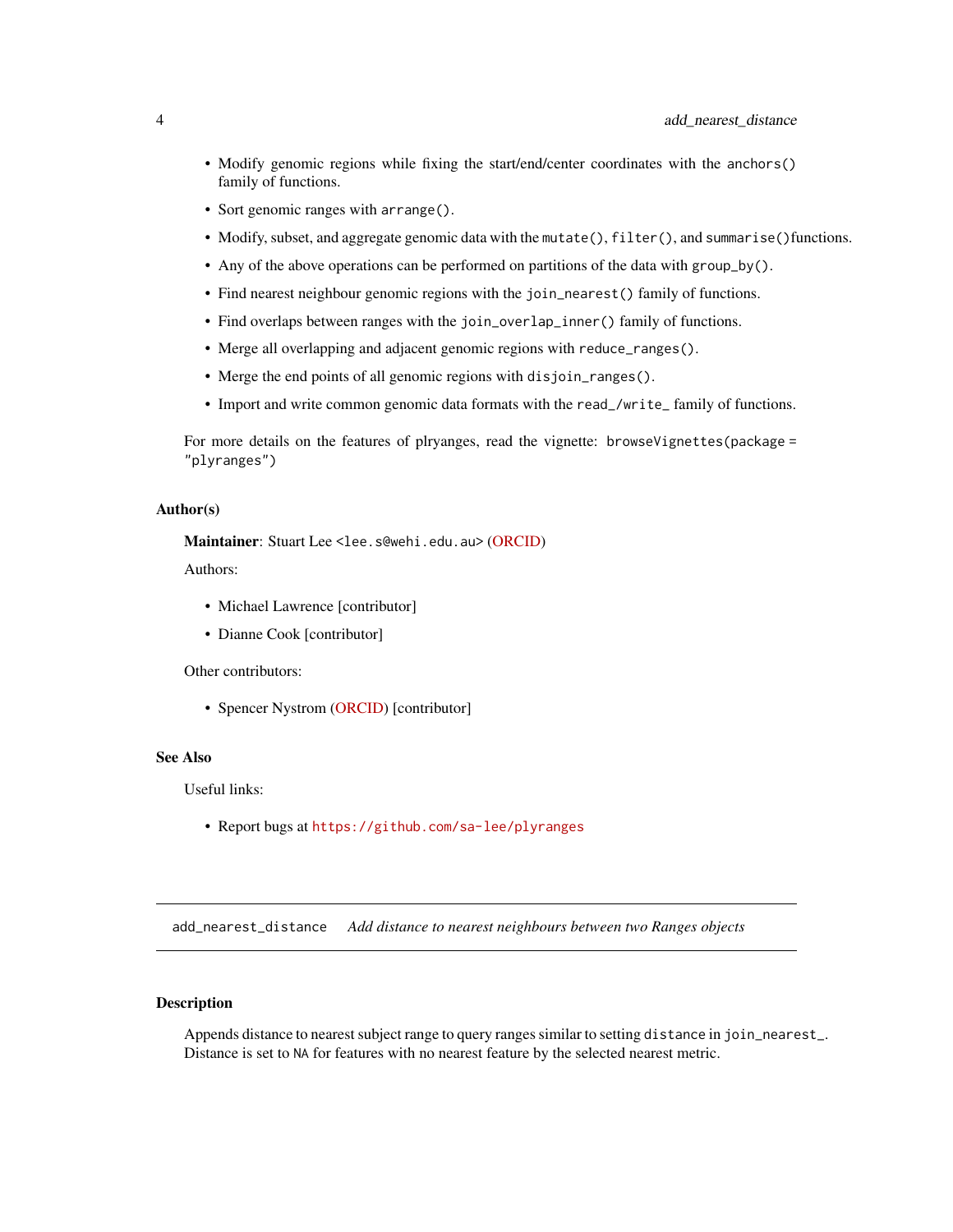#### <span id="page-4-0"></span>Usage

```
add\_nearest\_distance(x, y = x, name = "distance")add\_nearest\_distance\_left(x, y = x, name = "distance")add\_nearest\_distance\_right(x, y = x, name = "distance")add\_nearest\_distance\_upstream(x, y = x, name = "distance")add\_nearest\_distance\_downstream(x, y = x, name = "distance")
```
#### Arguments

|      | The query ranges                                                                                                   |
|------|--------------------------------------------------------------------------------------------------------------------|
| v    | the subject ranges within which the nearest ranges are found. If missing, query<br>ranges are used as the subject. |
| name | column name to create containing distance values                                                                   |

#### Details

By default add\_nearest\_distance will find arbitrary nearest neighbours in either direction and ignore any strand information. The add\_nearest\_distance\_left and add\_nearest\_distance\_right methods will find arbitrary nearest neighbour ranges on x that are left/right of those on y and ignore any strand information.

The add\_nearest\_distance\_upstream method will find arbitrary nearest neighbour ranges on x that are upstream of those on y. This takes into account strandedness of the ranges. On the positive strand nearest upstream will be on the left and on the negative strand nearest upstream will be on the right.

The add\_nearest\_distance\_downstream method will find arbitrary nearest neighbour ranges on x that are upstream of those on y. This takes into account strandedness of the ranges. On the positive strand nearest downstream will be on the right and on the negative strand nearest upstream will be on the left.

#### Value

ranges in x with additional column containing the distance to the nearest range in y.

#### See Also

[join\\_nearest](#page-27-1)

```
query \leq - data.frame(start = c(5, 10, 15, 20),
                   width = 5,
                   gc = runif(4)) %as_iranges()
subject \leq data.frame(start = c(2:6, 24),
```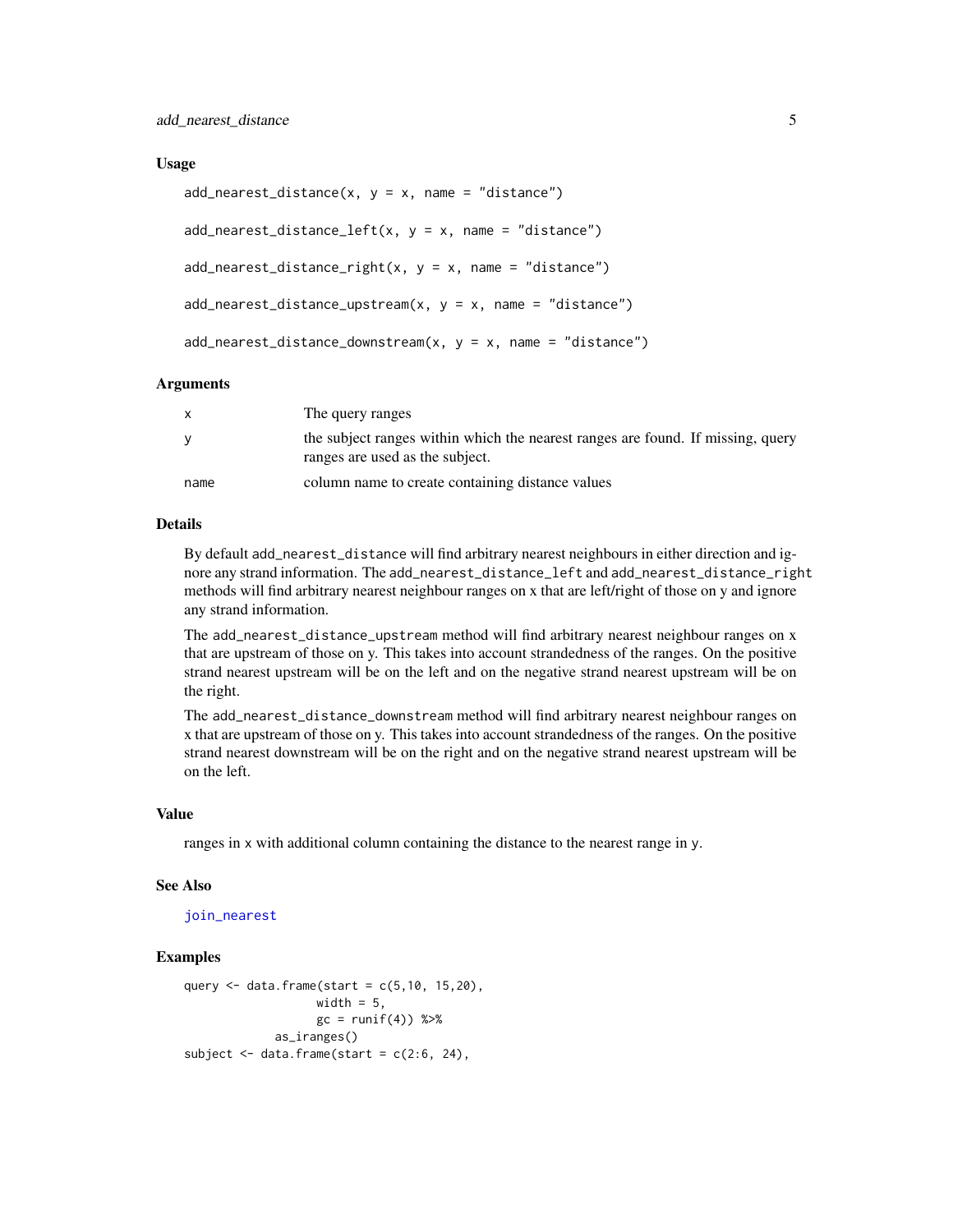<span id="page-5-0"></span>6 anchor and the contract of the contract of the contract of the contract of the contract of the contract of the contract of the contract of the contract of the contract of the contract of the contract of the contract of t

```
width = 3:8,
         label = letters[1:6]) %>%
as_iranges()
```

```
add_nearest_distance(query, subject)
add_nearest_distance_left(query, subject)
add_nearest_distance_left(query)
```
anchor *Anchored Ranges objects*

# Description

The GRangesAnchored class and the IRangesAnchored class allow components of a GRanges or IRanges (start, end, center) to be held fixed.

# Usage

 $anchor(x)$ unanchor(x)

anchor\_start(x)

anchor\_end(x)

anchor\_center(x)

anchor\_centre(x)

anchor\_3p(x)

anchor\_5p(x)

# Arguments

x a Ranges object

# Details

Anchoring will fix a Ranges start, end, or center positions, so these positions will remain the same when performing arithimetic. For GRanges objects, the function (anchor\_3p()) will fix the start for the negative strand, while anchor\_5p() will fix the end for the positive strand. Anchoring modifies how arithmetic is performed, for example modifying the width of a range with set\_width() or stretching a range with stretch(). To remove anchoring use unanchor().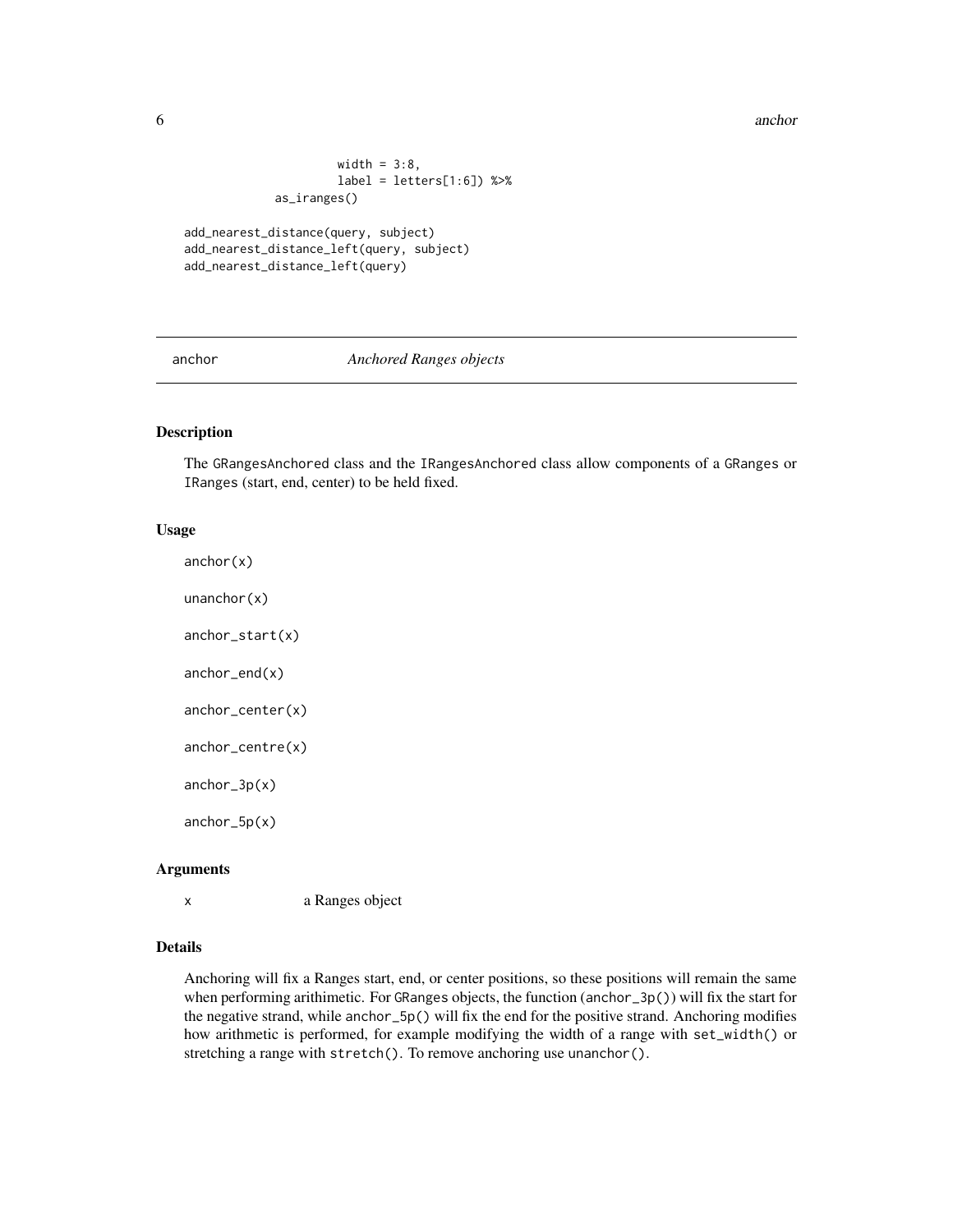#### <span id="page-6-0"></span>anchor 7 and 2008, the contract of the contract of the contract of the contract of the contract of the contract of the contract of the contract of the contract of the contract of the contract of the contract of the contrac

# Value

a RangesAnchored object which has the same appearance as a regular Ranges object but with an additional slot displaying an anchor.

#### **Constructors**

Depending on how you want to fix the components of a Ranges, there are five ways to construct a RangesAnchored class. Here x is either an IRanges or GRanges object.

- anchor\_start(x)Fix the start coordinates
- anchor\_end $(x)$ Fix the end coordinates
- anchor\_center(x)Fix the center coordinates
- anchor\_3p( $x$ )On the negative strand fix the start coordinates, and for positive or unstranded ranges fix the end coordinates.
- anchor\_5p $(x)$ On the positive or unstranded ranges fix the start coordinates, coordinates and for negative stranded ranges fix the end coordinates.

#### **Accessors**

To see what has been anchored use the function anchor. This will return a character vector containing a valid anchor. It will be set to one of c("start", "end", "center") for an IRanges object or one of c("start", "end", "center", "3p", "5p") for a GRanges object.

# See Also

[mutate,](#page-0-0) [stretch](#page-52-1)

```
df \leq - data.frame(start = 1:10, width = 5)
rng <- as_iranges(df)
rng_by_start <- anchor_start(rng)
rng_by_start
anchor(rng_by_start)
mutate(rng_by_start, width = 3L)
grng <- as_granges(df,
                   seqnames = "chr1",
                   strand = c(rep("-", 5), rep("+", 5)))rng_by_5p <- anchor_5p(grng)
rng_by_5p
mutate(rng_by_5p, width = 3L)
```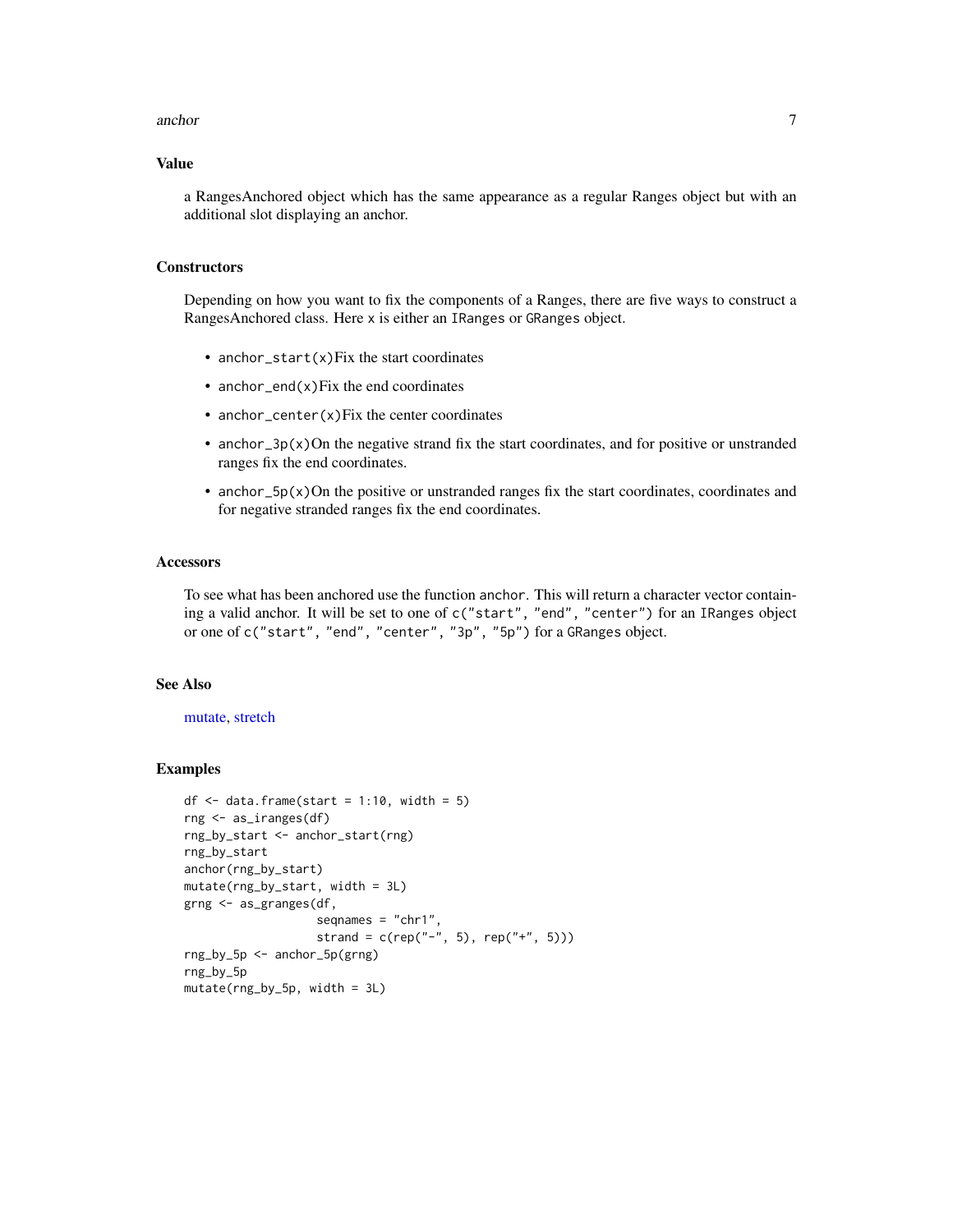<span id="page-7-0"></span>arrange.Ranges *Sort a Ranges object*

#### Description

Sort a Ranges object

#### Usage

## S3 method for class 'Ranges' arrange(.data, ...)

#### Arguments

| .data                   | A Ranges object.                        |
|-------------------------|-----------------------------------------|
| $\cdot$ $\cdot$ $\cdot$ | Comma seperated list of variable names. |

#### Value

A sorted Ranges object

#### Examples

rng  $\le$  as\_iranges(data.frame(start = 1:10, width = 10:1)) rng <- mutate(rng, score = runif(10)) arrange(rng, score) # you can also use dplyr::desc to arrange by descending order

as\_iranges *Construct a I/GRanges object from a tibble or data.frame*

# Description

The as<sub>rie</sub>  $j(g)$  ranges function looks for column names in .data called start, end, width, seqnames and strand in order to construct an IRanges or GRanges object. By default other columns in .data are placed into the mcols ( metadata columns) slot of the returned object.

#### Usage

```
as_iranges(.data, ..., keep_mcols = TRUE)
as_granges(.data, ..., keep_mcols = TRUE)
```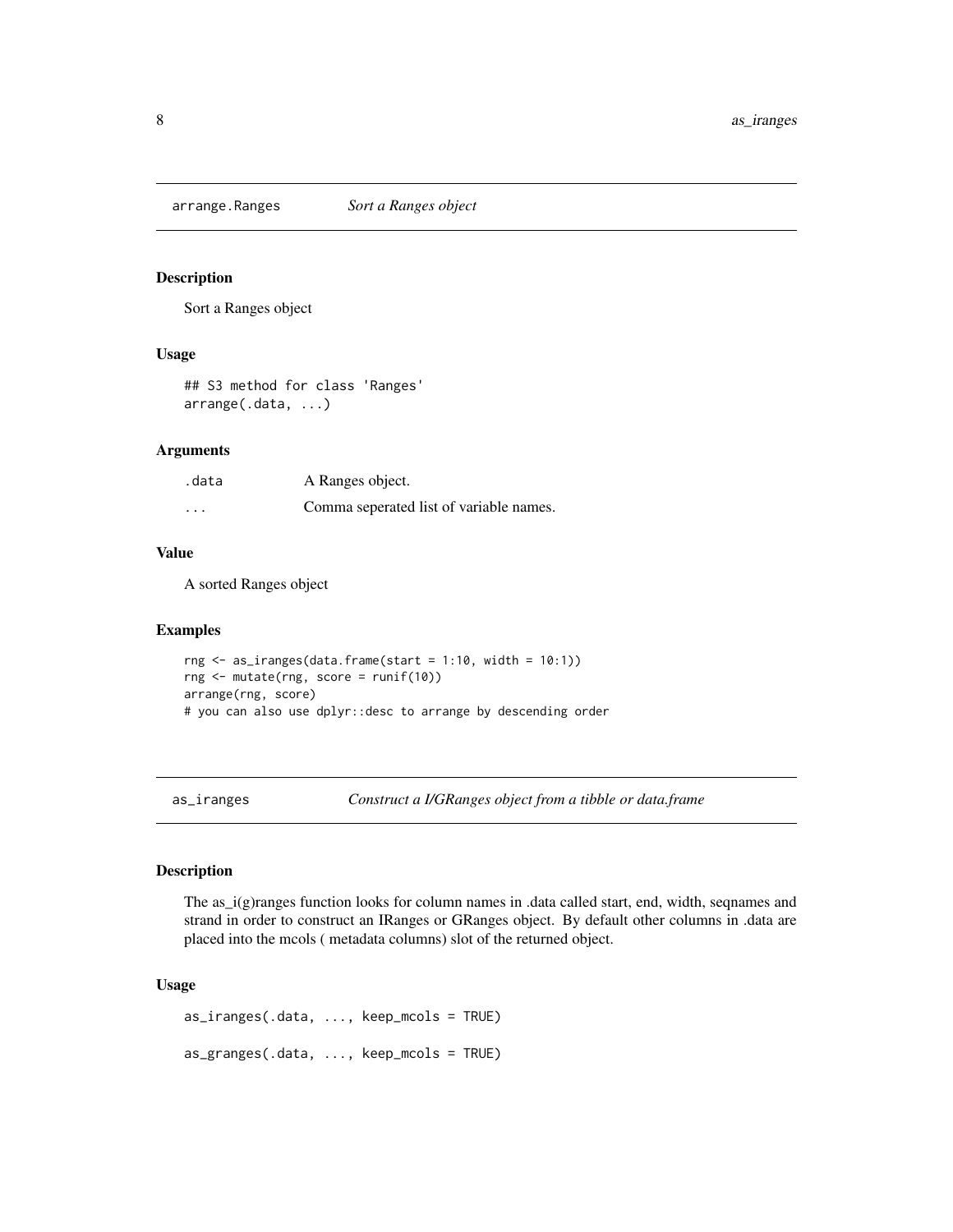#### <span id="page-8-0"></span>as\_ranges 9

#### Arguments

| .data                   | a data. $frame()$ or tibble() to construct a Ranges object from                                                  |
|-------------------------|------------------------------------------------------------------------------------------------------------------|
| $\cdot$ $\cdot$ $\cdot$ | optional named arguments specifying which the columns in .data containin the<br>core components a Ranges object. |
| keep_mcols              | place the remaining columns into the metadata columns slot (default=TRUE)                                        |

# Value

a Ranges object.

#### See Also

IRanges:[:IRanges\(\)](#page-0-0), GenomicRanges:[:GRanges\(\)](#page-0-0)

#### Examples

```
df <- data.frame(start=c(2:-1, 13:15), width=c(0:3, 2:0))
as_iranges(df)
df <- data.frame(start=c(2:-1, 13:15), width=c(0:3, 2:0), strand = "+")
# will return an IRanges object
as_iranges(df)
df <- data.frame(start=c(2:-1, 13:15), width=c(0:3, 2:0),
strand = "+", seqnames = "chr1")
as_granges(df)
# as_g/iranges understand alternate name specification
df <- data.frame(start=c(2:-1, 13:15), width=c(0:3, 2:0),
strand = "+", chr = "chr1")
as_granges(df, seqnames = chr)
# can also handle DFrame input
df <- methods::as(df, "DFrame")
df$y <- IRanges::IntegerList(c(1,2,3), NA, 5, 6, 8, 9, 10:12)
as_iranges(df)
as_granges(df, seqnames = chr)
```
as\_ranges *Coerce an Rle or RleList object to Ranges*

# Description

Coerce an Rle or RleList object to Ranges

#### Usage

as\_ranges(.data)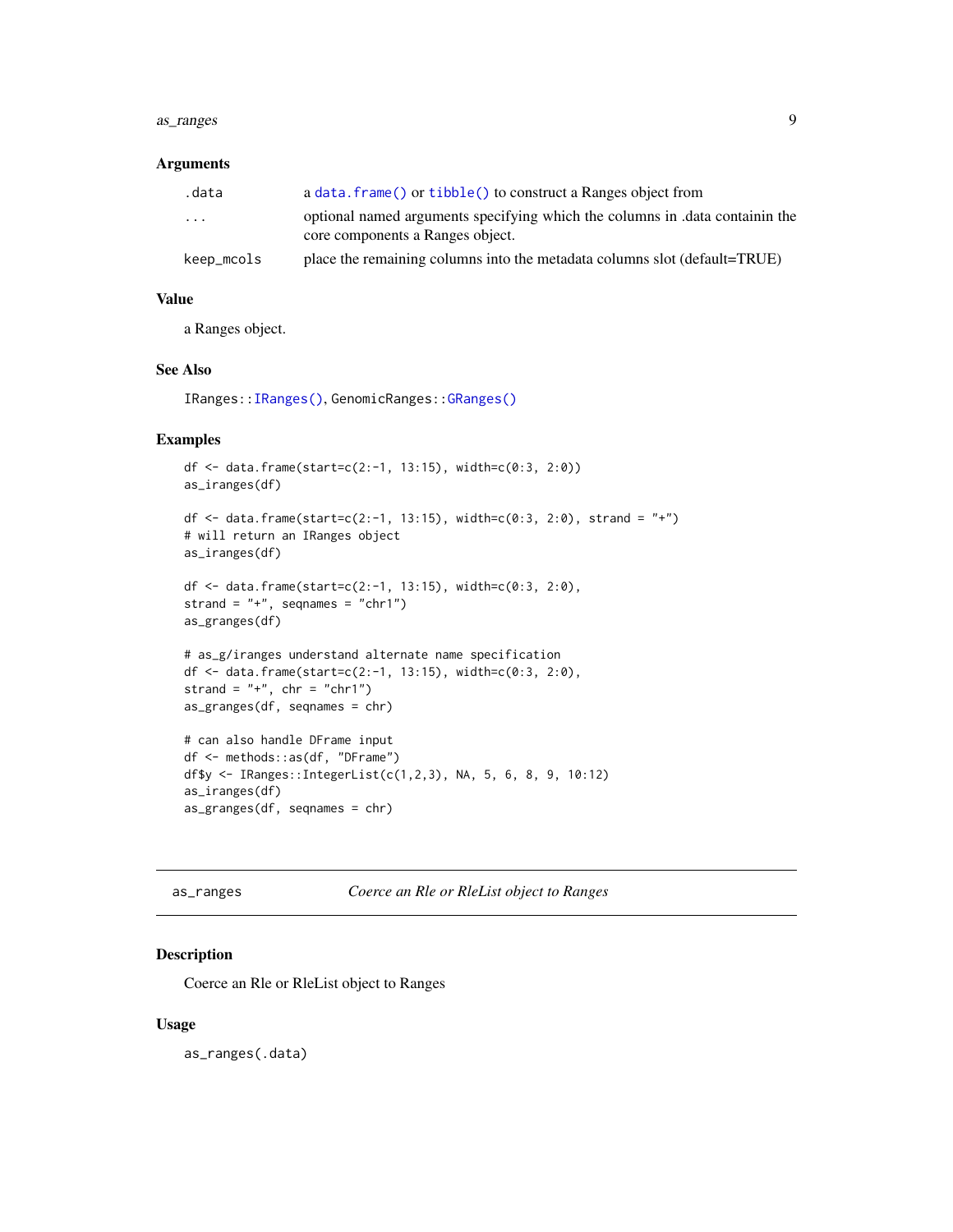# <span id="page-9-0"></span>Arguments

.data a [Rle\(\)](#page-0-0) or an [RleList\(\)](#page-0-0) object.

# Details

This function is behind [compute\\_coverage\(\)](#page-11-1).

# Value

an [IRanges\(\)](#page-0-0) object if the input is an [Rle\(\)](#page-0-0) object or a [GRanges\(\)](#page-0-0) object for an [RleList\(\)](#page-0-0) object.

# See Also

S4Vectors:[:Rle\(\)](#page-0-0), IRanges:[:RleList\(\)](#page-0-0)

# Examples

x <- S4Vectors::Rle(10:1, 1:10) as\_ranges(x)

# must have names set y <- IRanges::RleList(chr1 = x) as\_ranges(y)

```
bind_ranges Combine Ranges by concatentating them together
```
# Description

Combine Ranges by concatentating them together

# Usage

 $bind\_ranges(..., id = NULL)$ 

# Arguments

| .   | Ranges objects to combine. Each argument can be a Ranges object, or a list of<br>Ranges objects.                                                                 |
|-----|------------------------------------------------------------------------------------------------------------------------------------------------------------------|
| .id | Ranges object identifier. When id is supplied a new column is created that links<br>each row to the original Range object. The contents of the column correspond |
|     | to the named arguments or the names of the list supplied.                                                                                                        |

# Value

a concatenated Ranges object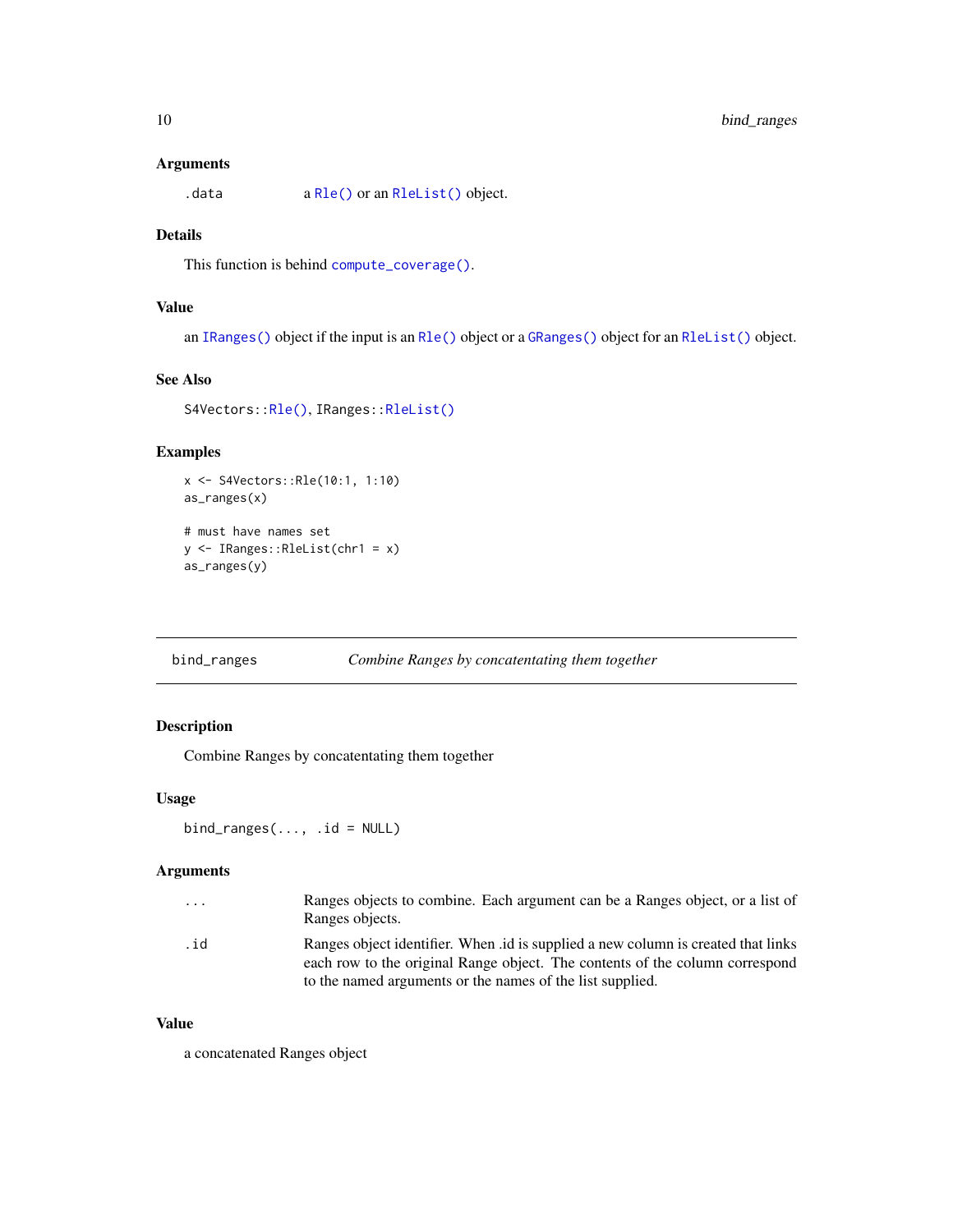<span id="page-10-0"></span>chop\_by\_introns 11

# Note

Currently GRangesList or IRangesList objects are not supported.

#### Examples

```
gr <- as_granges(data.frame(start = 10:15,
                            width = 5,
                            seqnames = "seq1"))
gr2 \leq -as\_granges(data-frame(start = 11:14,width = 1:4,
                            seqnames = "seq2")bind_ranges(gr, gr2)
bind_ranges(a = gr, b = gr2, .id = "origin")
bind_ranges(gr, list(gr, gr2), gr2)
bind_ranges(list(a = gr, b = gr2), c = gr, .id = "origin")
```
chop\_by\_introns *Group a GRanges object by introns or gaps*

#### Description

Group a GRanges object by introns or gaps

# Usage

chop\_by\_introns(x)

chop\_by\_gaps(x)

# Arguments

x a GenomicRanges object with a cigar string column

#### Details

Creates a grouped Ranges object from a cigar string column, for chop\_by\_introns() will check for the presence of "N" in the cigar string and create a new column called intron where TRUE indicates the alignment has a skipped region from the reference. For chop\_by\_gaps() will check for the presence of "N" or "D" in the cigar string and create a new column called "gaps" where TRUE indicates the alignment has a deletion from the reference or has an intron.

# Value

a GRanges object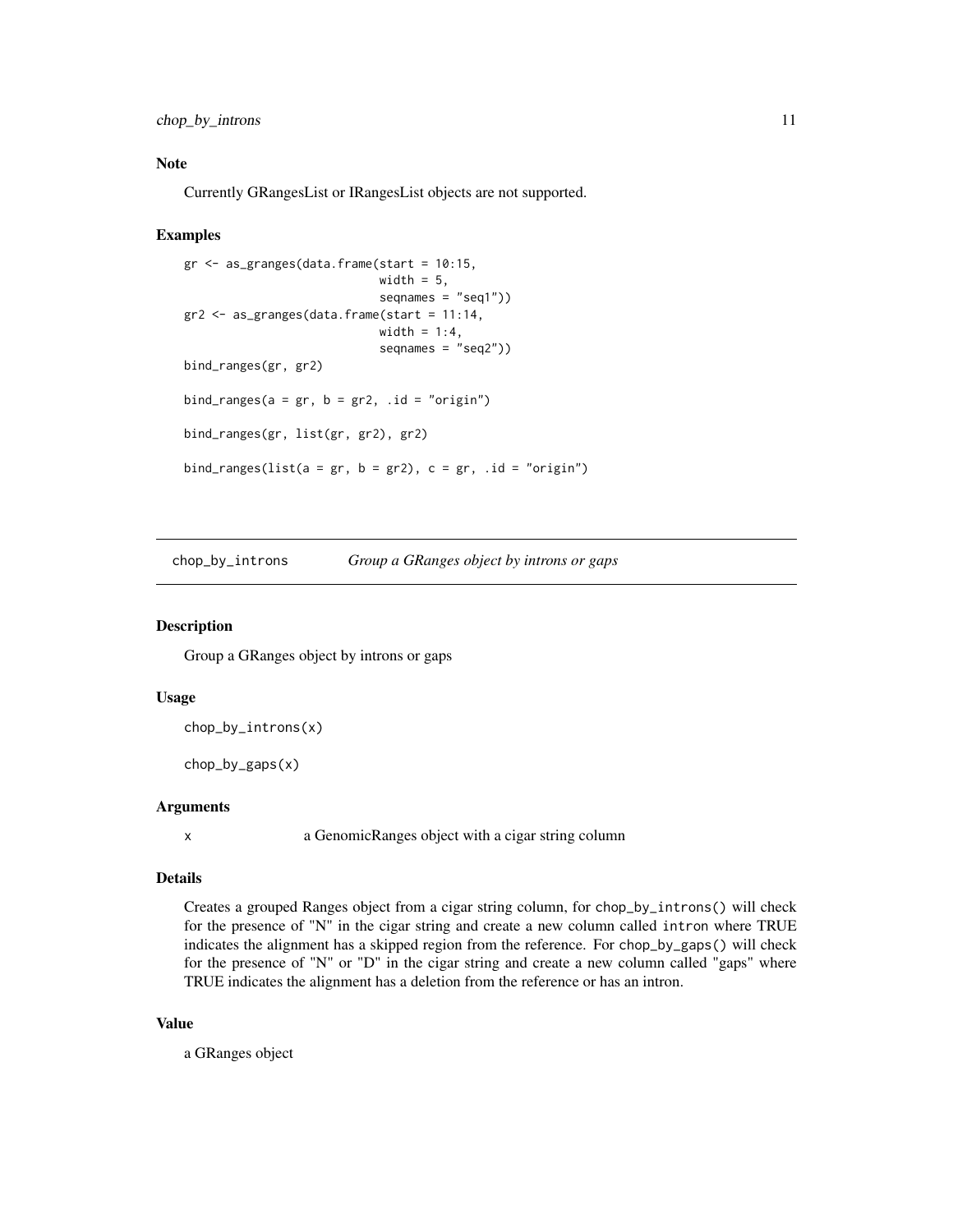# Examples

```
if (require(pasillaBamSubset)) {
  bamfile <- untreated1_chr4()
   # define a region of interest
   roi <- data.frame(seqnames = "chr4", start = 5e5, end = 7e5) %>%
            as_granges()
   # results in a grouped ranges object
   rng <- read_bam(bamfile) %>%
            filter_by_overlaps(roi) %>%
            chop_by_gaps()
   # to find ranges that have gaps use filter with `n()`
   rng %>% filter(n() >= 2)
}
```
<span id="page-11-1"></span>compute\_coverage *Compute coverage over a Ranges object*

# Description

Compute coverage over a Ranges object

#### Usage

```
compute_coverage(x, shift, width, weight, ...)
```
#### Arguments

| X.       | a Ranges object                                                                                                                     |
|----------|-------------------------------------------------------------------------------------------------------------------------------------|
| shift    | shift how much should each range in x be shifted by? (default = $0L$ )                                                              |
| width    | width how long should the returned coverage score be? This must be either a<br>positive integer or NULL (default = NULL)            |
| weight   | weight how much weight should be assigned to each range? Either an integer or<br>numeric vector or a column in x. (default = $1L$ ) |
| $\cdots$ | other optional parameters to pass to coverage                                                                                       |

# Value

An expanded Ranges object with a score column corresponding to the coverage value over that interval. Note that compute\_coverage drops metadata associated with the orginal ranges.

# See Also

IRanges:[:coverage\(\)](#page-0-0), GenomicRanges:[:coverage\(\)](#page-0-0)

<span id="page-11-0"></span>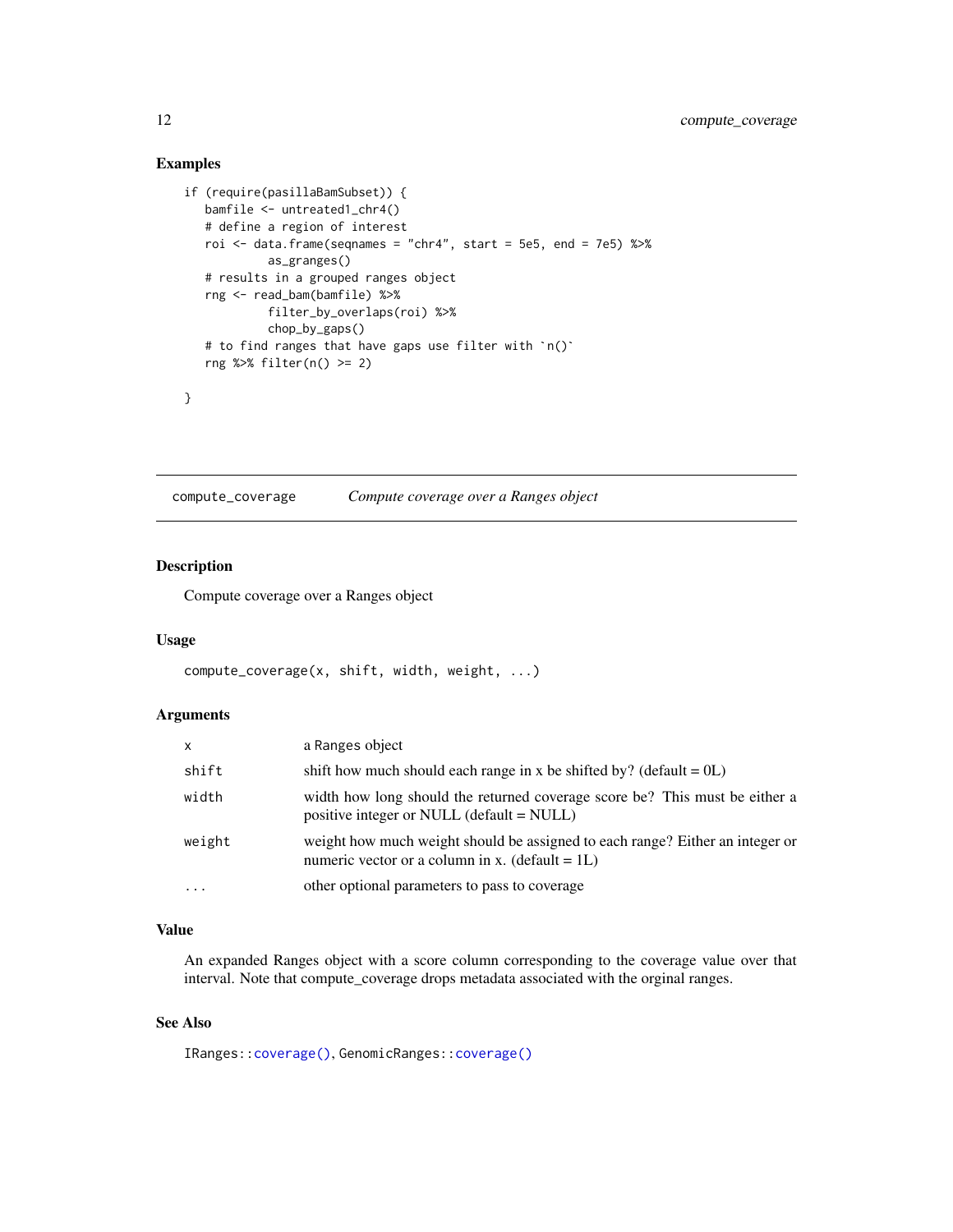# <span id="page-12-0"></span>count\_overlaps 13

#### Examples

```
rng \leq as_iranges(data.frame(start = 1:10, width = 5))
compute_coverage(rng)
compute_coverage(rng, shift = 14L)
compute_coverage(rng, width = 10L)
```
count\_overlaps *Count the number of overlaps between two Ranges objects*

#### **Description**

Count the number of overlaps between two Ranges objects

#### Usage

```
count_overlaps(x, y, maxgap, minoverlap)
## S3 method for class 'IntegerRanges'
count\_overlaps(x, y, maxgap = -1L, minoverlap = 0L)## S3 method for class 'GenomicRanges'
count\_overlaps(x, y, maxgap = -1L, minoverlap = 0L)count_overlaps_within(x, y, maxgap, minoverlap)
## S3 method for class 'IntegerRanges'
count\_overlaps\_within(x, y, maxgap = 0L, minoverlap = 1L)## S3 method for class 'GenomicRanges'
count_overlang_within(x, y, maxgap = 0L, minoverlap = 1L)count_overlaps_directed(x, y, maxgap, minoverlap)
## S3 method for class 'GenomicRanges'
count_overlaps_directed(x, y, maxgap = -1L, minoverlap = 0L)
count_overlaps_within_directed(x, y, maxgap, minoverlap)
## S3 method for class 'GenomicRanges'
count_overlaps_within_directed(x, y, maxgap = -1L, minoverlap = 0L)
```
#### Arguments

x, y Objects representing ranges maxgap, minoverlap

> The maximimum gap between intervals as an integer greater than or equal to zero. The minimum amount of overlap between intervals as an integer greater than zero, accounting for the maximum gap.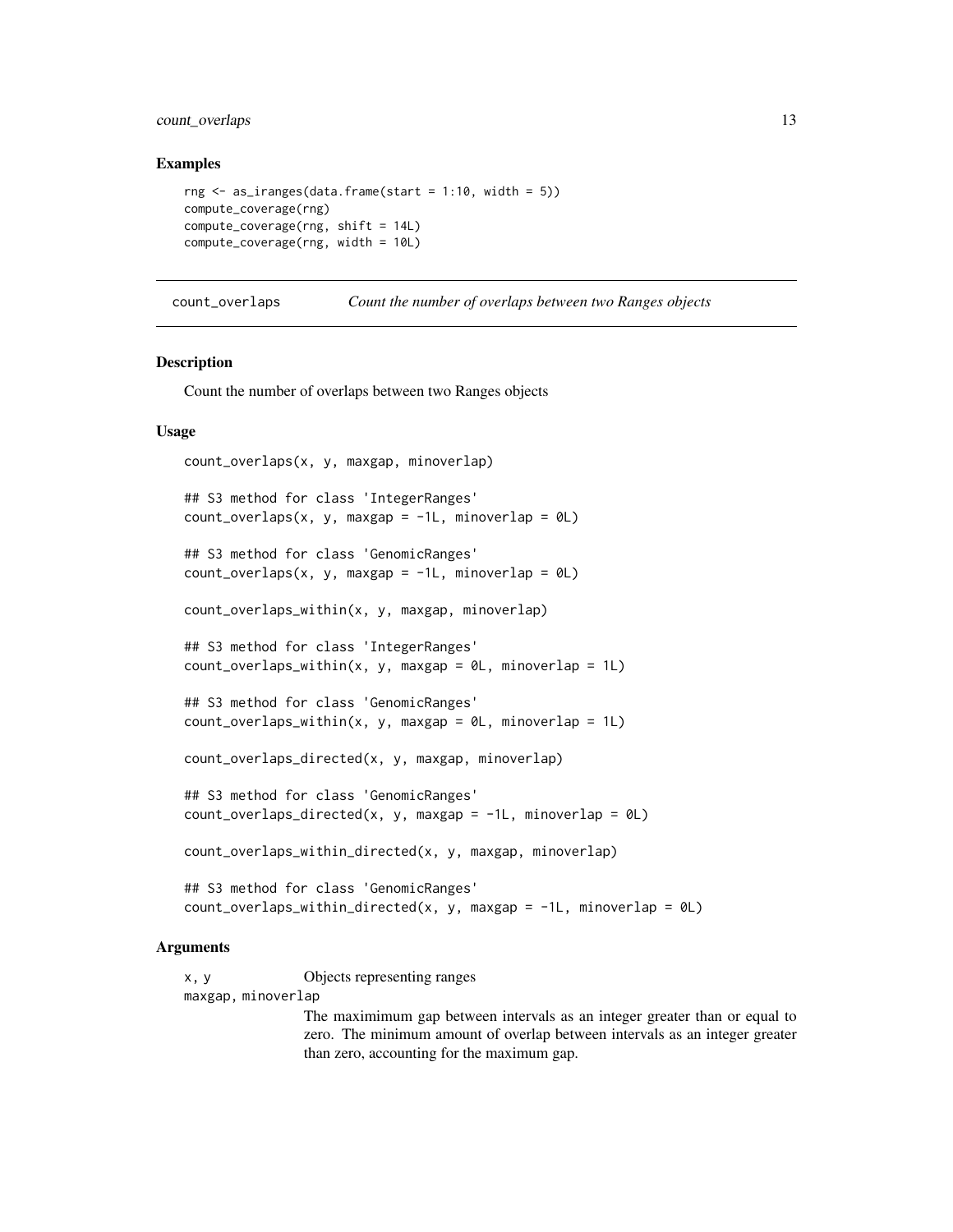# <span id="page-13-0"></span>Value

An integer vector of same length as x.

#### Examples

```
query <- data.frame(start = c(5, 10, 15, 20), width = 5, gc = runif(4)) %>%
             as_iranges()
subject <- data.frame(start = 2:6, width = 3:7, label = letters[1:5]) %\gg%
             as_iranges()
query %>% mutate(n_olap = count_overlaps(., subject),
                 n_olap_within = count_overlaps_within(., subject))
```
DeferredGenomicRanges-class *DeferredGenomiRanges objects*

# Description

Enables deferred reading of files (currently only BAM files) by caching results after a plyranges verb is called.

#### Slots

delegate a GenomicRanges object to be cached

ops A FileOperator object

#### See Also

read\_bam()

disjoin\_ranges *Disjoin then aggregate a Ranges object*

# Description

Disjoin then aggregate a Ranges object

# Usage

```
disjoin_ranges(.data, ...)
```
disjoin\_ranges\_directed(.data, ...)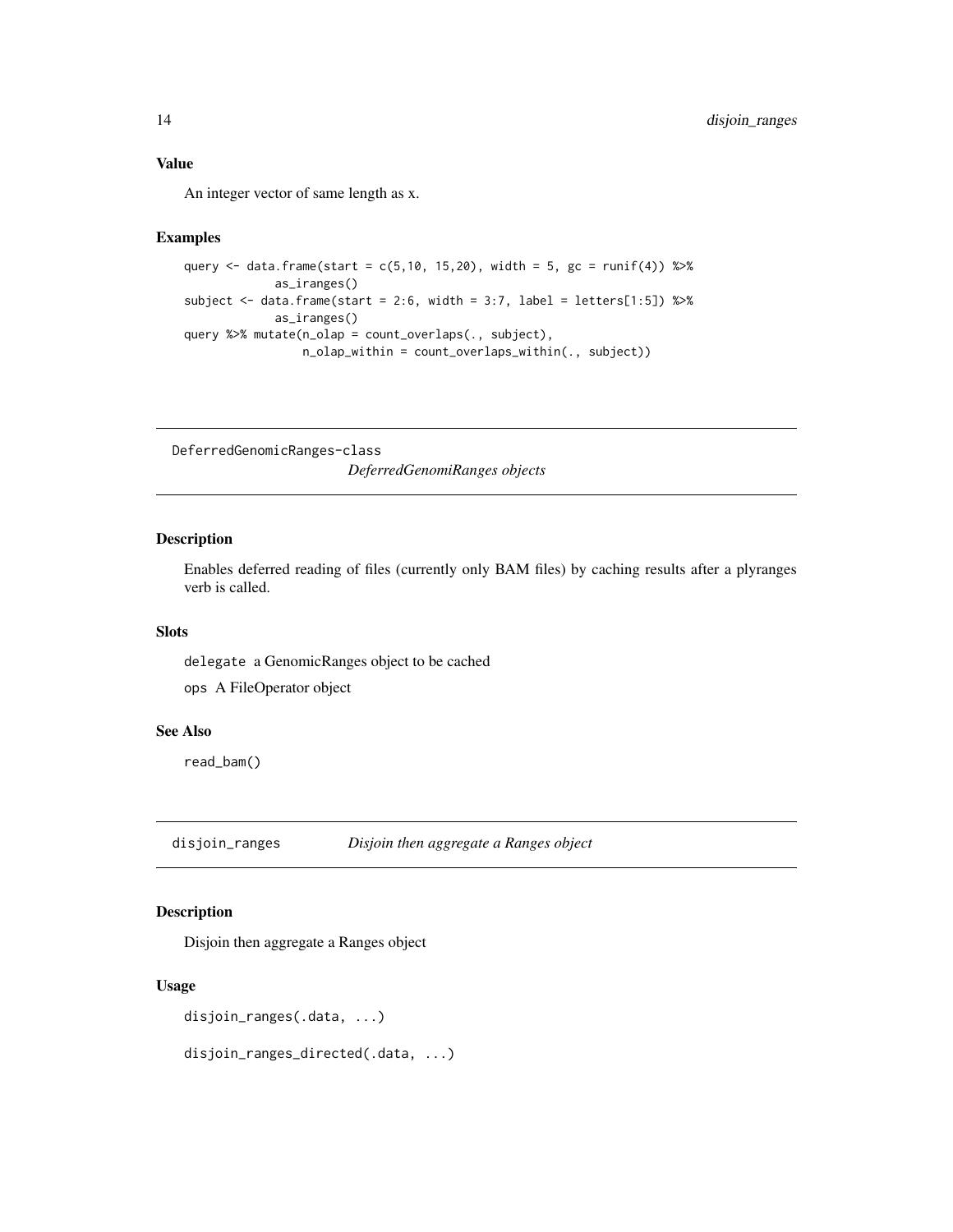# <span id="page-14-0"></span>expand\_ranges 15

# Arguments

| .data    | a Ranges object to disjoin             |
|----------|----------------------------------------|
| $\cdots$ | Name-value pairs of summary functions. |

# Value

a Ranges object that is now disjoint (no bases overlap).

# Examples

```
df \le data.frame(start = 1:10, width = 5, seqnames = "seq1",
strand = sample(c("+", "-", "*"), 10, replace = TRUE), gc = runif(10))
rng <- as_granges(df)
rng %>% disjoin_ranges()
rng %>% disjoin_ranges(gc = mean(gc))
rng %>% disjoin_ranges_directed(gc = mean(gc))
```
expand\_ranges *Expand list-columns in a Ranges object*

#### Description

Expand list-columns in a Ranges object

# Usage

```
expand_ranges(
  data,
  ...,
  drop = FALSE,.id = NULL,.keep_empty = FALSE,
  .recursive = FALSE
\mathcal{L}
```
#### Arguments

| data        | A Ranges object                                                                                                                                                                       |
|-------------|---------------------------------------------------------------------------------------------------------------------------------------------------------------------------------------|
| $\cdots$    | list-column names to expand then unlist                                                                                                                                               |
| .drop       | Should additional list columns be dropped (default = FALSE)? By default expand_ranges()<br>will keep other list columns even if they are nested.                                      |
| .id         | A character vector of length equal to number of list columns. If supplied will<br>create new column(s) with name . id identifying the index of the list column<br>$(detault = NULL).$ |
| .keep_empty | If a list-like column contains empty elements, should those elements be kept?<br>$(detault = FALSE)$                                                                                  |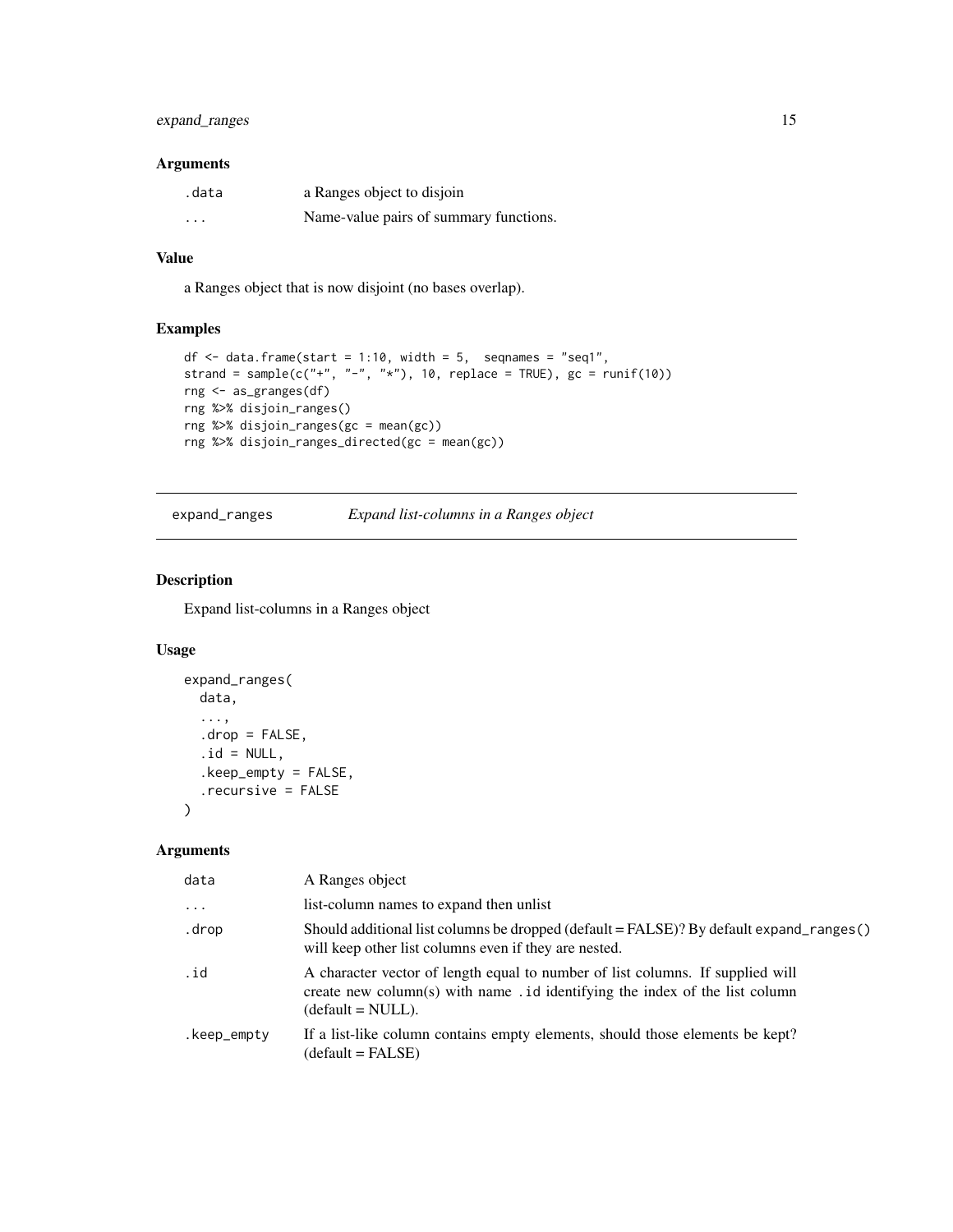<span id="page-15-0"></span>

| .recursive | If there are multiple list-columns, should the columns be treated as parallel? If |
|------------|-----------------------------------------------------------------------------------|
|            | FALSE each column will be unnested recursively, otherwise they are treated as     |
|            | parallel, that is each list column has identical lengths. $(deafualt = FALSE)$    |

#### Value

a GRanges object with expanded list columns

#### Examples

```
grng \leq as_granges(data.frame(seqnames = "chr1", start = 20:23, width = 1000))
grng <- mutate(grng,
               exon_id = IntegerList(a = 1, b = c(4,5), c = 3, d = c(2,5))
               )
expand_ranges(grng)
expand_range(s(rng, id = "name")# empty list elements are not preserved by default
grng <- mutate(grng,
               exon_id = IntegerList(a = NULL, b = c(4,5), c= 3, d = c(2,5))
               )
expand_ranges(grng)
expand_ranges(grng, .keep_empty = TRUE)
expand_ranges(grng, .id = "name", .keep_empty = TRUE)
```
FileOperator-class *An abstract class to represent operations performed over a file*

# Description

An abstract class to represent operations performed over a file

# Details

This class is used internally by DeferredGenomicRanges objects. Currently, this class is only implemented for bam files (as a BamFileOperator) but will eventually be extended to the other avaialable readers.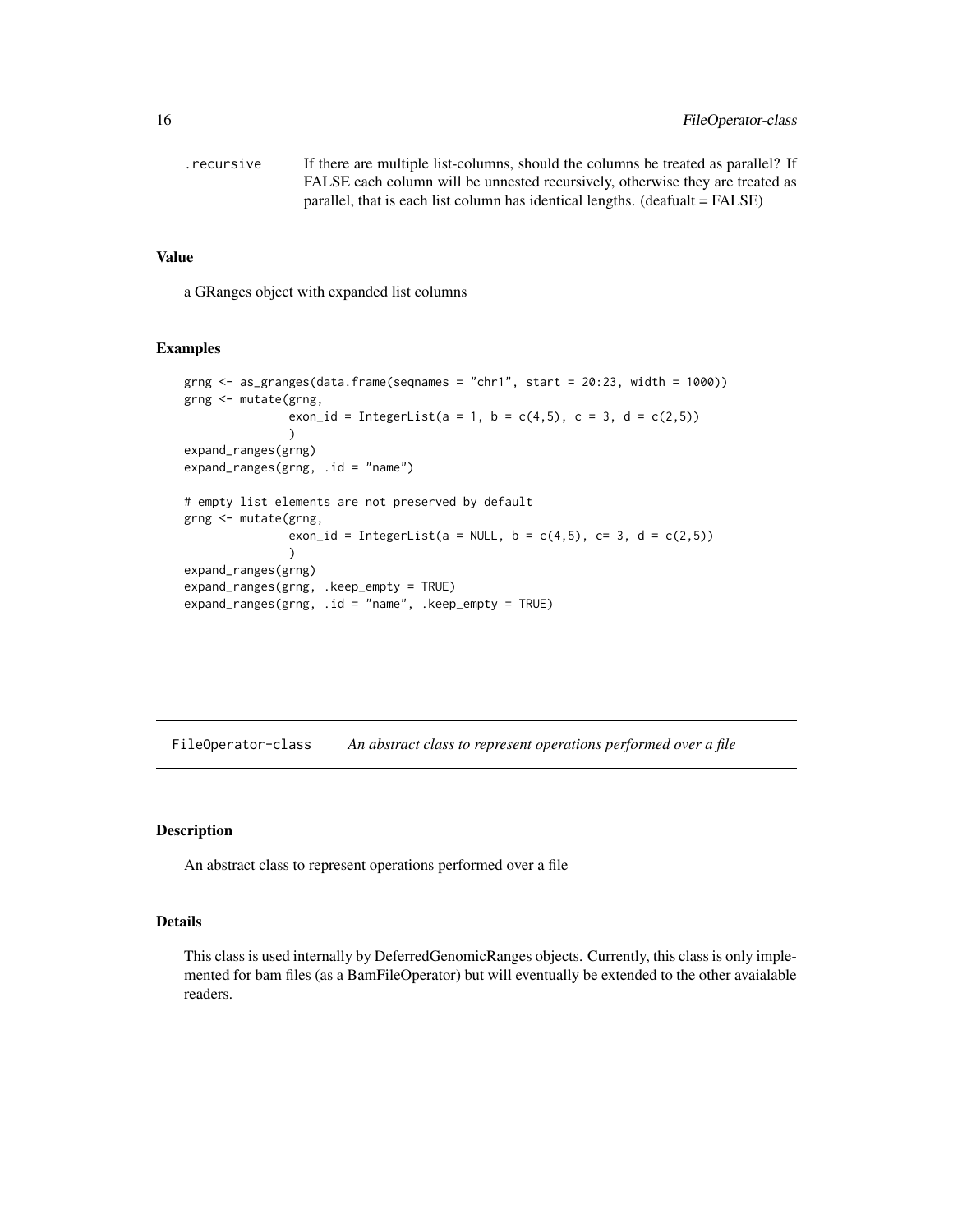<span id="page-16-0"></span>

Subset a Ranges object

#### Usage

## S3 method for class 'Ranges' filter(.data, ..., .preserve = FALSE)

# Arguments

| .data     | A Ranges object                                                                                                                                                                                                                       |
|-----------|---------------------------------------------------------------------------------------------------------------------------------------------------------------------------------------------------------------------------------------|
| $\cdot$   | valid logical predictates to subset .data by. These are determined by variables<br>in . data. If more than one condition is supplied, the conditions are combined<br>with & Only rows where the condition evaluates to TRUE are kept. |
| .preserve | when FALSE (the default) grouping structure is recalculated, TRUE is currently<br>not implemented.                                                                                                                                    |

#### Details

For any Ranges objects filter can act on all core components of the class including start, end, width (for IRanges) or seqnames and strand (for GRanges) in addition to metadata columns. If the Ranges object is grouped, filter will act seperately on each parition of the data.

# Value

a Ranges object

#### See Also

[dplyr::filter\(\)](#page-0-0)

```
set.seed(100)
df \leq data.frame(start = 1:10,
                 width = 5,seqnames = "seq1",
                 strand = sample(c("+", "-", "*"), 10, replace = TRUE),
                 gc = runif(10)rng <- as_granges(df)
filter(rng, strand == "+")
filter(rng, gc > 0.5)
```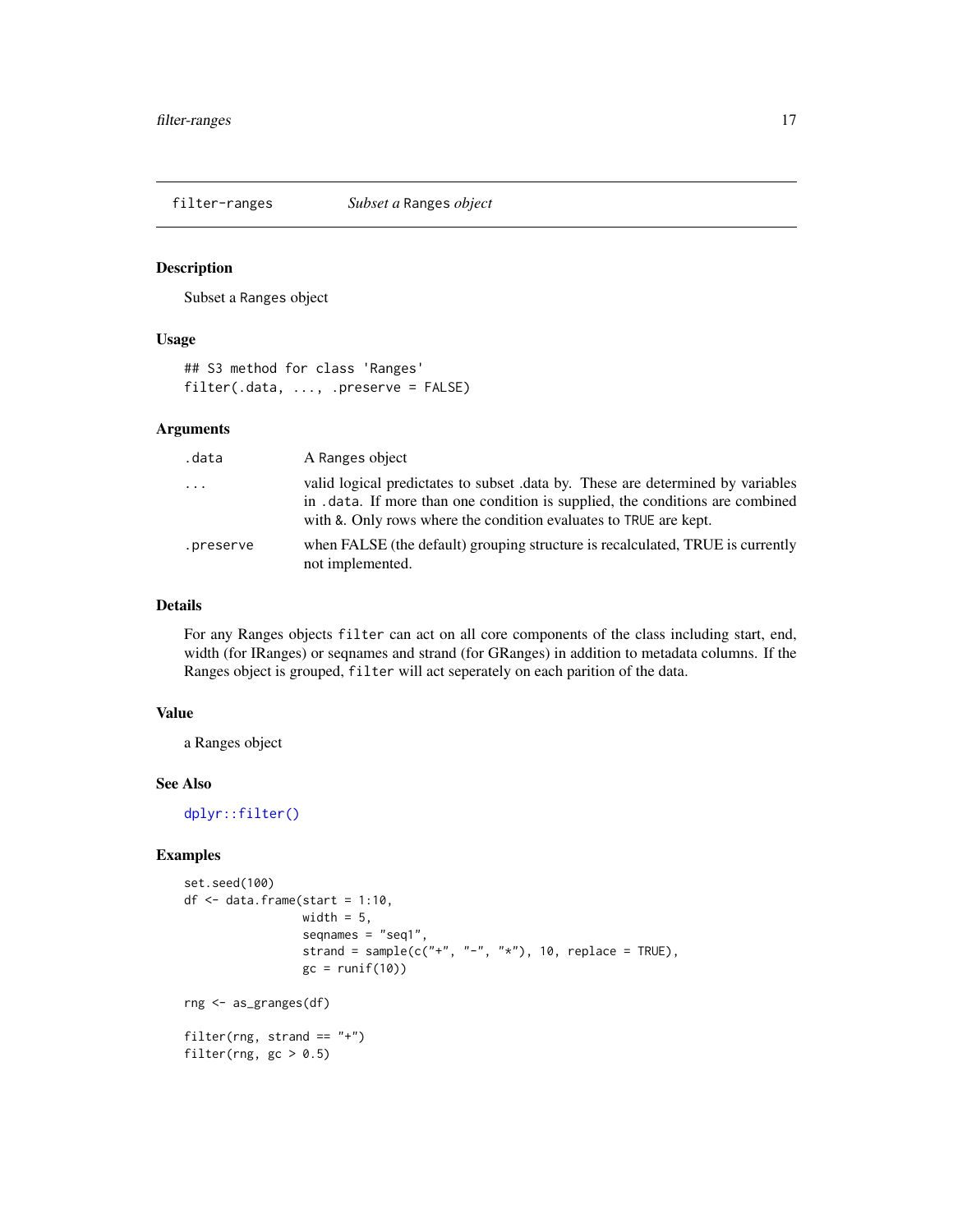```
# multiple criteria
filter(rng, strand == "+' | start > 5)
filter(rng, strand == "+" & start > 5)
# multiple conditions are the same as and
filter(rng, strand == "+', start > 5)
# grouping acts on each subset of the data
rng %>%
 group_by(strand) %>%
 filter(gc > 0.5)
```
filter\_by\_overlaps *Filter by overlapping/non-overlapping ranges*

# Description

Filter by overlapping/non-overlapping ranges

#### Usage

```
filter_by_overlaps(x, y, maxgap = -1L, minoverlap = 0L)
```

```
filter_by_non_overlaps(x, y, maxgap, minoverlap)
```
# Arguments

| x, y       | Objects representing ranges                                                                                                                         |
|------------|-----------------------------------------------------------------------------------------------------------------------------------------------------|
| maxgap     | The maximimum gap between intervals as a single integer greater than or equal<br>to -1. If you modify this argument, minoverlap must be held fixed. |
| minoverlap | The minimum amount of overlap between intervals as a single integer greater<br>than 0. If you modify this argument, maxgap must be held fixed.      |

# Details

By default, filter\_by\_overlaps and filter\_by\_non\_overlaps ignore strandedness for [GRanges\(\)](#page-0-0) objects. The argument maxgap is the maximum number of positions between two ranges for them to be considered overlapping. Here the default is set to be -1 as that is the the gap between two ranges that has its start or end strictly inside the other. The argugment minoverlap refers to the minimum number of positions overlapping between ranges, to consider there to be overlap.

#### Value

a Ranges object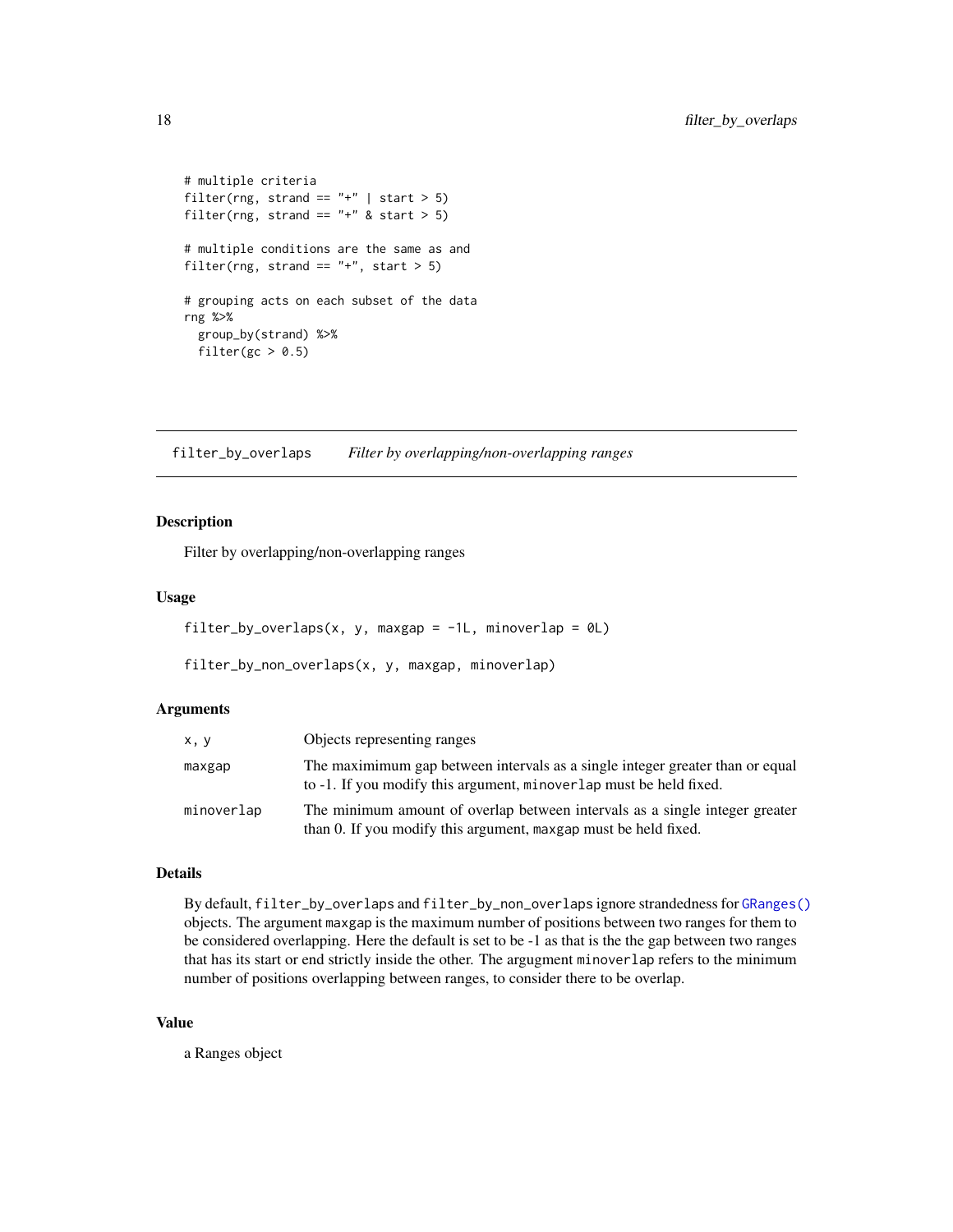# <span id="page-18-0"></span>find\_overlaps 19

# See Also

IRanges:[:subsetByOverlaps\(\)](#page-0-0)

#### Examples

```
df \leq data.frame(seqnames = c("chr1", rep("chr2", 2),
                               rep("chr3", 3), rep("chr4", 4)),
                  start = 1:10,
                  width = 10:1,
                  strand = c("-", "+", "+", "*", "*", "+", "+", "+", "+", "+", "-", "-", "-",name = letters[1:10])
query <- as_granges(df)
df2 <- data.frame(seqnames = c(rep("chr2", 2), rep("chr1", 3), "chr2"),
                   start = c(4, 3, 7, 13, 1, 4),
                   width = c(6, 6, 3, 3, 3, 9),
                   strand = c(rep("+", 3), rep("-", 3)))subject <- as_granges(df2)
filter_by_overlaps(query, subject)
filter_by_non_overlaps(query, subject)
```
<span id="page-18-1"></span>find\_overlaps *Find overlap between two Ranges*

#### Description

Find overlap between two Ranges

#### Usage

```
find_overlaps(x, y, maxgap, minoverlap, suffix = c("x", "y"))
## S3 method for class 'IntegerRanges'
find_overlaps(x, y, maxgap = -1L, minoverlap = \partial L, suffix = c("x", "y"))
## S3 method for class 'GenomicRanges'
find_overlaps(x, y, maxgap = -1L, minoverlap = 0L, suffix = c("x", "y"))
find_overlaps_within(x, y, maxgap, minoverlap, suffix = c("x", "y"))
## S3 method for class 'IntegerRanges'
find_overlaps_within(
 x,
 y,
 maxgap = -1L,
```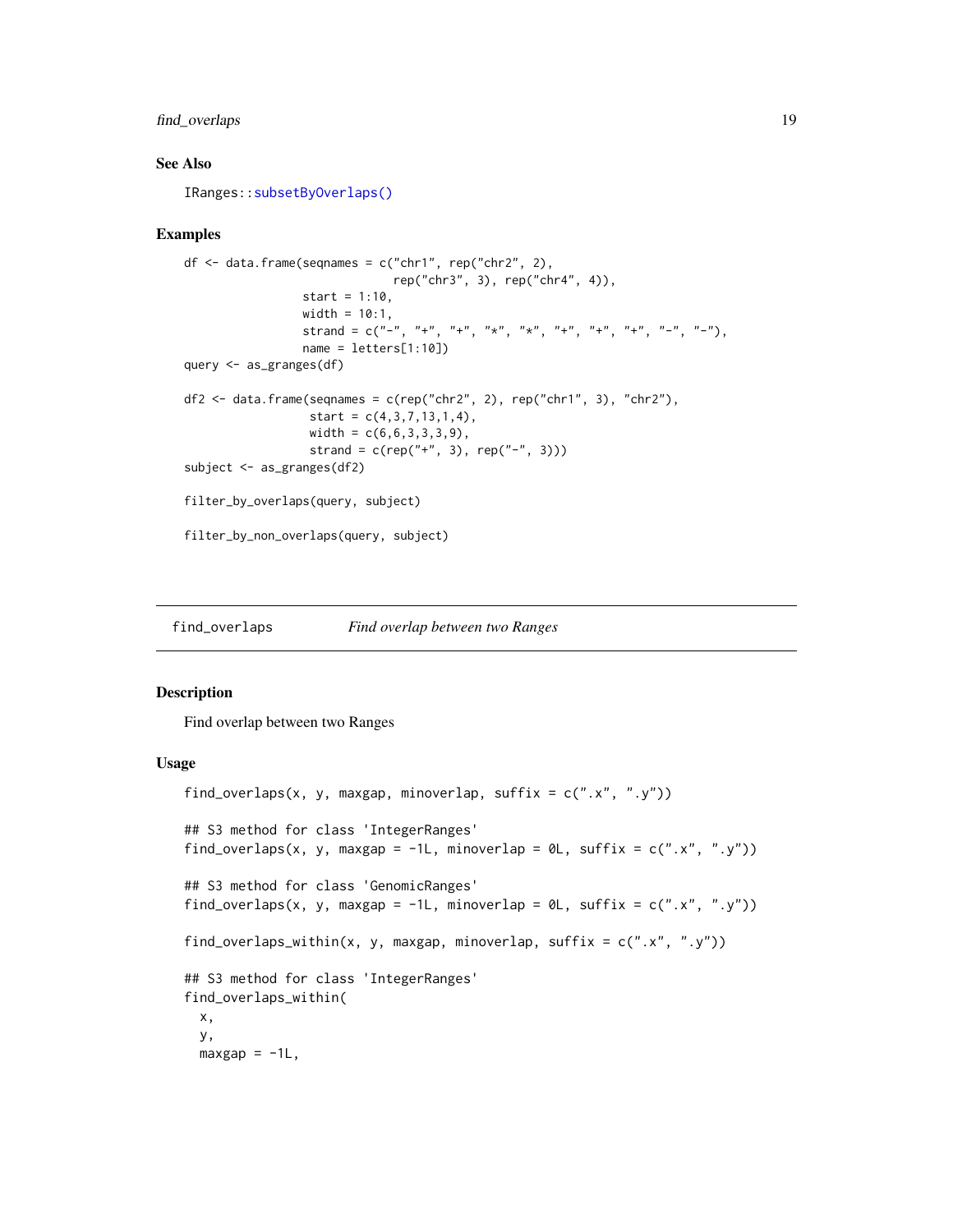```
minoverlap = 0L,
 sufficient = c("x", "y")\lambda## S3 method for class 'GenomicRanges'
find_overlaps_within(
 x,
 y,
 maxgap = -1L,
 minoverlap = 0L,sufficient = c("x", "y")\mathcal{L}find_overlaps_directed(x, y, maxgap, minoverlap, suffix = c("x", "y"))
## S3 method for class 'GenomicRanges'
find_overlaps_directed(
 x,
 y,
 maxgap = -1L,
 minoverlap = 0L,
 sufficient = c("x", "y"))
find_overlaps_within_directed(x, y, maxgap, minoverlap, suffix = c("x", "y"))
## S3 method for class 'GenomicRanges'
find_overlaps_within_directed(x, y, maxgap, minoverlap, suffix = c(".x", ".y"))
group_by_overlaps(x, y, maxgap, minoverlap)
## S3 method for class 'IntegerRanges'
group_by_overlaps(x, y, maxgap = -1L, minoverlap = 0L)
## S3 method for class 'GenomicRanges'
group_by_overlaps(x, y, maxgap = -1L, minoverlap = \emptyset L)
```
#### Arguments

| x, y               | Objects representing ranges                                                                                                                                                                                     |
|--------------------|-----------------------------------------------------------------------------------------------------------------------------------------------------------------------------------------------------------------|
| maxgap, minoverlap |                                                                                                                                                                                                                 |
|                    | The maximimum gap between intervals as an integer greater than or equal to<br>negative one. The minimum amount of overlap between intervals as an integer<br>greater than zero, accounting for the maximum gap. |
| suffix             | A character vector of length two used to identify metadata columns coming from<br>x and y.                                                                                                                      |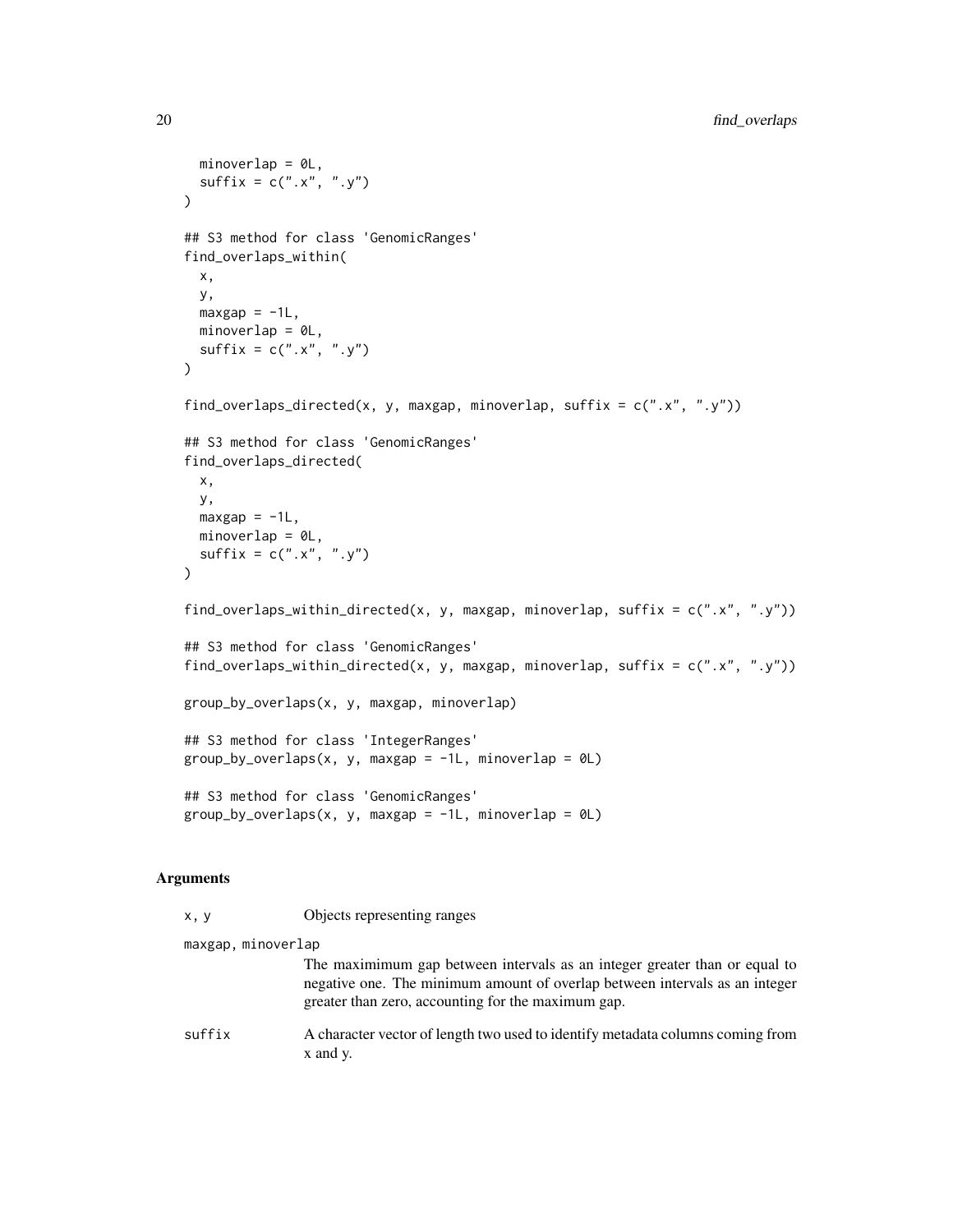#### <span id="page-20-0"></span>find\_overlaps 21

#### Details

find\_overlaps() will search for any overlaps between ranges x and y and return a Ranges object of length equal to the number of times x overlaps y. This Ranges object will have additional metadata columns corresponding to the metadata columns in y. find\_overlaps\_within() is the same but will only search for overlaps within y. For GRanges objects strand is ignored, unless find\_overlaps\_directed() is used. If the Ranges objects have no metadata, one could use group\_by\_overlaps() to be able to identify the index of the input Range x that overlaps a Range in y. Alternatively, pair\_overlaps() could be used to place the x ranges next to the range in y they overlap.

#### Value

A Ranges object with rows corresponding to the ranges in x that overlap y. In the case of group\_by\_overlaps(), returns a GroupedRanges object, grouped by the number of overlaps of ranges in x that overlap y (stored in a column called query).

#### See Also

IRanges:[:findOverlaps\(\)](#page-0-0), GenomicRanges:[:findOverlaps\(\)](#page-0-0)

```
query \le data.frame(start = c(5,10, 15,20), width = 5, gc = runif(4)) %>%
             as_iranges()
subject \le data.frame(start = 2:6, width = 3:7, label = letters[1:5]) %>%
             as_iranges()
find_overlaps(query, subject)
find_overlaps(query, subject, minoverlap = 5)
find_overlaps_within(query, subject) # same result as minoverlap
find_overlaps(query, subject, maxgap = 1)
# -- GRanges objects, strand is ignored by default
query <- data.frame(seqnames = "chr1",
               start = c(11,101),
               end = c(21, 200),
               name = c("a1", "a2"),
               strand = c("+", "-"),score = c(1,2) %>%
           as_granges()
subject <- data.frame(seqnames = "chr1",
                     strand = c("+", "-", "+", "-"),start = c(21, 91, 101, 201),end = c(30, 101, 110, 210),
                      name = paste0("b", 1:4),score = 1:4) %>%
                   as_granges()
# ignores strandedness
find_overlaps(query, subject, suffix = c(".query", ".subject"))
find_overlaps(query, subject, suffix = c(".query", ". subject"), minoverlap = 2)
```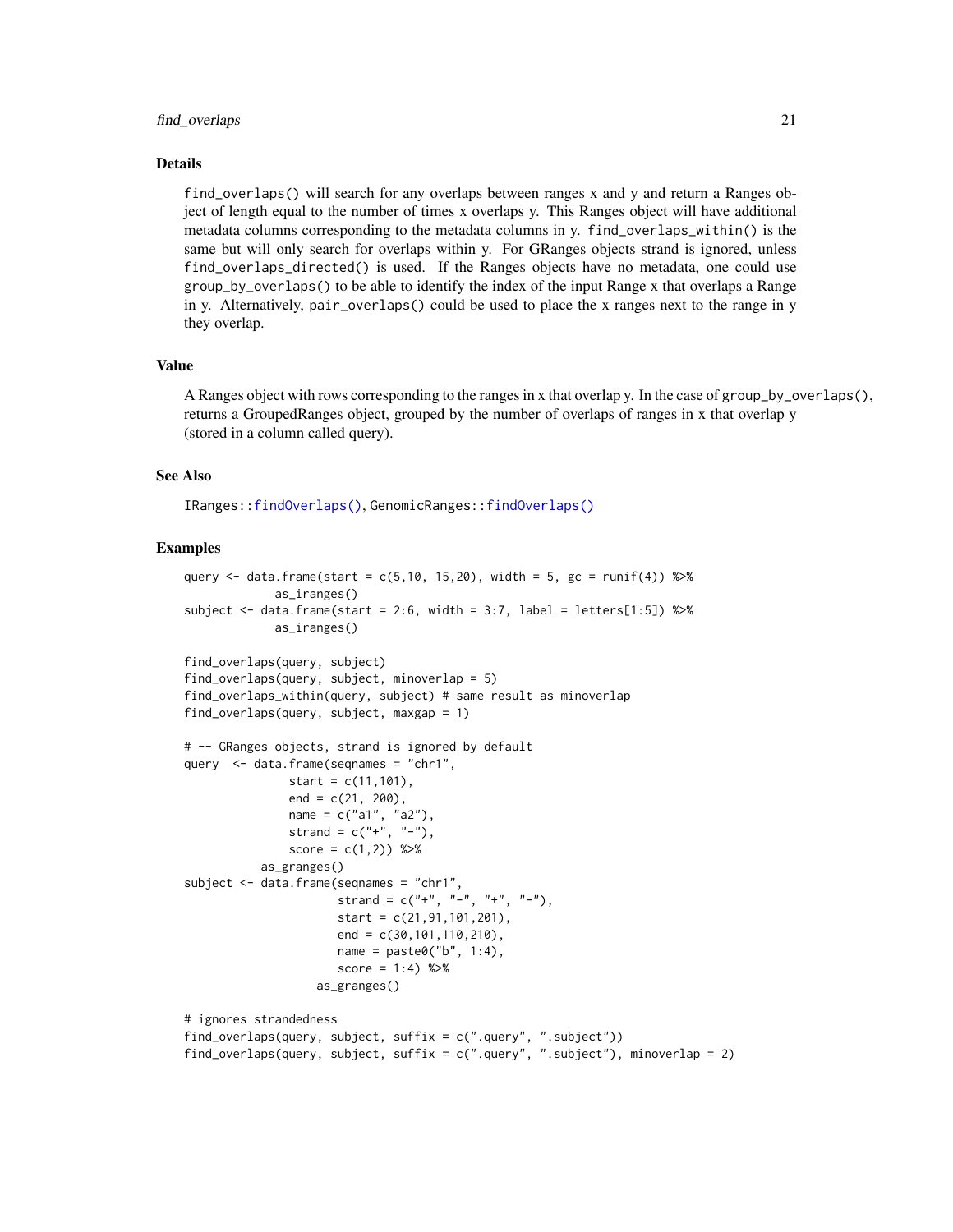<span id="page-21-0"></span>22 flank\_left

```
# adding directed prefix includes strand
find_overlaps_directed(query, subject, suffix = c(".query", ".subject"))
```
# flank\_left *Generate flanking regions*

#### Description

Find flanking regions to the left or right or upstream or downstream of a Ranges object.

#### Usage

 $flank\_left(x, width = 0L)$  $flank\_right(x, width = 0L)$  $flank_upstream(x, width = 0L)$ flank\_downstream $(x, width = 0L)$ 

#### Arguments

|       | a Ranges object.                                                                |  |
|-------|---------------------------------------------------------------------------------|--|
| width | the width of the flanking region relative to the ranges in x. Either an integer |  |
|       | vector of length 1 or an integer vector the same length as x. The width can be  |  |

#### Details

The function flank\_left will create the flanking region to the left of starting coordinates in x, while flank\_right will create the flanking region to the right of the starting coordinates in x. The function flank\_upstream will flank\_left if the strand of rows in x is not negative and will flank\_right if the strand of rows in x is negative. The function flank\_downstream will flank\_right if the strand of rows in x is not negative and will flank\_leftt if the strand of rows in x is negative.

negative in which case the flanking region is reversed.

By default flank\_left and flank\_right will ignore strandedness of any ranges, while flank\_upstream and flank\_downstream will take into account the strand of x.

# Value

A Ranges object of same length as x.

# See Also

IRanges:[:flank\(\)](#page-0-0), GenomicRanges:[:flank\(\)](#page-0-0)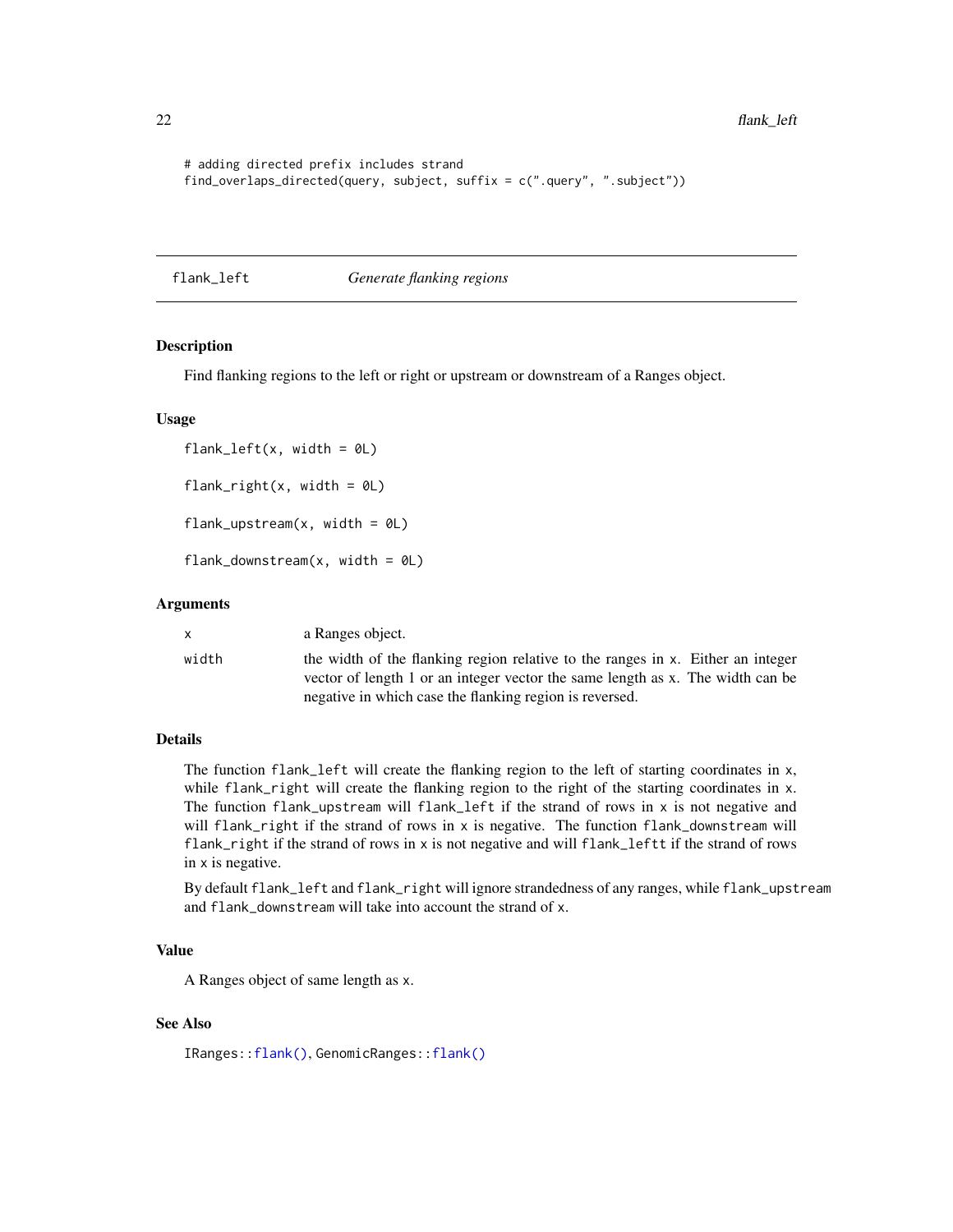# <span id="page-22-0"></span>Examples

```
gr <- as_granges(data.frame(start = 10:15,
                           width = 5,
                            seqnames = "seq1",
                            strand = c("+", "+", "-", "-", "+", "*"\)flank_left(gr, width = 5L)
flank_right(gr, width = 5L)
flank_upstream(gr, width = 5L)
flank_downstream(gr, width = 5L)
```
GroupedGenomicRanges-class

*Group a Ranges by one or more variables*

# Description

The function group\_by takes a Ranges object and defines groups by one or more variables. Operations are then performed on the Ranges by their "group". ungroup() removes grouping.

#### Usage

## S3 method for class 'GenomicRanges'  $group_by(.data, ..., add = FALSE)$ 

## S3 method for class 'GroupedGenomicRanges'  $ungroup(x, \ldots)$ 

## S3 method for class 'GroupedGenomicRanges' groups(x)

## S3 method for class 'GroupedIntegerRanges' groups(x)

# Arguments

| .data    | a Ranges object.                                                                                                                                                               |
|----------|--------------------------------------------------------------------------------------------------------------------------------------------------------------------------------|
| $\ddots$ | Variable names to group by. These can be either metadata columns or the core<br>variables of a Ranges.                                                                         |
| add      | if . data is already a GroupedRanges object, when add = FALSE the (default),<br>$group_by()$ will override existing groups. If add = TRUE, additional groups<br>will be added. |
| x        | a GroupedRanges object.                                                                                                                                                        |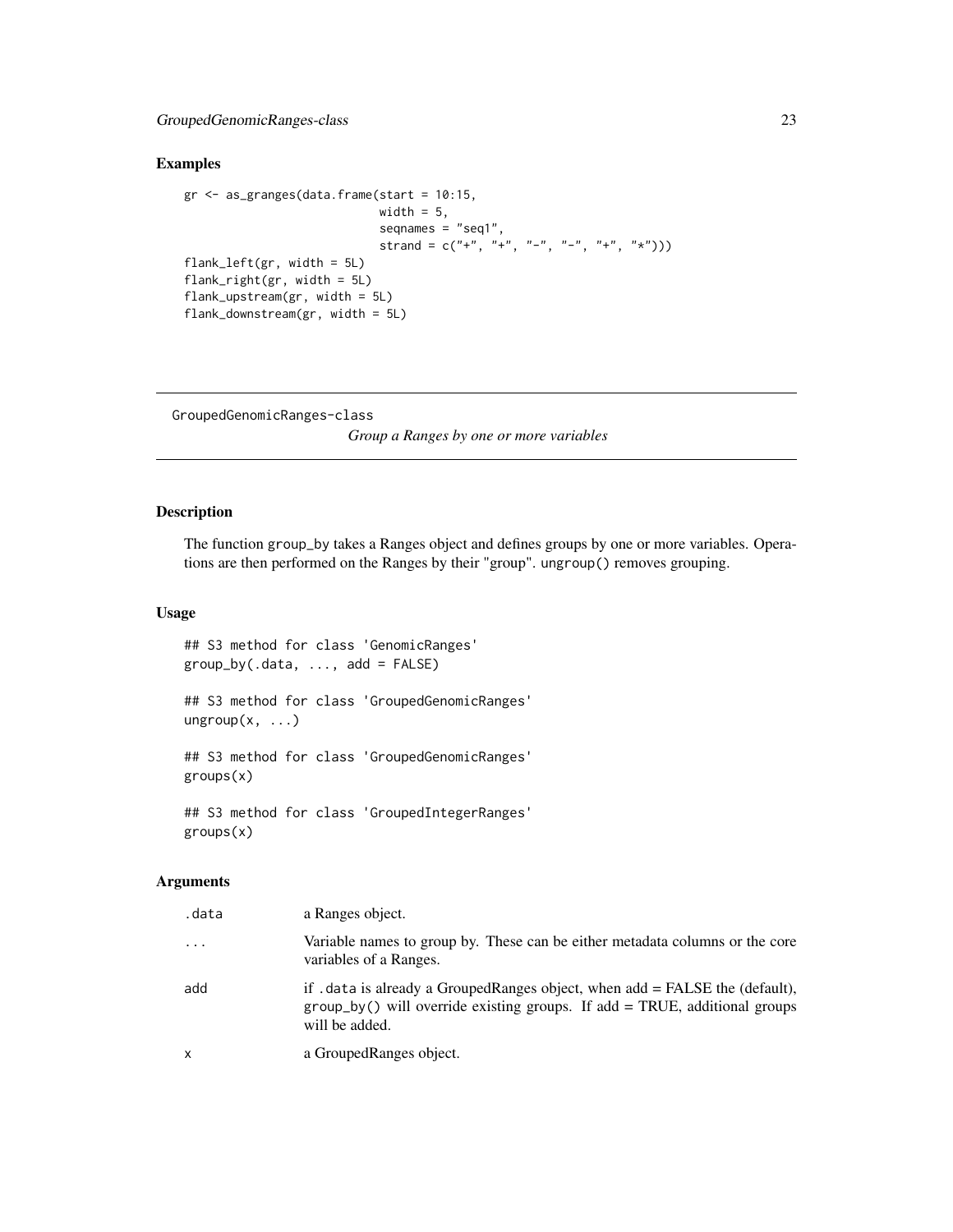# Details

group\_by() creates a new object of class GroupedGenomicRanges if the input is a GRanges object or an object of class GroupedIntegerRanges if the input is a IRanges object. Both of these classes contain a slot called groups corresponding to the names of grouping variables. They also inherit from their parent classes, Ranges and GenomicRanges respectively. ungroup() removes the grouping and will return either a GRanges or IRanges object.

# Value

The group\_by() function will return a GroupedRanges object. These have the same appearance as a regular Ranges object but with an additional groups slot.

#### **Accessors**

To return grouping variables on a grouped Ranges use either

- groups $(x)$ Returns a list of symbols
- group\_vars(x)Returns a character vector

```
set.seed(100)
df \leq data.frame(start = 1:10,
                 width = 5,
                 gc = runif(10),cat = sample(letters[1:2], 10, replace = TRUE))
rng <- as_iranges(df)
rng_by_cat <- rng %>% group_by(cat)
# grouping does not change appearance or shape of Ranges
rng_by_cat
# a list of symbols
groups(rng_by_cat)
# ungroup removes any grouping
ungroup(rng_by_cat)
# group_by works best with other verbs
grng <- as_granges(df,
                   seqnames = "chr1",
                   strand = sample(c("+", "-"), size = 10, replace = TRUE))
grng_by_strand <- grng %>% group_by(strand)
grng_by_strand
# grouping with other verbs
grng_by_strand %>% summarise(gc = mean(gc))
grng_by_strand %>% filter(gc == min(gc))
grng_by_strand %>%
  ungroup() %>%
  summarise(gc = mean(gc))
```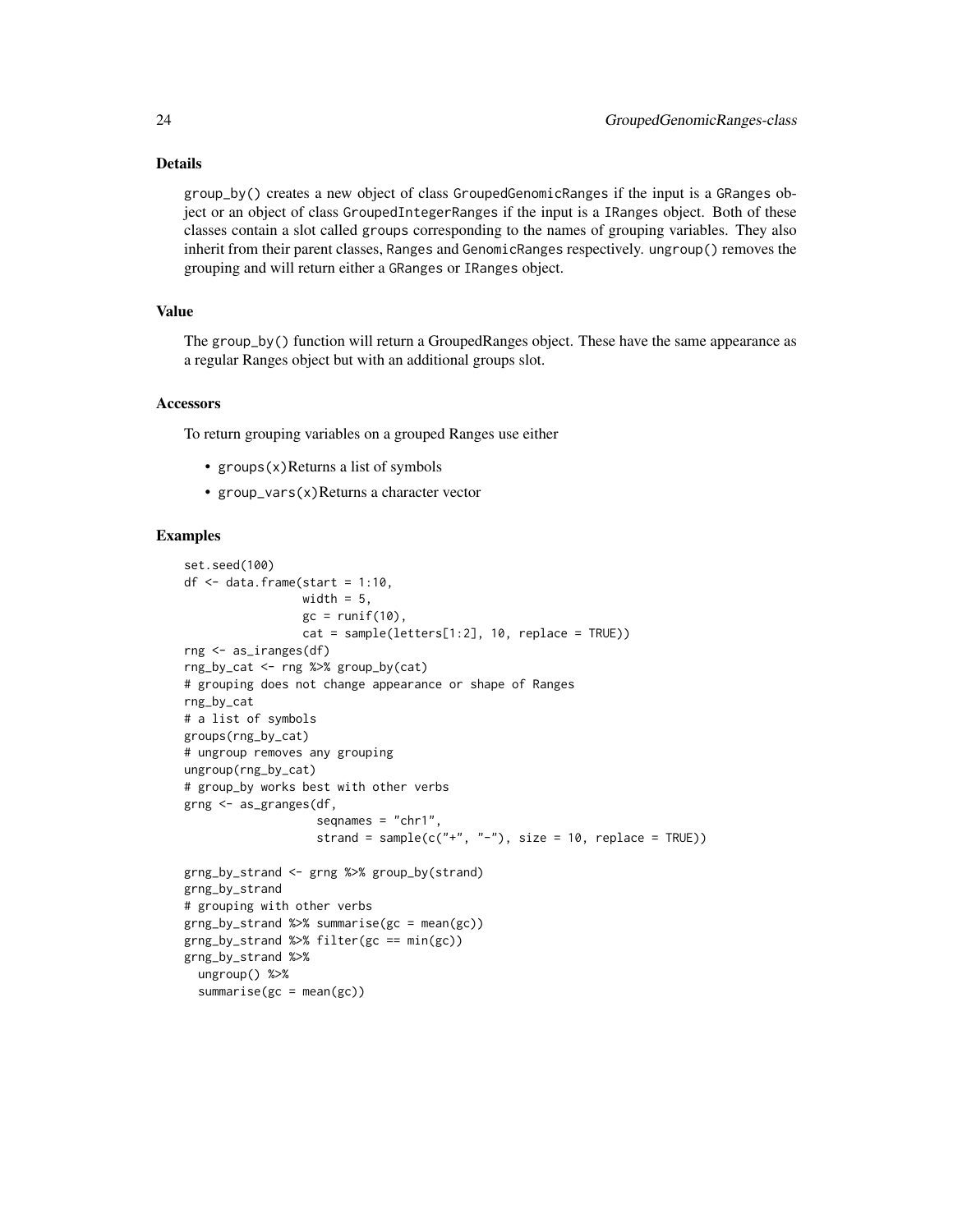<span id="page-24-0"></span>intersect\_ranges *Vector-wise Range set-operations*

#### Description

Vector-wise Range set-operations

#### Usage

```
intersect_ranges(x, y)
```

```
intersect_ranges_directed(x, y)
```
union\_ranges(x, y)

union\_ranges\_directed(x, y)

setdiff\_ranges(x, y)

setdiff\_ranges\_directed(x, y)

complement\_ranges(x)

complement\_ranges\_directed(x)

#### Arguments

x, y Two Ranges objects to compare.

# Details

These are usual set-operations that act on the sets of the ranges represented in x and y. By default these operations will ignore any strand information. The directed versions of these functions will take into account strand for GRanges objects.

# Value

A Ranges object

```
gr1 < - data.frame(seqnames = "chr1",
                  start = c(2,9),
                  end = c(7, 9),
                  strand = c("+", "-") %>%
               as_granges()
gr2 <- data.frame(seqnames = "chr1", start = 5, width = 5, strand = "-") %>%
        as_granges()
```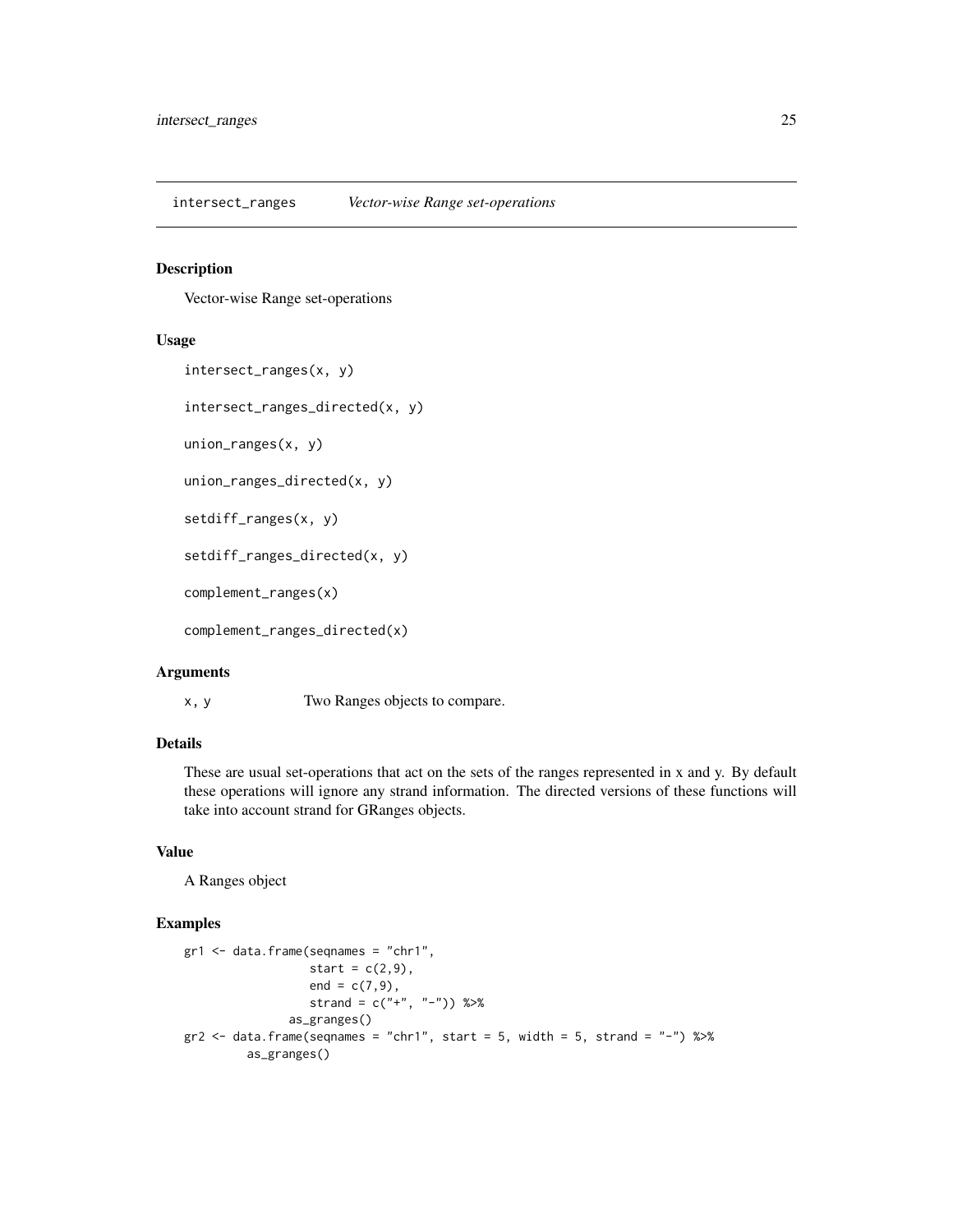```
union_ranges(gr1, gr2)
union_ranges_directed(gr1, gr2)
intersect_ranges(gr1, gr2)
intersect_ranges_directed(gr1, gr2)
setdiff_ranges(gr1, gr2)
```

```
setdiff_ranges_directed(gr1, gr2)
# taking the complement of a ranges requires annotation information
gr1 <- set_genome_info(gr1, seqlengths = 100)
complement_ranges(gr1)
```
interweave *Interweave a pair of Ranges objects together*

#### Description

Interweave a pair of Ranges objects together

#### Usage

interweave(left, right, .id = NULL)

#### Arguments

| left, right | Ranges objects.                                                               |
|-------------|-------------------------------------------------------------------------------|
| .id         | When supplied a new column that represents the origin column and is linked to |
|             | each row of the resulting Ranges object.                                      |

# Details

The output of interweave() takes pairs of Ranges objects and combines them into a single Ranges object. If an .id argument is supplied, an origin column with name .id is created indicated which side the resulting Range comes from (eit)

# Value

a Ranges object

```
gr <- as_granges(data.frame(start = 10:15,
                           width = 5,
                           seqnames = "seq1",
                           strand = c("+", "+", "-", "-", "+", "*")interweave(flank_left(gr, width = 5L), flank_right(gr, width = 5L))
interweave(flank_left(gr, width = 5L), flank_right(gr, width = 5L), .id = "origin")
```
<span id="page-25-0"></span>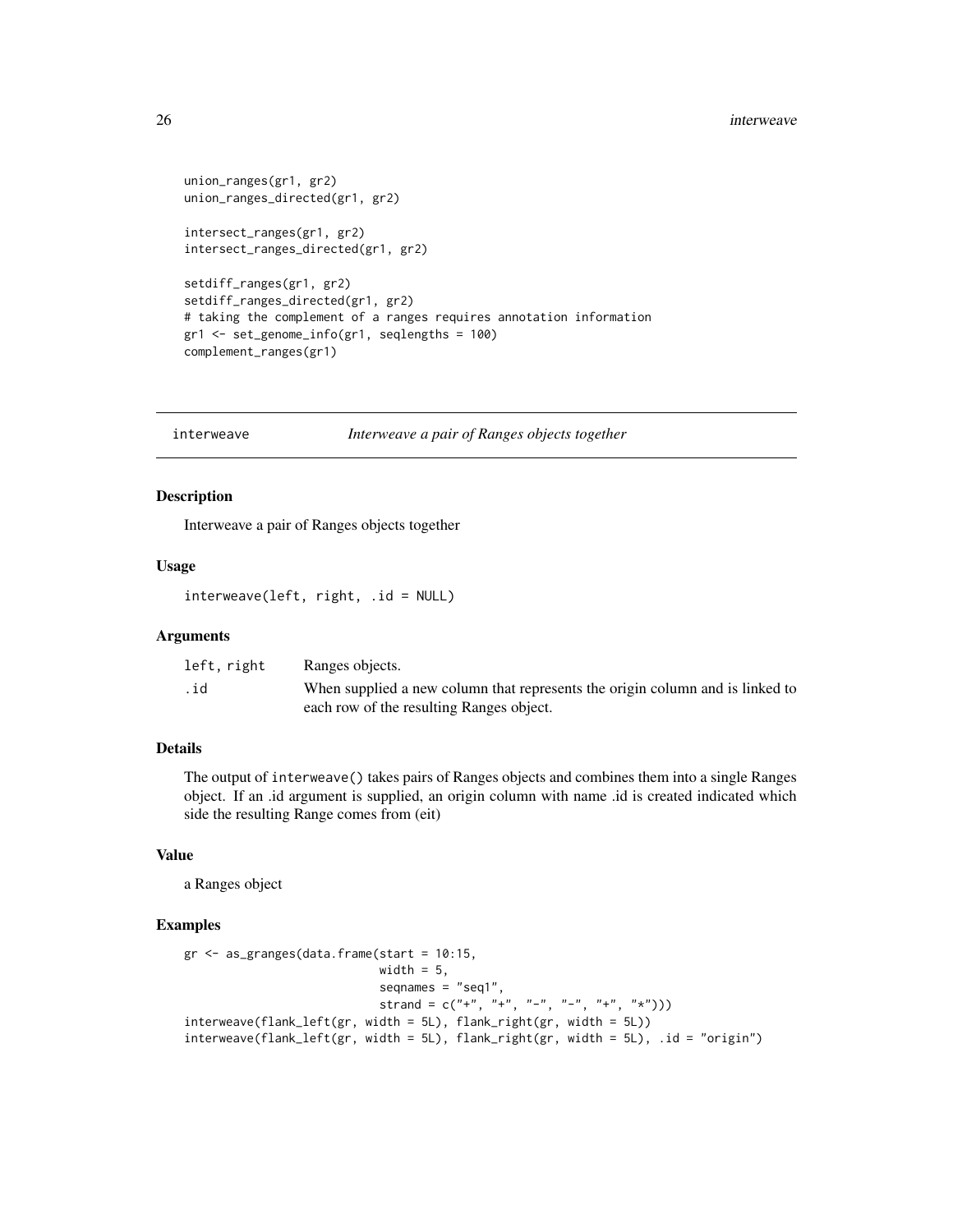<span id="page-26-0"></span>

Find following Ranges

# Usage

```
join_fallow(x, y, suffix = c("x", "y")join_fallow\_left(x, y, suffix = c("x", "y"))join_follow\_upstream(x, y, suffix = c("x", "y"))
```
# Arguments

| x, y   | Ranges objects, which ranges in x follow those in y.                                       |
|--------|--------------------------------------------------------------------------------------------|
| suffix | A character vector of length two used to identify metadata columns coming from<br>x and v. |

# Details

By default join\_follow will find abritrary ranges in y that are followed by ranges in x and ignore any strand information. On the other hand join\_follow\_left will find all ranges in y that are on the left-hand side of the ranges in x ignoring any strand information. Finally, join\_follow\_upstream will find all ranges in x that are that are upstream of the ranges in y. On the positive strand this will result in ranges in y that are left of those in x and on the negative strand it will result in ranges in y that are right of those in x.

# Value

A Ranges object corresponding to the ranges in x`` that are followed by the ranges in y, all metadata is copied c

```
query <- data.frame(start = c(5, 10, 15, 20), width = 5, gc = runif(4)) %>%
             as_iranges()
subject <- data.frame(start = 2:6, width = 3:7, label = letters[1:5]) %\gg%
             as_iranges()
join_follow(query, subject)
subject <- data.frame(seqnames = "chr1",
               start = c(11, 101),
               end = c(21, 200),
               name = c("a1", "a2"),
               strand = c("+", "-"),
```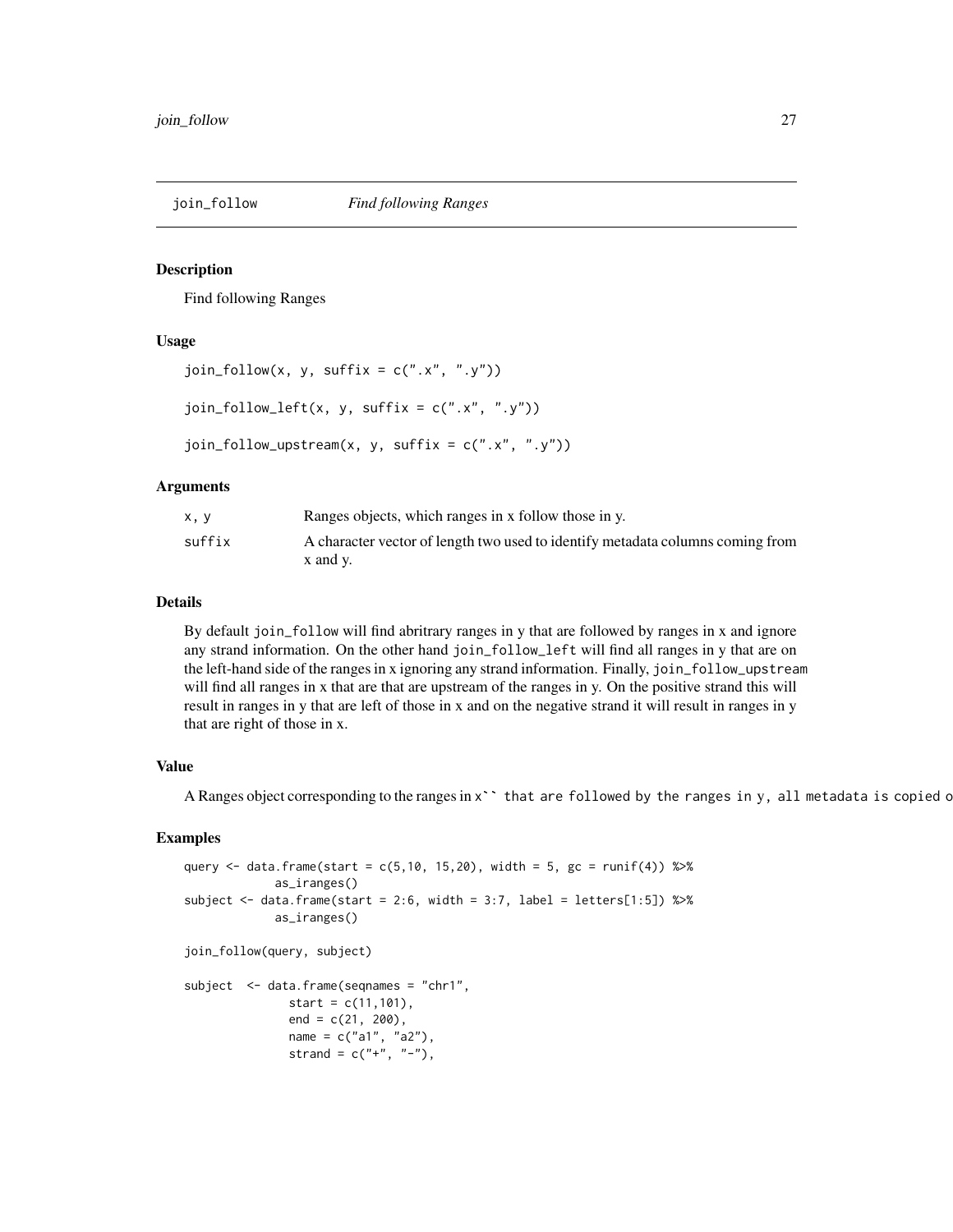```
score = c(1, 2) %>%
           as_granges()
query <- data.frame(seqnames = "chr1",
                      strand = c("+", "-", "+", "-"),start = c(21, 91, 101, 201),end = c(30,101,110,210),
                      name = paste0("b", 1:4),score = 1:4) %>%
                   as_granges()
join_follow(query, subject)
join_follow_left(query, subject)
join_follow_upstream(query, subject)
```
<span id="page-27-1"></span>join\_nearest *Find nearest neighbours between two Ranges objects*

#### Description

Find nearest neighbours between two Ranges objects

#### Usage

```
join_nearest(x, y, suffix = c("x", "y"), distance = FALSE)
join_nearest_left(x, y, suffix = c("x", "y"), distance = FALSE)
join_nearest_right(x, y, suffix = c("x", "y"), distance = FALSE)
join_nearest_upstream(x, y, suffix = c("x", "y"), distance = FALSE)
join_nearest_downstream(x, y, suffix = c(".x", ".y"), distance = FALSE)
```
#### Arguments

| x, y     | Ranges objects, add the nearest neighbours of ranges in x to those in y.                                                                                                                      |
|----------|-----------------------------------------------------------------------------------------------------------------------------------------------------------------------------------------------|
| suffix   | A character vector of length two used to identify metadata columns                                                                                                                            |
| distance | logical vector whether to add a column named "distance" containing the distance<br>to the nearest region. If set to a character vector of length 1, will use that as<br>distance column name. |

# Details

By default join\_nearest will find arbitrary nearest neighbours in either direction and ignore any strand information. The join\_nearest\_left and join\_nearest\_right methods will find arbitrary nearest neighbour ranges on x that are left/right of those on y and ignore any strand information.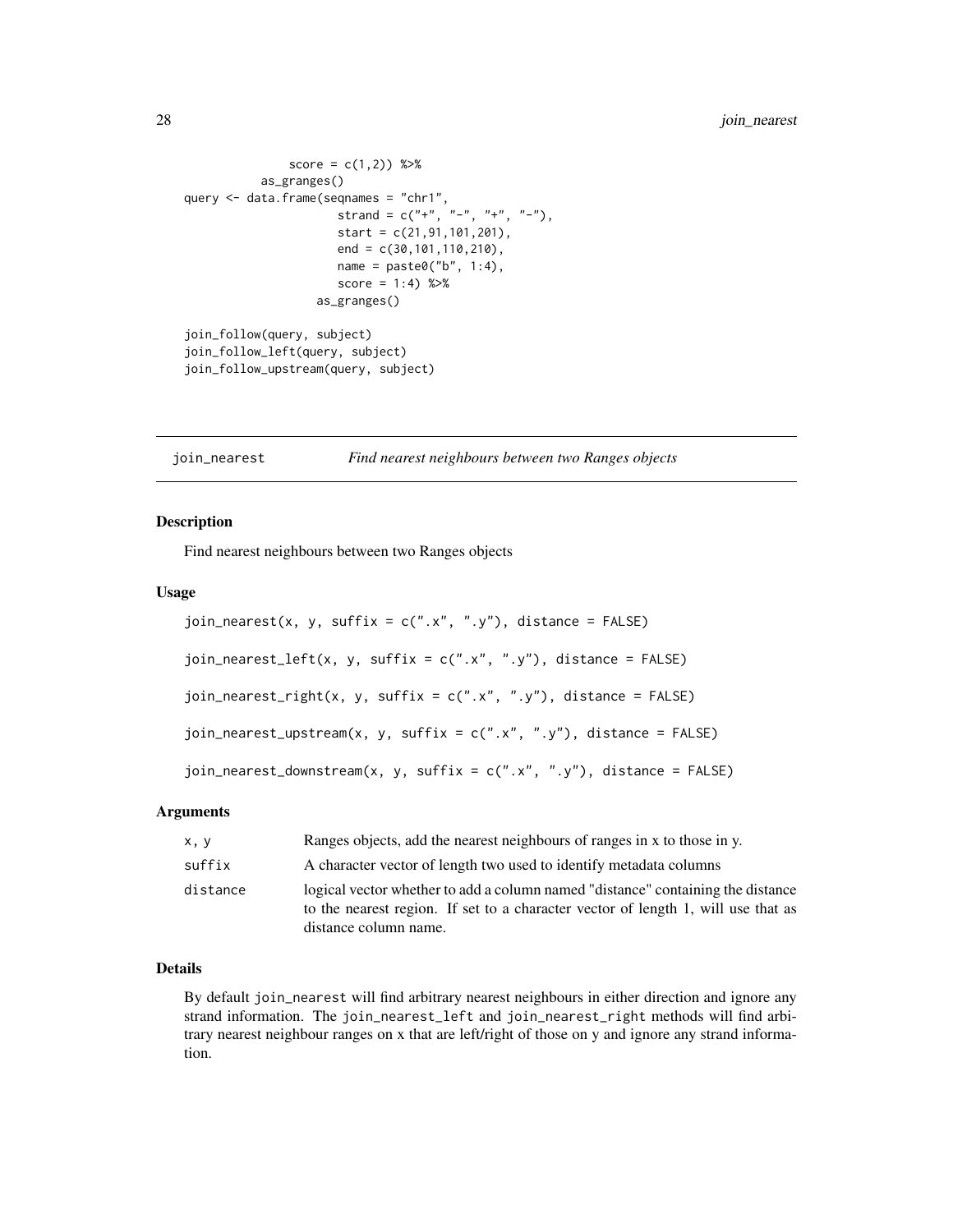<span id="page-28-0"></span>The join\_nearest\_upstream method will find arbitrary nearest neighbour ranges on x that are upstream of those on y. This takes into account strandedness of the ranges. On the positive strand nearest upstream will be on the left and on the negative strand nearest upstream will be on the right.

The join\_nearest\_downstream method will find arbitrary nearest neighbour ranges on x that are upstream of those on y. This takes into account strandedness of the ranges.On the positive strand nearest downstream will be on the right and on the negative strand nearest upstream will be on the left.

# Value

A Ranges object corresponding to the nearest ranges, all metadata is copied over from the right-hand side ranges y.

#### Examples

```
query \leq data.frame(start = c(5, 10, 15, 20),
                   width = 5,
                   gc = runif(4)) %>%
             as_iranges()
subject \leq data.frame(start = c(2:6, 24),
                     width = 3:8,
                      label = letters[1:6]) %>%
             as_iranges()
join_nearest(query, subject)
join_nearest_left(query, subject)
join_nearest_right(query, subject)
subject <- data.frame(seqnames = "chr1",
               start = c(11, 101),
               end = c(21, 200),
               name = c("a1", "a2"),
               strand = c("+", "-");score = c(1,2) %>%
           as_granges()
query <- data.frame(seqnames = "chr1",
                      strand = c("+", "-", "+", "-"),start = c(21,91,101,201),
                      end = c(30,101,110,210),
                      name = paste0("b", 1:4),
                      score = 1:4) %>%
                   as_granges()
join_nearest_upstream(query, subject)
join_nearest_downstream(query, subject)
```
<span id="page-28-2"></span><span id="page-28-1"></span>join\_overlap\_intersect

*Join by overlapping Ranges*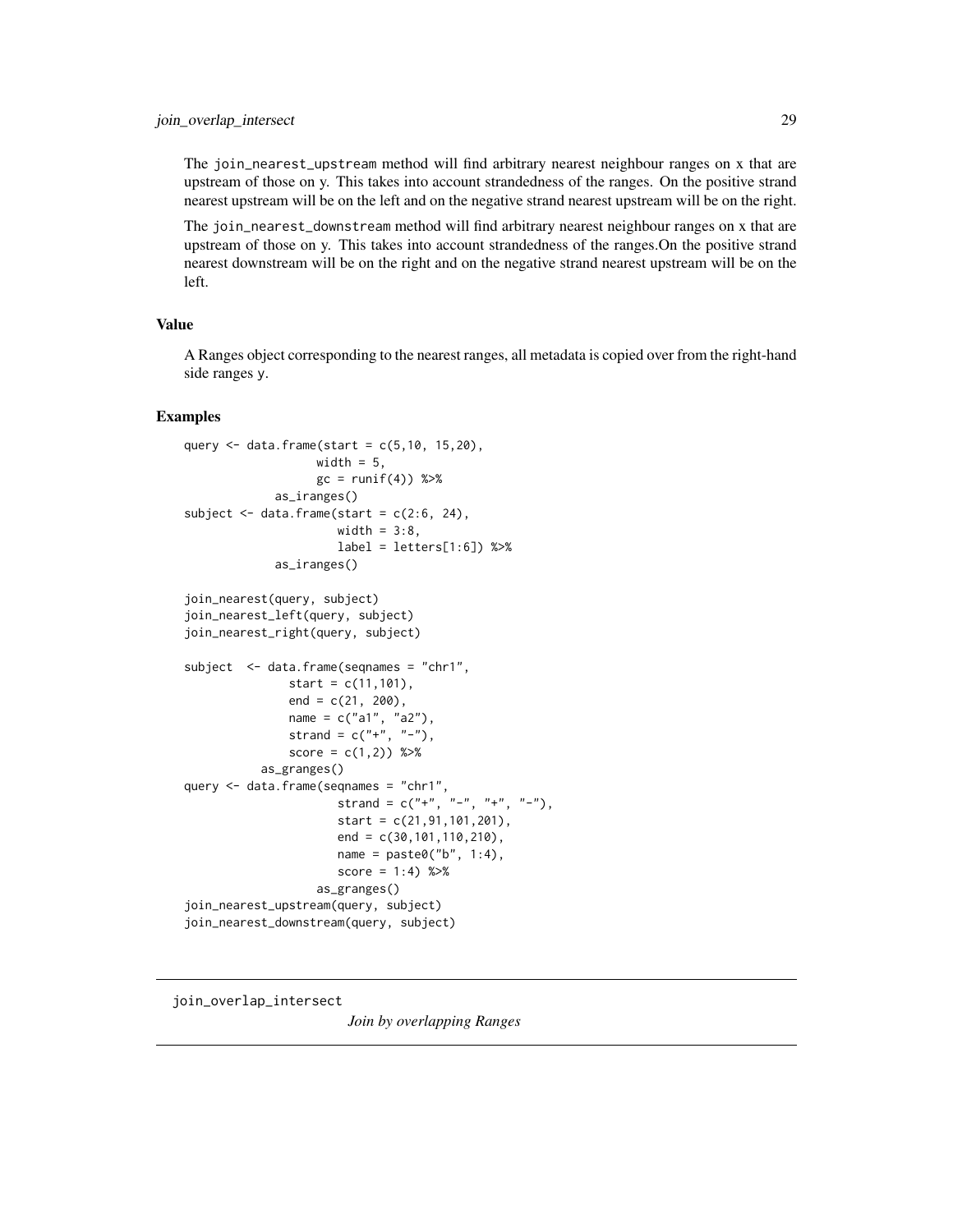Join by overlapping Ranges

# Usage

```
join_overlap_intersect(x, y, maxgap, minoverlap, suffix = c(".x", ".y"))
join_overlap_intersect_within(x, y, maxgap, minoverlap, suffix = c("x", "y"))
join_overlap_intersect_directed(
 x,
 y,
 maxgap,
 minoverlap,
 sufficient = c("x", "y")\mathcal{L}join_overlap_intersect_within_directed(
 x,
 y,
 maxgap,
 minoverlap,
 sufficientx = c("x", "y"))
join_overlap_inner(x, y, maxgap = -1L, minoverlap = 0L, suffix = c("x", "y"))
join_overlap_inner_within(
 x,
 y,
 maxgap = -1L,
 minoverlap = 0L,
 sufficient = c("x", "y")\lambdajoin_overlap_inner_directed(
 x,
 y,
 maxgap = -1L,
 minoverlap = 0L,
 \text{suffix} = c("x", "y")\lambdajoin_overlap_inner_within_directed(
 x,
 y,
 maxgap = -1L,
 minoverlap = 0L,
```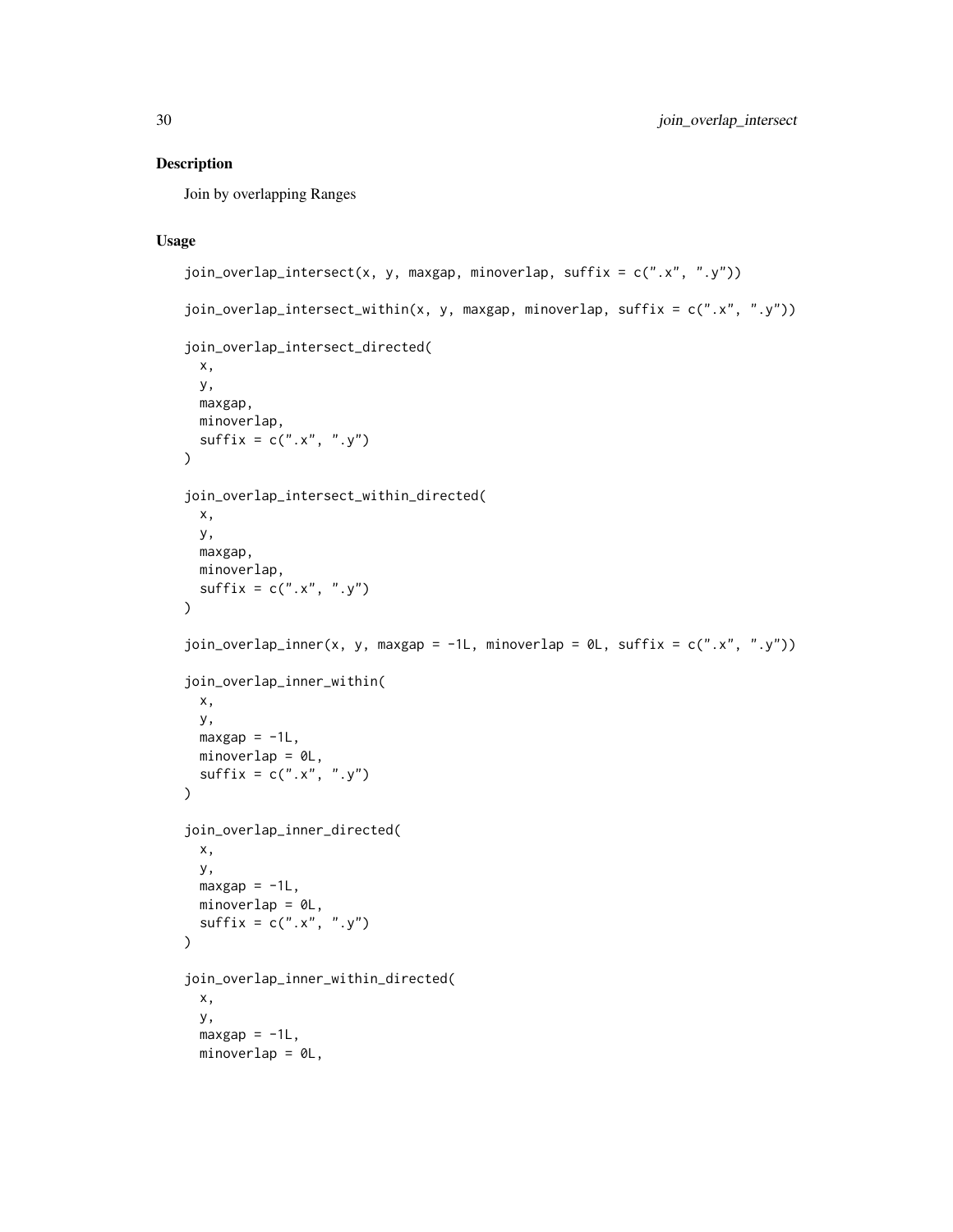```
sufficient = c("x", "y")\lambdajoin_overlap_left(x, y, maxgap, minoverlap, suffix = c(".x", ".y"))
join_overlap_left_within(x, y, maxgap, minoverlap, suffix = c(".x", ".y"))
join_overlap_left_directed(x, y, maxgap, minoverlap, suffix = c(".x", ".y"))
join_overlap_left_within_directed(
 x,
 y,
 maxgap,
 minoverlap,
  sufficient = c("x", "y"))
```
#### Arguments

| x, y               | Objects representing ranges                                                                                                                                                                             |
|--------------------|---------------------------------------------------------------------------------------------------------------------------------------------------------------------------------------------------------|
| maxgap, minoverlap |                                                                                                                                                                                                         |
|                    | The maximimum gap between intervals as an integer greater than or equal to<br>zero. The minimum amount of overlap between intervals as an integer greater<br>than zero, accounting for the maximum gap. |
| suffix             | Character to vectors to append to common columns in x and y (default = $c''$ . x",<br>$", v")$ ).                                                                                                       |

#### Details

The function [join\\_overlap\\_intersect\(\)](#page-28-1) finds the genomic intervals that are the overlapping ranges between x and y and returns a new ranges object with metadata columns from x and y.

The function [join\\_overlap\\_inner\(\)](#page-28-2) is equivalent to [find\\_overlaps\(\)](#page-18-1).

The function [join\\_overlap\\_left\(\)](#page-28-2) performs a left outer join between x and y. It returns all ranges in x that overlap or do not overlap ranges in y plus metadata columns common to both. If there is no overlapping range the metadata column will contain a missing value.

The function [join\\_overlap\\_self\(\)](#page-31-1) find all overlaps between a ranges object x and itself.

All of these functions have two suffixes that modify their behavior. The within suffix, returns only ranges in x that are completely overlapped within in y. The directed suffix accounts for the strandedness of the ranges when performing overlaps.

# Value

a GRanges object

# See Also

[join\\_overlap\\_self\(\)](#page-31-1), [join\\_overlap\\_left\(\)](#page-28-2), [find\\_overlaps\(\)](#page-18-1)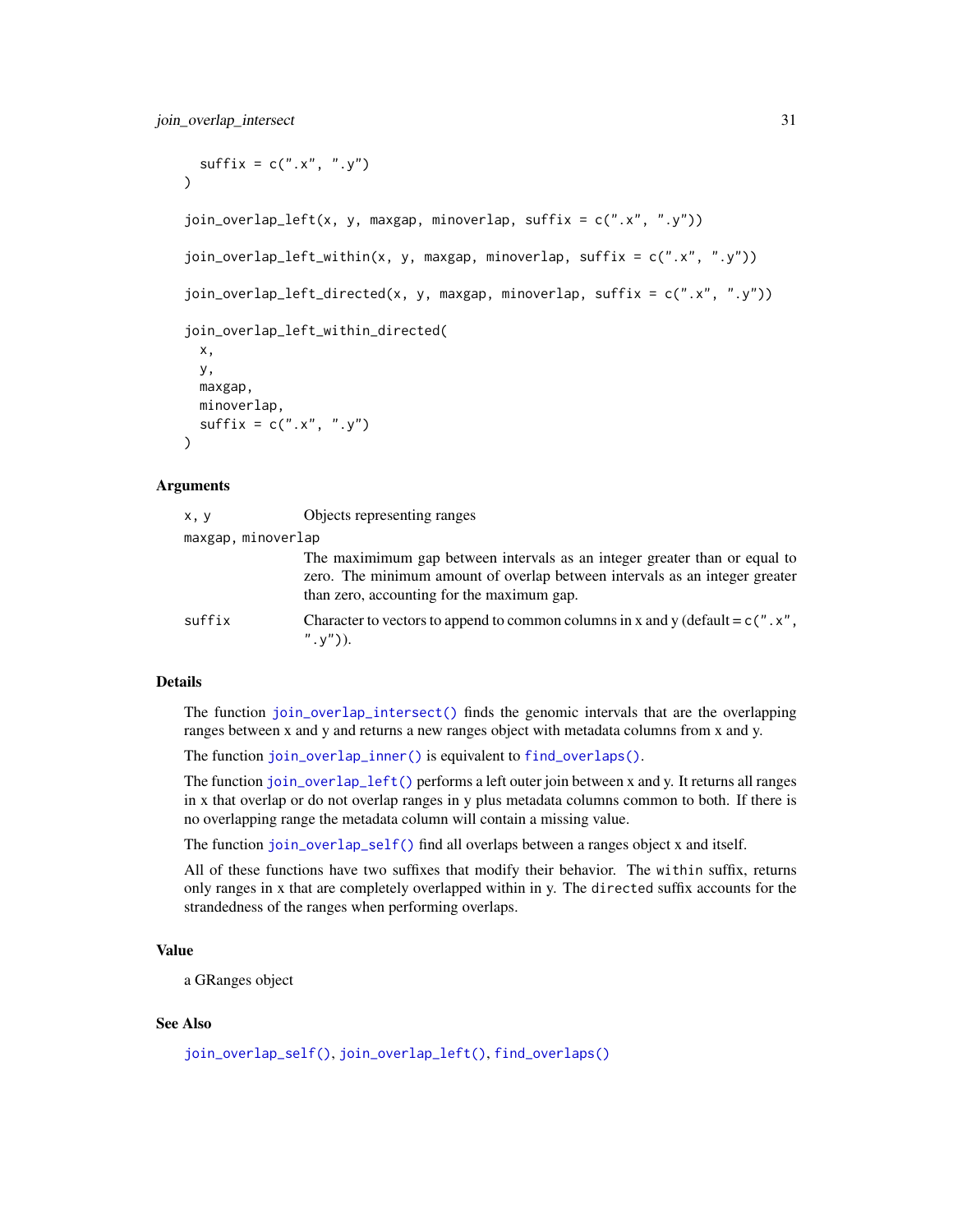#### Examples

```
x <- as_iranges(data.frame(start = c(11, 101), end = c(21, 201)))
y <- as_iranges(data.frame(start = c(10, 20, 50, 100, 1),
                           end = c(19, 21, 105, 202, 5))# self
join_overlap_self(y)
# intersect takes common interval
join_overlap_intersect(x,y)
# within
join_overlap_intersect_within(x,y)
# left, and inner join, it's often useful having an id column here
y <- y %>% mutate(id = 1:n())
x \le -x %>% mutate(id = 1:n())
join_overlap_inner(x,y)
join\_overlap\_left(y, x, suffix = c(".left", ".right"))
```
<span id="page-31-1"></span>join\_overlap\_self *Find overlaps within a Ranges object*

# Description

Find overlaps within a Ranges object

#### Usage

```
join_overlap_self(x, maxgap, minoverlap)
```
join\_overlap\_self\_within(x, maxgap, minoverlap)

join\_overlap\_self\_directed(x, maxgap, minoverlap)

join\_overlap\_self\_within\_directed(x, maxgap, minoverlap)

# Arguments

x A Ranges object

maxgap, minoverlap

The maximimum gap between intervals as an integer greater than or equal to zero. The minimum amount of overlap between intervals as an integer greater than zero, accounting for the maximum gap.

<span id="page-31-0"></span>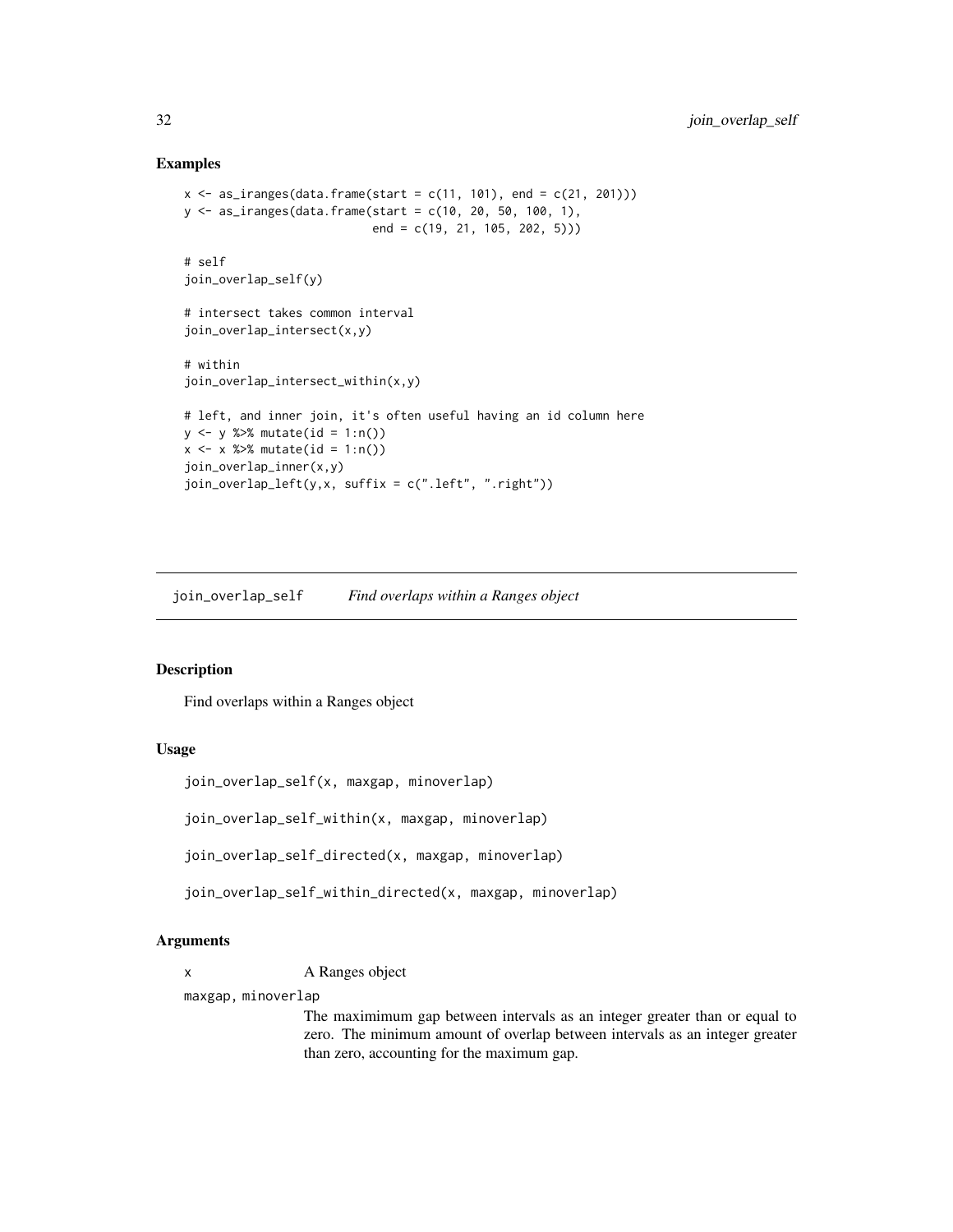<span id="page-32-0"></span>join\_precede 33

# Details

Self overlaps find any overlaps (or overlaps within or overlaps directed) between a ranges object and itself.

# Value

a Ranges object

# See Also

[find\\_overlaps\(\)](#page-18-1), [join\\_overlap\\_inner\(\)](#page-28-2)

#### Examples

```
query <- data.frame(start = c(5, 10, 15, 20), width = 5, gc = runif(4)) %>%
             as_iranges()
join_overlap_self(query)
# -- GRanges objects, strand is ignored by default
query <- data.frame(seqnames = "chr1",
               start = c(11,101),
               end = c(21, 200),
               name = c("a1", "a2"),
               strand = c("+", "-"),
               score = c(1,2)) %>%
           as_granges()
# ignores strandedness
join_overlap_self(query)
join_overlap_self_within(query)
# adding directed prefix includes strand
join_overlap_self_directed(query)
```
join\_precede *Find preceding Ranges*

# Description

Find preceding Ranges

# Usage

```
join\_precede(x, y, suffix = c("x", "y")join_precede_right(x, y, suffix = c("x", "y"))
join_precede_downstream(x, y, suffix = c("x", "y"))
```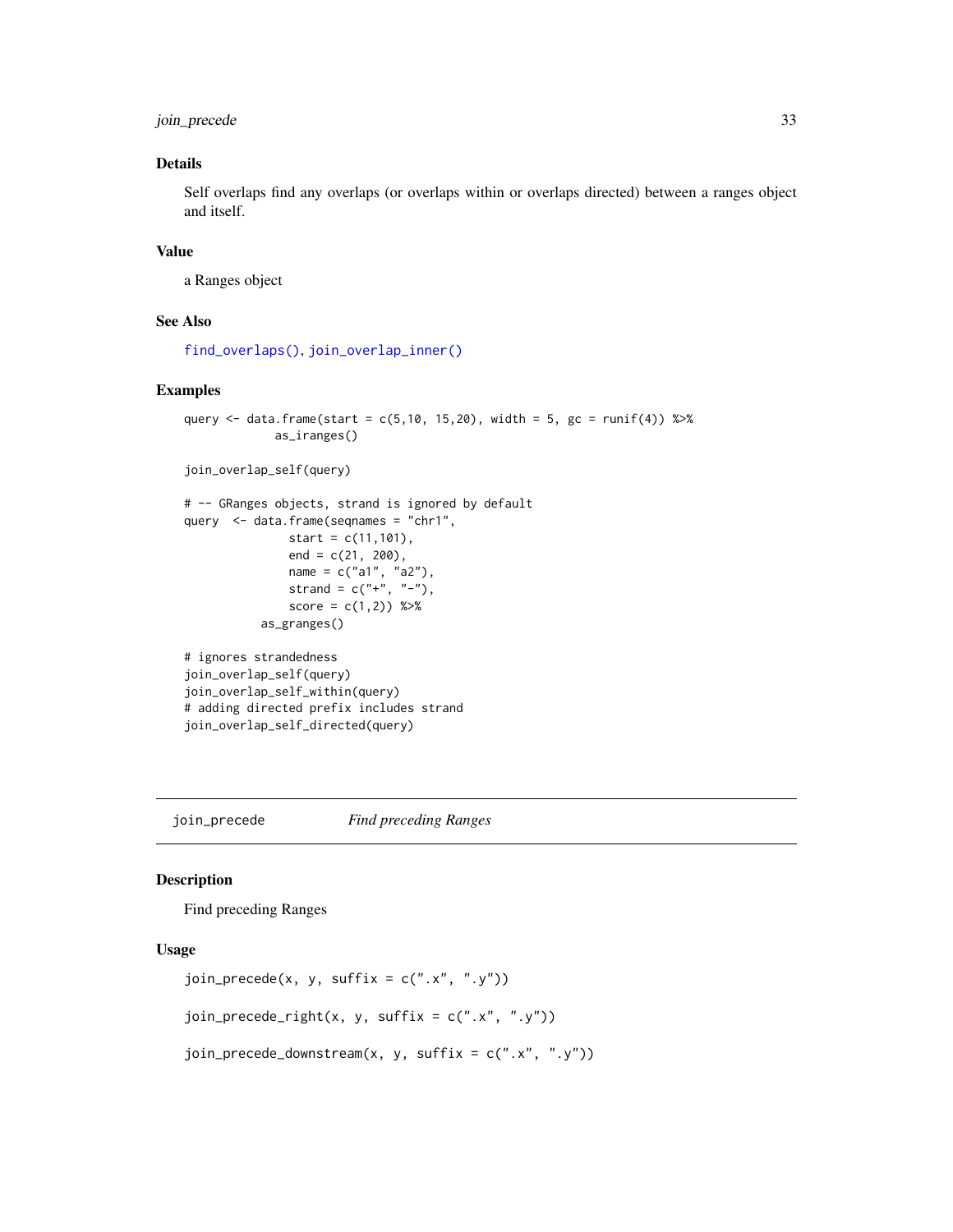#### Arguments

| x.v    | Ranges objects, which ranges in x precede those in y.                          |
|--------|--------------------------------------------------------------------------------|
| suffix | A character vector of length two used to identify metadata columns coming from |
|        | x and y.                                                                       |

# Details

By default join\_precede will return the ranges in x that come before the ranges in y and ignore any strand information. The function join\_precede\_right will find all ranges in y that are on the righthand side of the ranges in x ignoring any strand information. Finally, join\_precede\_downstream will find all ranges in y that are that are downstream of the ranges in x. On the positive strand this will result in ranges in y that are right of those in x and on the negative strand it will result in ranges in y that are left of those in x.

#### Value

A Ranges object corresponding to the ranges in y that are preceded by the ranges in x, all metadata is copied over from the right-hand side ranges y.

#### Examples

```
subject \leq data.frame(start = c(5,10, 15,20), width = 5, gc = runif(4)) %>%
             as_iranges()
query \le data.frame(start = 2:6, width = 3:7, label = letters[1:5]) %>%
             as_iranges()
join_precede(query, subject)
query <- data.frame(seqnames = "chr1",
              start = c(11,101),
               end = c(21, 200),
               name = c("a1", "a2"),
               strand = c("'' +", " -"),
               score = c(1,2) %>%
           as_granges()
subject <- data.frame(seqnames = "chr1",
                      strand = c("+", "-", "+", "-"),
                      start = c(21, 91, 101, 201),end = c(30,101,110,210),
                      name = paste0("b", 1:4),score = 1:4) %>%
                   as_granges()
join_precede(query, subject)
join_precede_right(query, subject)
```
join\_precede\_downstream(query, subject)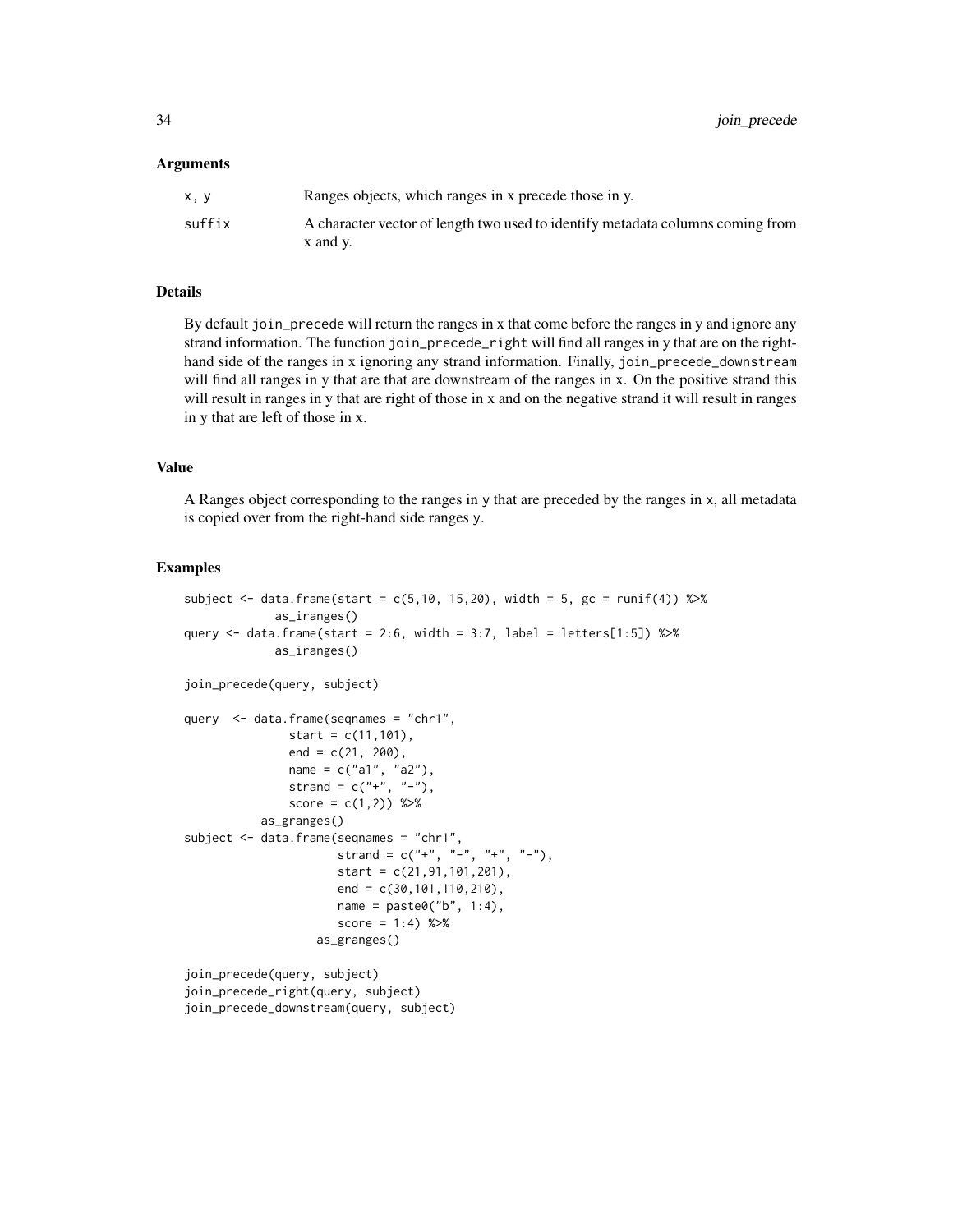<span id="page-34-0"></span>

Modify a Ranges object

#### Usage

```
## S3 method for class 'Ranges'
mutate(.data, ...)
```
#### Arguments

| .data   | a Ranges object                                                             |
|---------|-----------------------------------------------------------------------------|
| $\cdot$ | Pairs of name-value expressions. The name-value pairs can either create new |
|         | metadata columns or modify existing ones.                                   |

#### Value

a Ranges object

```
df \leq data.frame(start = 1:10,
                 width = 5,
                 seqnames = "seq1",
                 strand = sample(c("+", "-", "*"), 10, replace = TRUE),
                 gc = runif(10)rng <- as_granges(df)
# mutate adds new columns
rng %>%
    mutate(avg_gc = mean(gc), row_id = 1:n())# can also compute on newly created columns
rng %>%
   mutate(score = gc * width, score2 = score + 1)# group by partitions the data and computes within each group
rng %>%
    group_by(strand) %>%
    mutate(avg_gc = mean(gc), row_id = 1:n())# mutate can be used in conjuction with anchoring to resize ranges
rng %>%
   mutate(width = 10)# by default width modfication fixes by start
rng %>%
   anchor_start() %>%
   mutate(width = 10)
```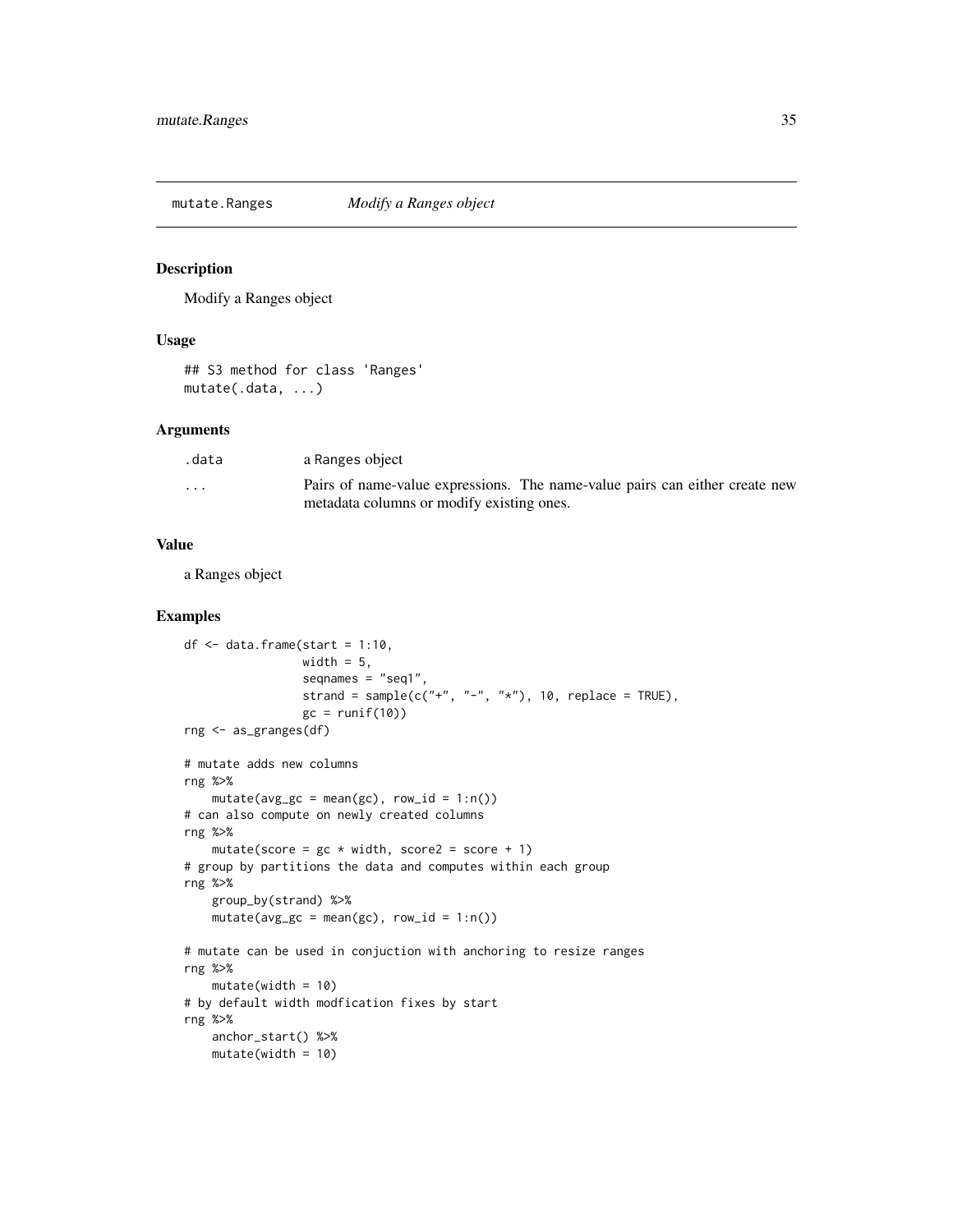```
# fix by end or midpoint
rng %>%
    anchor_end() %>%
   mutate(width = width + 1)rng %>%
    anchor_center() %>%
    mutate(width = width + 1)# anchoring by strand
rng %>%
    anchor_3p() %>%
    mutate(width = width * 2)
rng %>%
    anchor_5p() %>%
    mutate(width = width * 2)
```
n *Compute the number of ranges in each group.*

# Description

This function should only be used within summarise(), mutate() and filter().

#### Usage

n()

# Value

n() will only be evaluated inside a function call, where it returns an integer.

# Examples

```
ir <- as_iranges(
                  data.frame(start = 1:10,
                             width = 5,
                             name = c(rep("a", 5), rep("b", 3), rep("c", 2))
                             )
                 \mathcal{L}by_names <- group_by(ir, name)
summarise(by_names, n = n())
mutate(by\_names, n = n())filter(by_names, n() \geq 3)
```
<span id="page-35-0"></span> $36$  n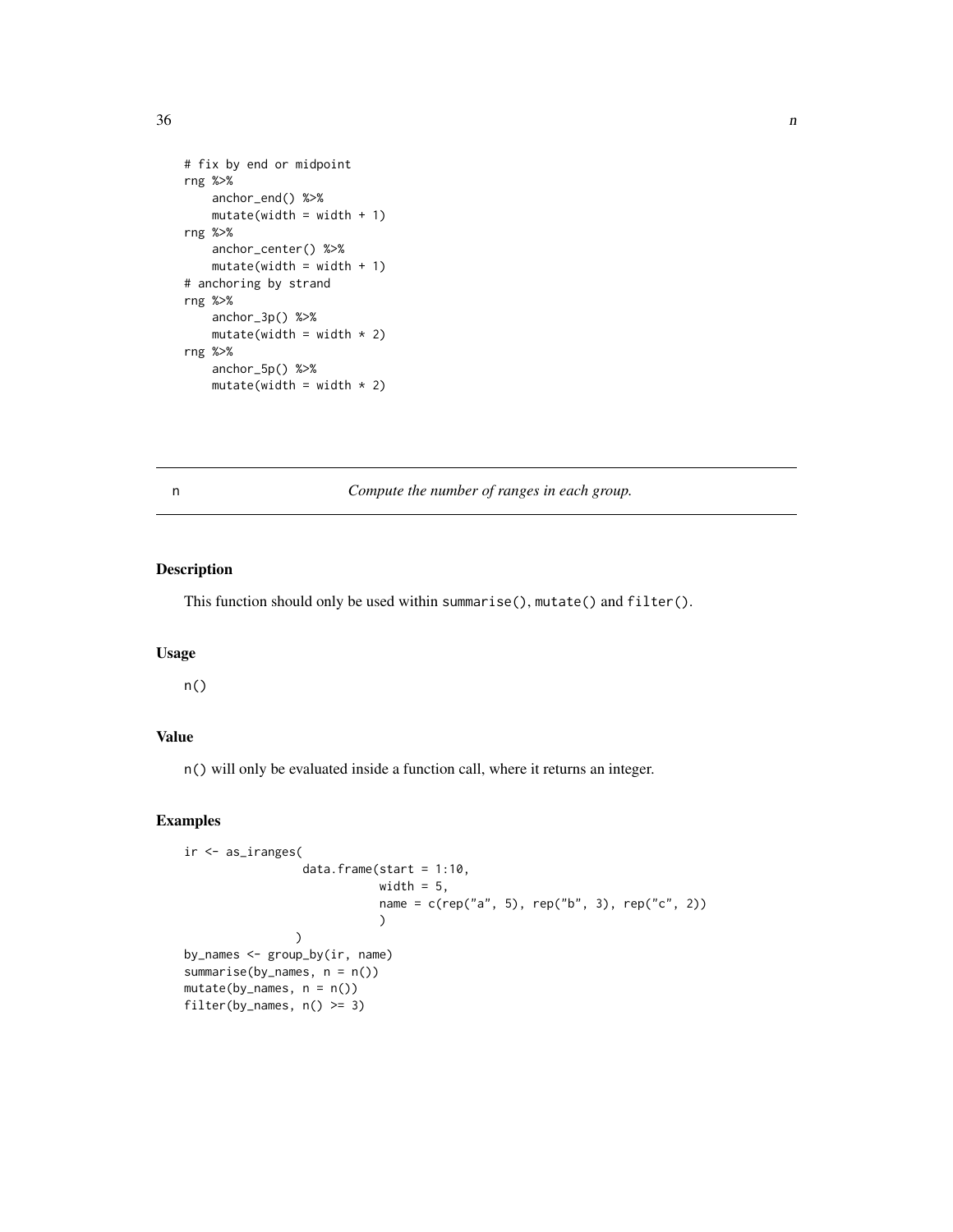<span id="page-36-0"></span>

This is a wrapper to length(unique(x)) or lengths(unique(x)) if x is a List object

# Usage

n\_distinct(var)

# Arguments

var a vector of values

#### Value

an integer vector

# Examples

```
x \leftarrow CharacterList(c("a", "b", "c", "a"), "d")
n_distinct(x)
n_distinct(unlist(x))
```
overscope\_ranges *Create an overscoped environment from a Ranges object*

# Description

Create an overscoped environment from a Ranges object

# Usage

```
overscope_ranges(x, envir = parent.frame())
```
# Arguments

|       | a Ranges object                                                       |
|-------|-----------------------------------------------------------------------|
| envir | the environment to place the Ranges in $(detault = parent . frame())$ |

# Details

This is the backend for non-standard evaluation in plyranges.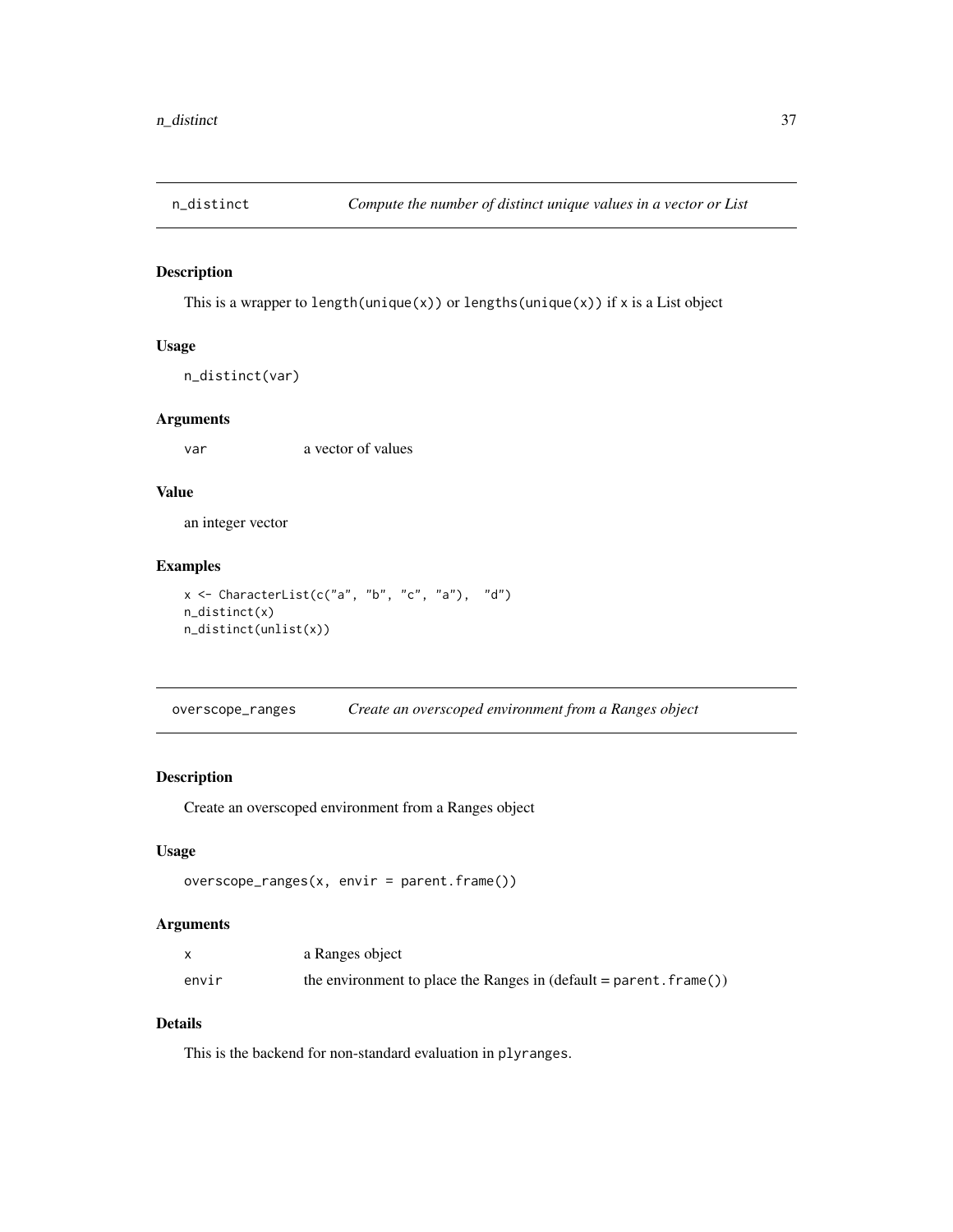# Value

an environment

# See Also

[rlang::new\\_data\\_mask\(\)](#page-0-0), [rlang::eval\\_tidy\(\)](#page-0-0)

pair\_overlaps *Pair together two ranges objects*

# Description

Pair together two ranges objects

# Usage

```
pair_overlaps(x, y, maxgap, minoverlap, suffix)
pair_nearest(x, y, suffix)
pair_precede(x, y, suffix)
pair_follow(x, y, suffix)
```
# Arguments

| x, y               | Ranges objects to pair together.                                                                                                                                                                                |
|--------------------|-----------------------------------------------------------------------------------------------------------------------------------------------------------------------------------------------------------------|
| maxgap, minoverlap |                                                                                                                                                                                                                 |
|                    | The maximimum gap between intervals as an integer greater than or equal to<br>negative one. The minimum amount of overlap between intervals as an integer<br>greater than zero, accounting for the maximum gap. |
| suffix             | A character vector of length two used to identify metadata columns coming from<br>x and y.                                                                                                                      |

# Details

These functions return a DataFrame object, and is one way of representing paired alignments with plyranges.

# Value

a DataFrame with two ranges columns and the corresponding metadata columns.

# See Also

[join\_nearest()][join\_overlap\_inner()][join\_precede()][join\_follow()]

<span id="page-37-0"></span>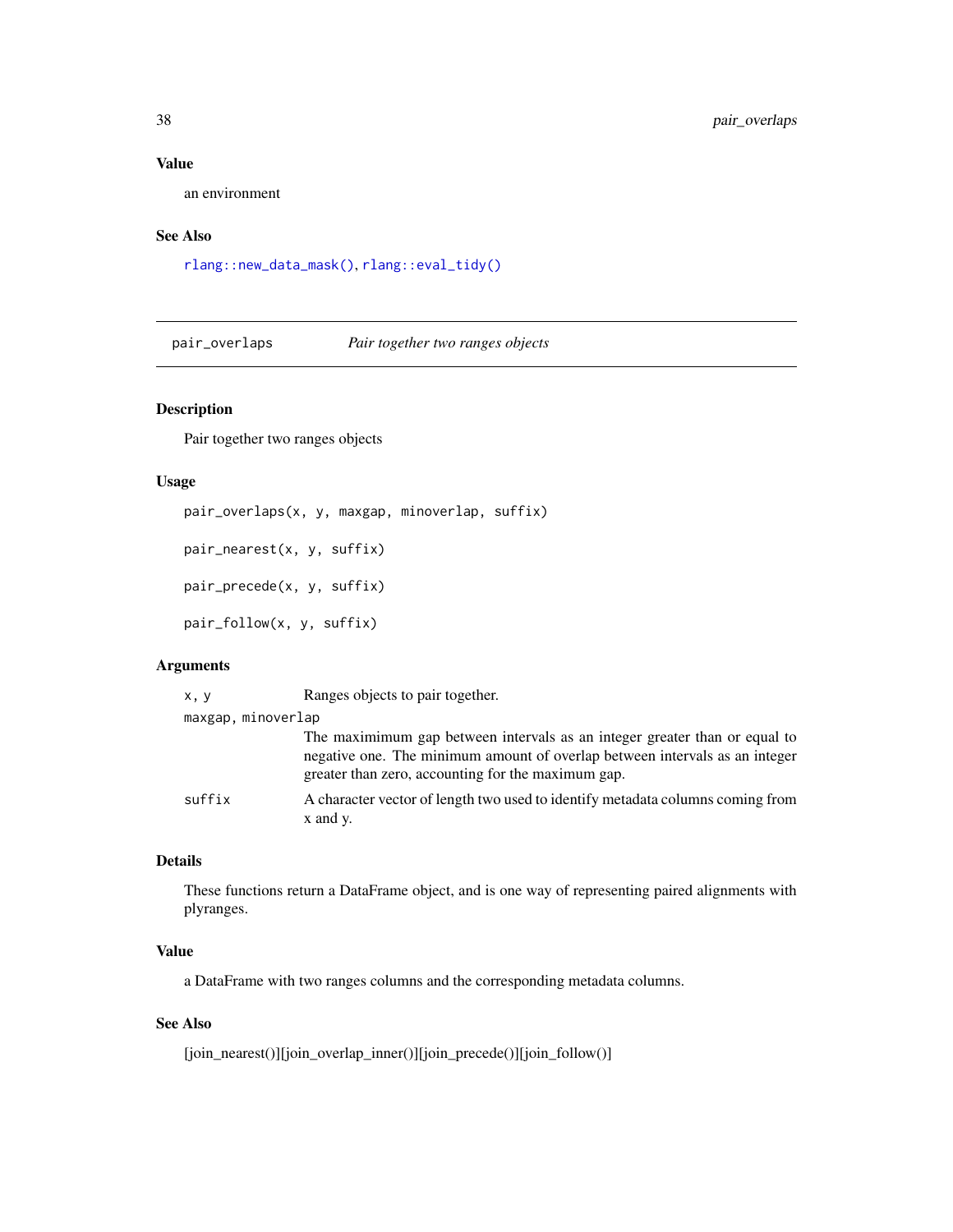# <span id="page-38-0"></span>ranges-info 39

#### Examples

```
query <- data.frame(start = c(5,10, 15,20), width = 5, gc = runif(4)) %>%
             as_iranges()
subject \leq data.frame(start = 2:6, width = 3:7, label = letters[1:5]) %>%
             as_iranges()
pair_overlaps(query, subject)
pair_overlaps(query, subject, minoverlap = 5)
pair_nearest(query, subject)
query <- data.frame(seqnames = "chr1",
               start = c(11,101),
               end = c(21, 200),
               name = c("a1", "a2"),strand = c("''", "''-"),
               score = c(1,2) %>%
           as_granges()
subject <- data.frame(seqnames = "chr1",
                      strand = c("+", "-", "+", "-"),start = c(21,91,101,201),
                      end = c(30, 101, 110, 210),
                      name = paste0("b", 1:4),score = 1:4) %>%
                   as_granges()
# ignores strandedness
pair_overlaps(query, subject, suffix = c(".query", ".subject"))
pair_follow(query, subject, suffix = c(".query", ".subject"))
pair_precede(query, subject, suffix = c(".query", ".subject"))
pair_precede(query, subject, suffix = c(".query", ".subject"))
```
ranges-info *Construct annotation information*

#### Description

To construct annotations by supplying annotation information use genome\_info. This function allows you to get UCSC build information via [GenomeInfoDb::fetchExtendedChromInfoFromUCSC\(\)](#page-0-0). To add annotations to an existing Ranges object use set\_genome\_info. To retrieve an annotation as a Ranges object use get\_genome\_info.

# Usage

```
genome_info(
  genome = NULL,
  seqnames = NULL,
  seqlengths = NULL,
  is_circular = NULL
```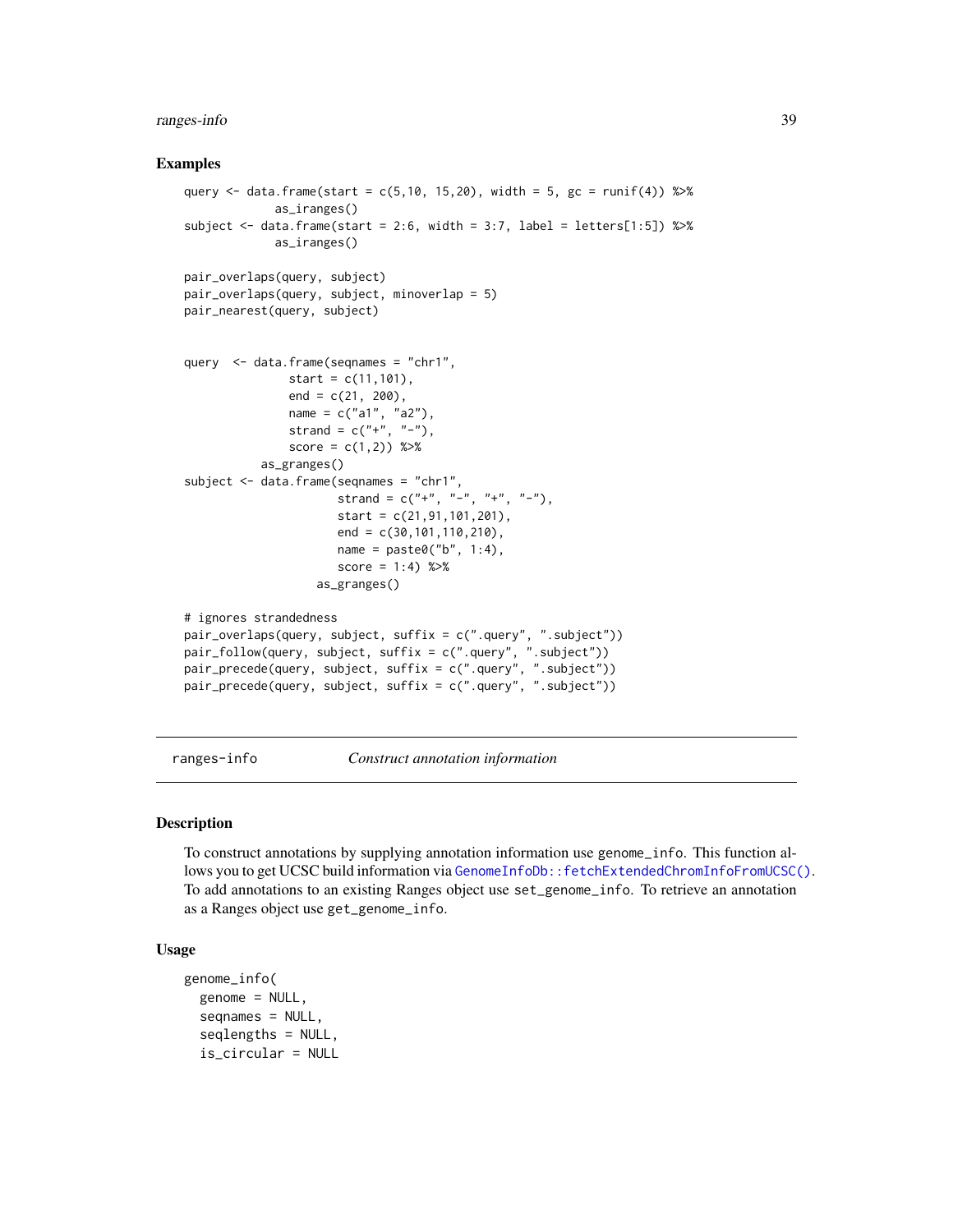```
)
set_genome_info(
  .data,
  genome = NULL,
  seqnames = NULL,
  seqlengths = NULL,
  is_circular = NULL
\lambda
```

```
get_genome_info(.data)
```
#### Arguments

| genome      | A character vector of length one indicating the genome build. If this is the only<br>argument supplied, the build information will be retrieved from UCSC database. |
|-------------|---------------------------------------------------------------------------------------------------------------------------------------------------------------------|
| segnames    | A character vector containing the name of sequences.                                                                                                                |
| seglengths  | An optional integer vector containg the lengths of sequences.                                                                                                       |
| is_circular | An optional logical vector indicating whether a sequence is ciruclar.                                                                                               |
| .data       | A Ranges object to annotate or retrieve an annotation for.                                                                                                          |

#### Value

a GRanges object containing annotations. To retrieve the annotations as a Ranges object use get\_genome\_info.

#### See Also

[GenomeInfoDb::Seqinfo\(\)](#page-0-0), [GenomeInfoDb::fetchExtendedChromInfoFromUCSC\(\)](#page-0-0)

```
x <- genome_info(genome = "toy",
                 seqnames = letters[1:4],
                 seqlengths = c(100, 300, 15, 600),
                 is_circular = c(NA, FALSE, FALSE, TRUE))
x
rng \leq as_granges(data.frame(seqnames = "a", start = 30:50, width = 10))
rng
rng <- set_genome_info(rng,
                       genome = "toy",
                       seqnames = letters[1:4],
                       seqlengths = c(100, 300, 15, 600),
                       is_circular = c(NA, FALSE, FALSE, TRUE))
get_genome_info(rng)
## Not run:
if (interactive()) {
# requires internet connection
```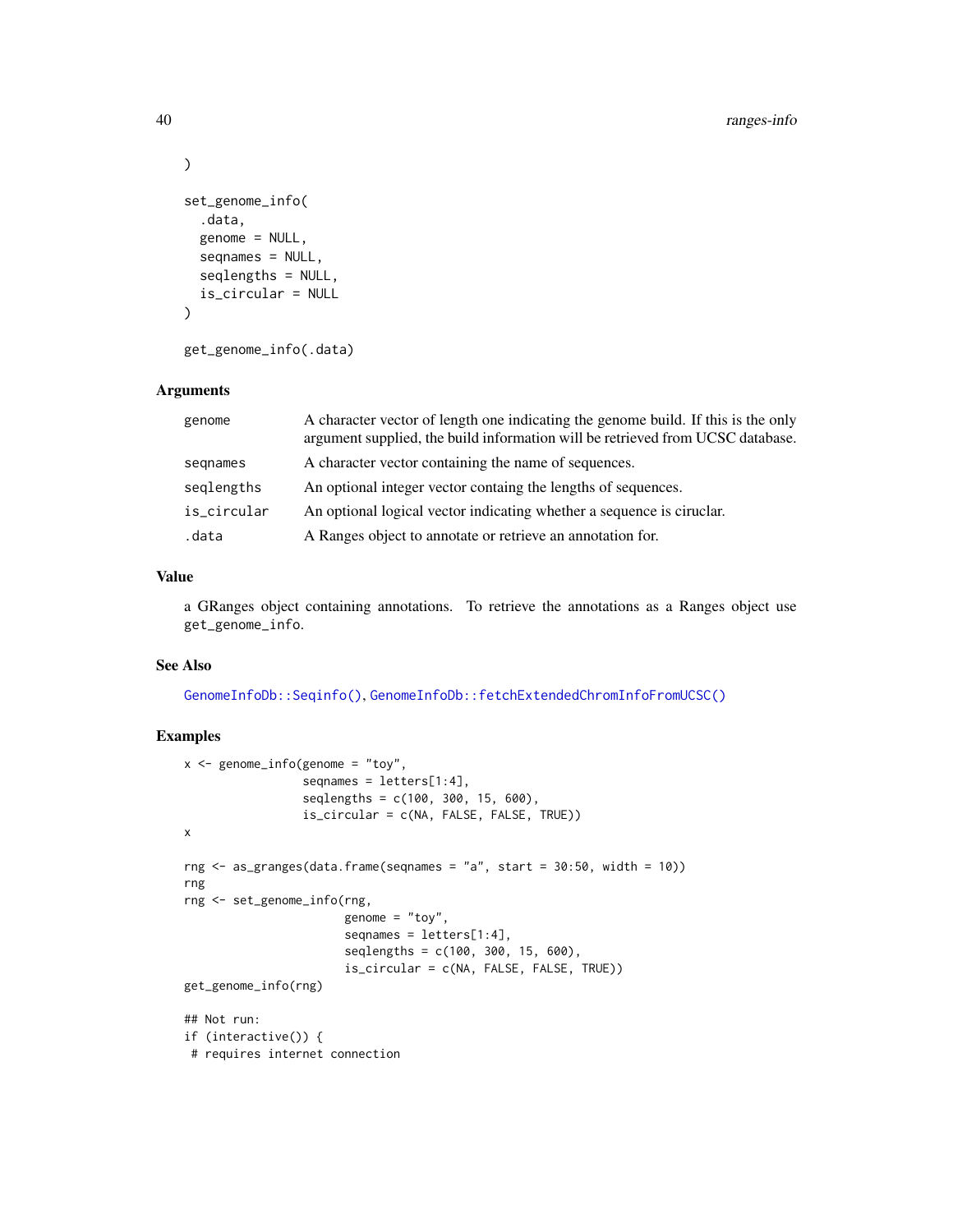<span id="page-40-0"></span>read\_bam 41

```
genome_info(genome = "hg38")
}
## End(Not run)
```
# read\_bam *Read a BAM file*

#### Description

Read a BAM file

# Usage

```
read_bam(file, index = file, paired = FALSE)
```
#### Arguments

| file   | A connection or path to a BAM file                                                             |
|--------|------------------------------------------------------------------------------------------------|
| index  | The path to the BAM index file                                                                 |
| paired | Whether to treat alignments as paired end (TRUE) or single end (FALSE). De-<br>fault is FALSE. |

#### Details

Reading a BAM file is deferred until an action such as using summarise() or mutate() occurs. If paired is set to TRUE, when alignments are loaded, the GRanges has two additional columns called read\_pair\_id and read\_pair\_group corresponding to paired reads and is grouped by the read\_pair\_group.

Certain verbs have different behaviour, after using read\_bam().

For select() valid columns are the fields available in the BAM file. Valid entries are qname (QNAME), flag (FLAG), rname (RNAME), strand, pos (POS), qwidth (width of query), mapq (MAPQ), cigar (CIGAR), mrnm (RNEXT), mpos (PNEXT), isize (TLEN), seq (SEQ), and qual (QUAL). Any two character tags in the BAM file are also valid.

For filter() the following fields are valid, to select the FALSE option place ! in front of the field:

- is\_paired Select either unpaired (FALSE) or paired (TRUE) reads.
- is\_proper\_pair Select either improperly paired (FALSE) or properly paired (TRUE) reads. This is dependent on the alignment software used.
- 'is\_unmapped\_query" Select unmapped (TRUE) or mapped (FALSE) reads.
- has\_unmapped\_mate Select reads with mapped (FALSE) or unmapped (TRUE) mates.
- is\_minus\_strand Select reads aligned to plus (FALSE) or minus (TRUE) strand.
- is\_mate\_minus\_strand Select reads where mate is aligned to plus (FALSE) or minus (TRUE) strand.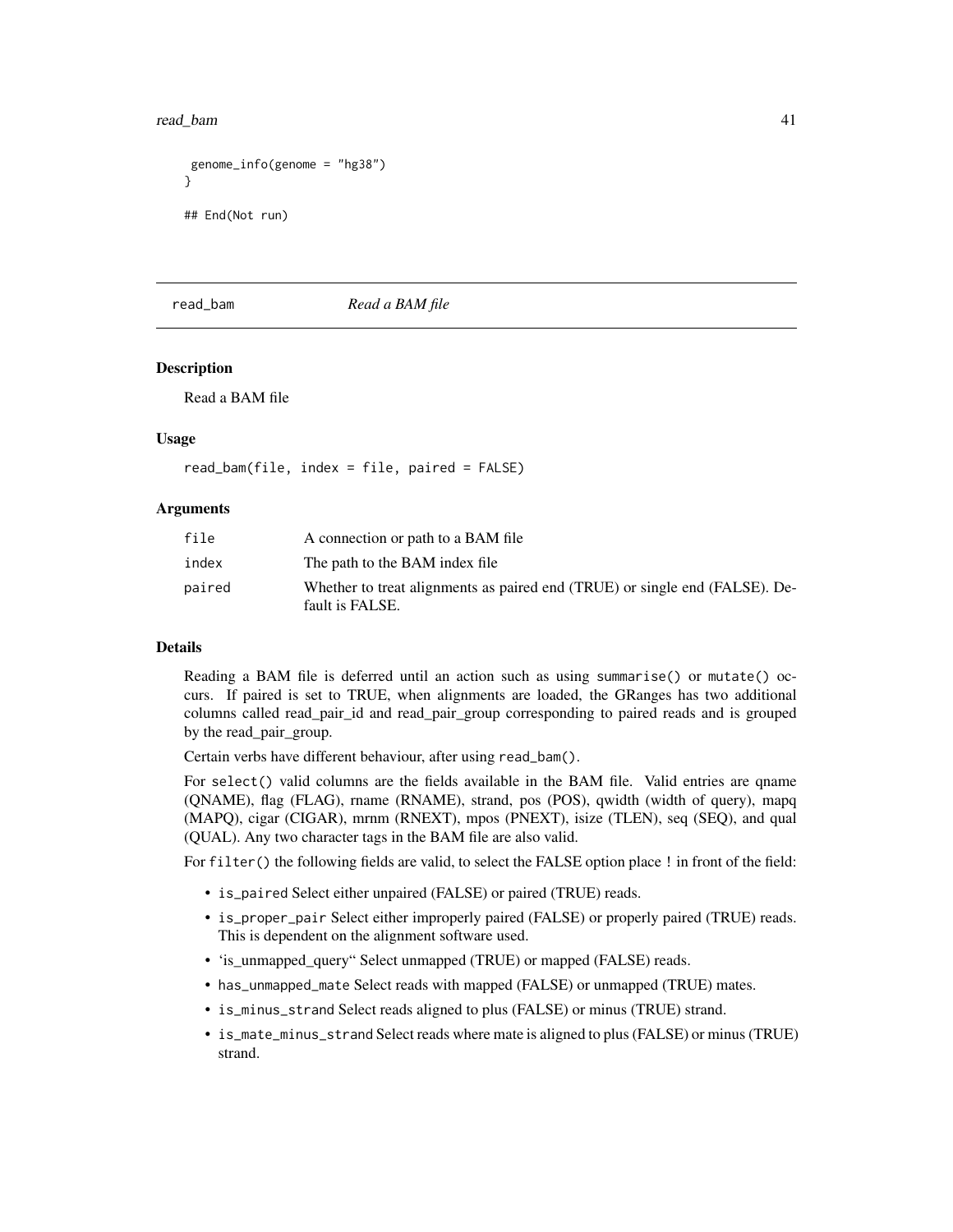- <span id="page-41-0"></span>• is\_first\_mate\_read Select reads if they are the first mate (TRUE) or not (FALSE).
- is\_second\_mate\_read Select reads if they are the second mate (TRUE) or not (FALSE).
- is\_secondary\_alignment Select reads if their alignment status is secondary (TRUE) or not (FALSE). This might be relevant if there are multimapping reads.
- is\_not\_passing\_quality\_controls Select reads that either pass quality controls (FALSE) or that do not (TRUE).
- is\_duplicate Select reads that are unduplicated (FALSE) or duplicated (TRUE). This may represent reads that are PCR or optical duplicates.

# Value

A DeferredGenomicRanges object

#### See Also

Rsamtools:[:BamFile\(\)](#page-0-0),[GenomicAlignments::readGAlignments\(\)](#page-0-0)

#### Examples

```
if (require(pasillaBamSubset)) {
  bamfile <- untreated1_chr4()
   # nothing is read until an action has been performed
  print(read_bam(bamfile))
  # define a region of interest
  roi \le data.frame(seqnames = "chr4", start = 5e5, end = 7e5) %\gg%
            as_granges()
  rng <- read_bam(bamfile) %>%
            select(mapq) %>%
            filter_by_overlaps(roi)
}
```
read\_bed *Read a BED or BEDGraph file*

# Description

This is a lightweight wrapper to the import family of functions defined in **rtracklayer**. Read common interval based formats as GRanges.

#### Usage

```
read_bed(file, col_names = NULL, genome_info = NULL, overlap_ranges = NULL)
read_bed_graph(
  file,
 col_names = NULL,
```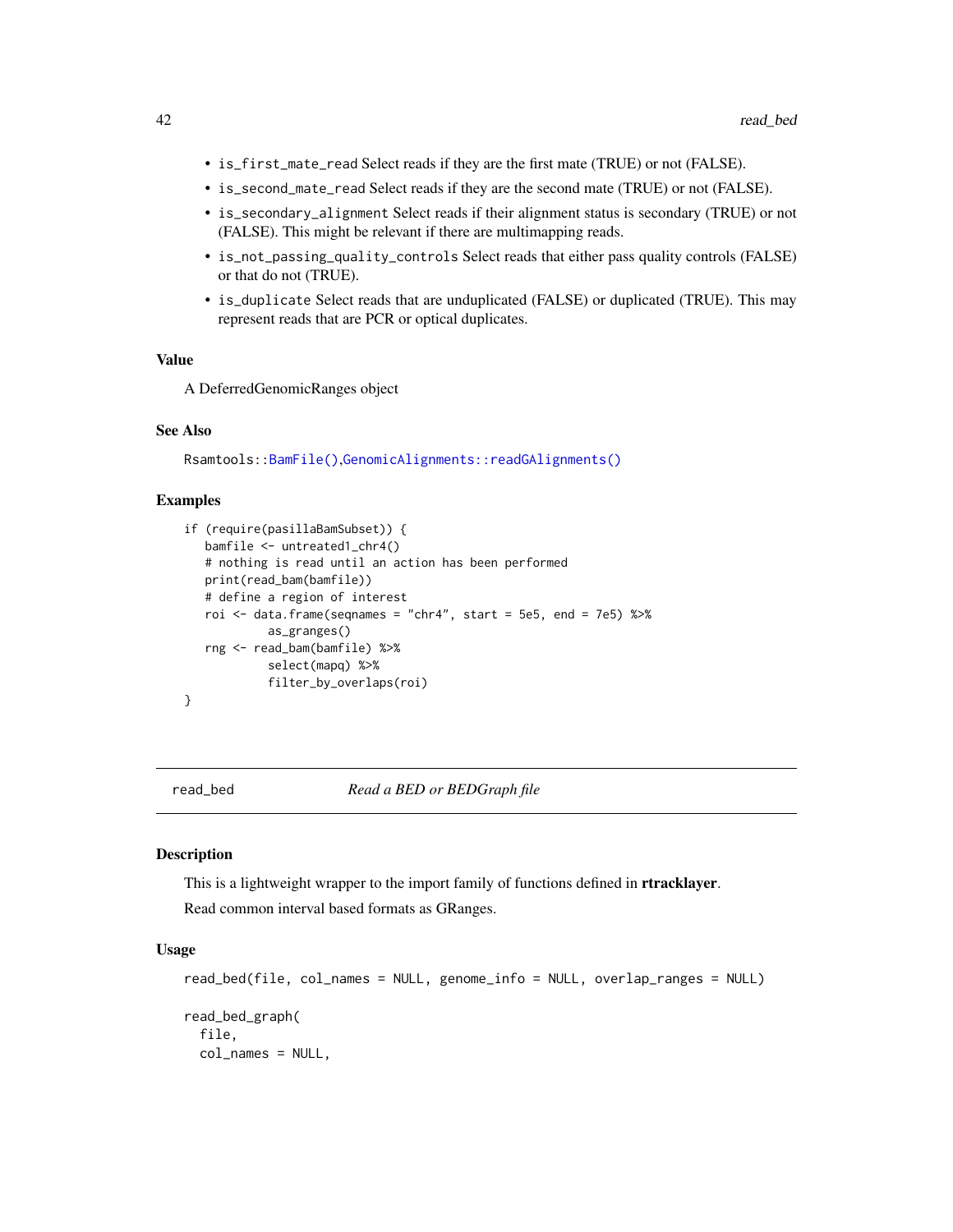#### <span id="page-42-0"></span>read\_bed 43

```
genome_info = NULL,
 overlap_ranges = NULL
\lambdaread_narrowpeaks(
  file,
  col_names = NULL,
  genome_info = NULL,
 overlap_ranges = NULL
)
```
# Arguments

| file            | A path to a file or a connection.                                                                                                                                                                    |
|-----------------|------------------------------------------------------------------------------------------------------------------------------------------------------------------------------------------------------|
| $col$ $\_names$ | An optional character vector for including additional columns in file that are<br>not part of the BED/narrowPeaks specification.                                                                     |
| genome_info     | An optional character string or a Ranges object that contains information about<br>the genome build. For example the USSC identifier "hg19" will add build infor-<br>mation to the returned GRanges. |
|                 | overlap_ranges An optional Ranges object. Only the intervals in the file that overlap the Ranges<br>will be returned.                                                                                |

#### Details

This is a lightweight wrapper to the import family of functions defined in rtracklayer. The read\_narrowpeaks function parses the ENCODE narrowPeak BED format (see [https://genome.](https://genome.ucsc.edu/FAQ/FAQformat.html#format12) [ucsc.edu/FAQ/FAQformat.html#format12](https://genome.ucsc.edu/FAQ/FAQformat.html#format12) for details.). As such the parser expects four additional columns called (corresponding to the narrowPeaks spec):

- signalValue
- pValue
- qValue
- peak

# Value

A GRanges object

#### See Also

```
rtracklayer::BEDFile()
```

```
test_path <- system.file("tests", package = "rtracklayer")
bed_file <- file.path(test_path, "test.bed")
gr <- read_bed(bed_file)
gr
```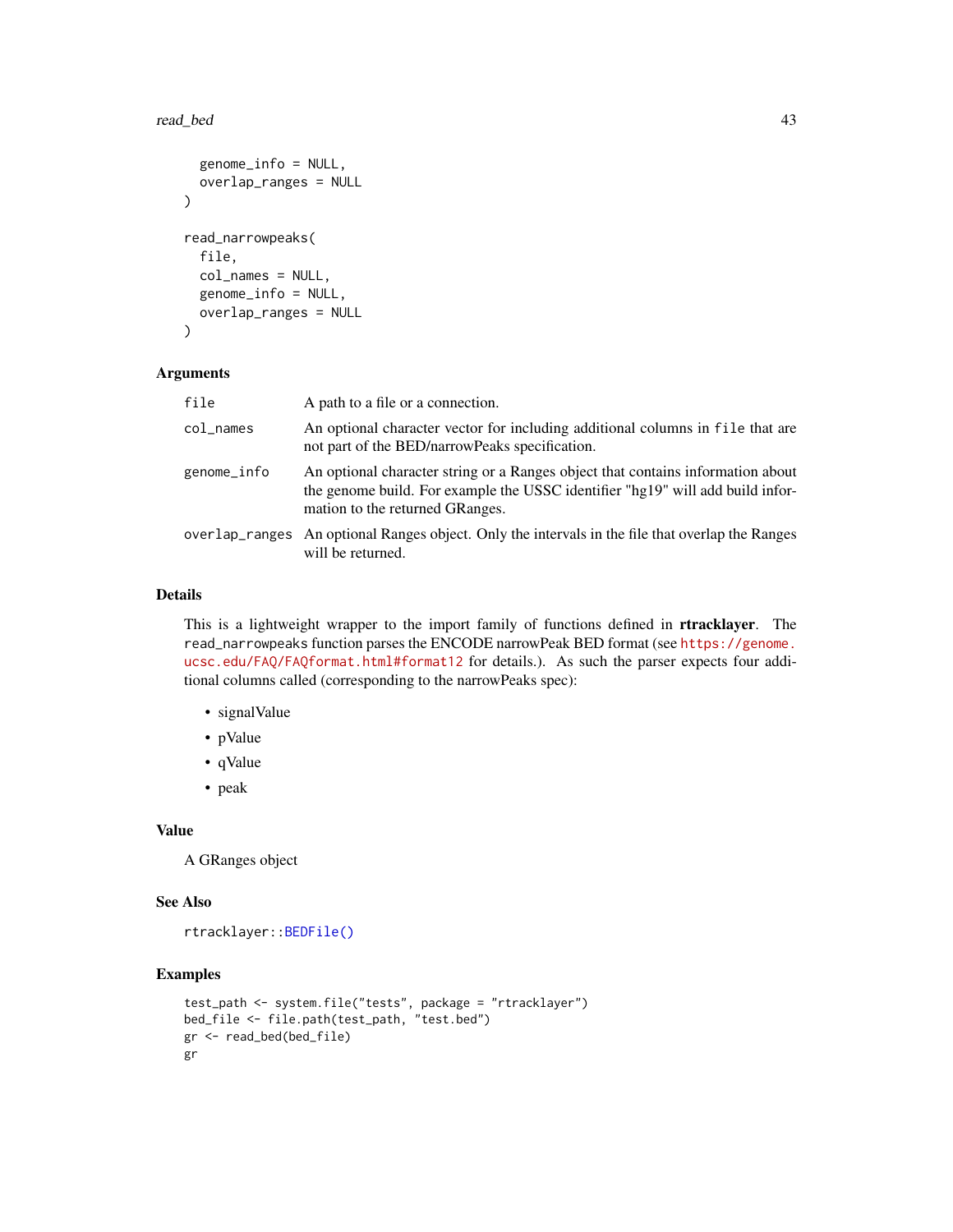```
gr <- read_bed(bed_file, genome_info = "hg19")
gr
olap <- as_granges(data.frame(seqnames = "chr7", start = 1, end = 127473000))
gr <- read_bed(bed_file,
             overlap_ranges = olap)
# bedGraph
bg_file <- file.path(test_path, "test.bedGraph")
gr <- read_bed_graph(bg_file)
gr
# narrowpeaks
np_file <- system.file("extdata", "demo.narrowPeak.gz", package="rtracklayer")
gr <- read_narrowpeaks(np_file, genome_info = "hg19")
gr
```
read\_bigwig *Read a BigWig file*

# Description

Read a BigWig file

# Usage

read\_bigwig(file, genome\_info = NULL, overlap\_ranges = NULL)

# Arguments

| file        | A path to a file or URL.                                                                                                                                                                      |
|-------------|-----------------------------------------------------------------------------------------------------------------------------------------------------------------------------------------------|
| genome_info | An optional character string or a Ranges object that contains information about<br>the genome build. For example the identifier "hg19" will add build information<br>to the returned GRanges. |
|             | overlap_ranges An optional Ranges object. Only the intervals in the file that overlap the Ranges<br>will be loaded.                                                                           |

# Value

a GRanges object

# See Also

```
rtracklayer::BigWigFile()
```

```
if (.Platform$OS.type != "windows") {
  test_path <- system.file("tests", package = "rtracklayer")
  bw_file <- file.path(test_path, "test.bw")
  gr <- read_bigwig(bw_file)
 gr
}
```
<span id="page-43-0"></span>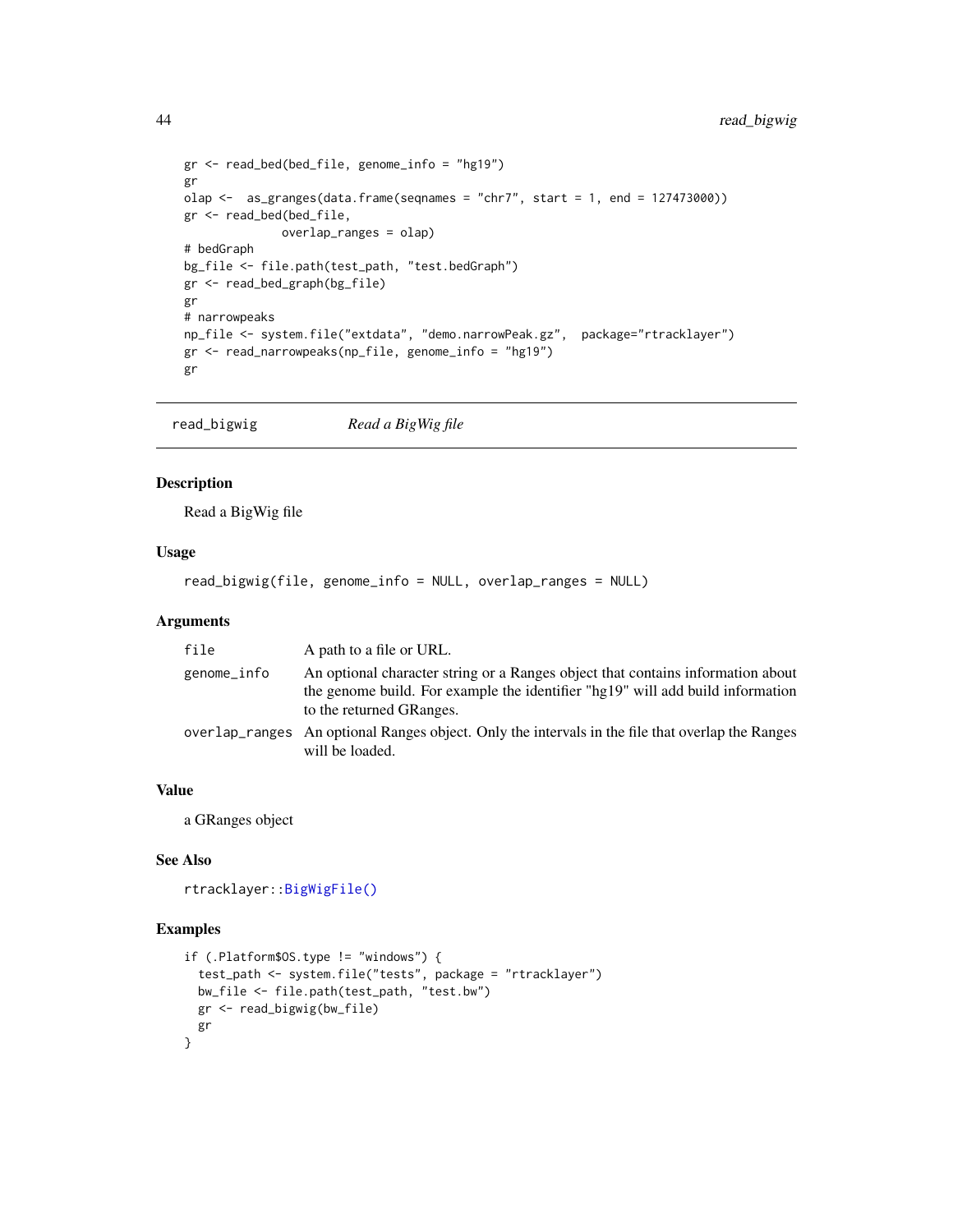<span id="page-44-0"></span>

This is a lightweight wrapper to the import family of functions defined in **rtracklayer**.

# Usage

```
read_gff(file, col_names = NULL, genome_info = NULL, overlap_ranges = NULL)
read_gff1(file, col_names = NULL, genome_info = NULL, overlap_ranges = NULL)
read_gff2(file, col_names = NULL, genome_info = NULL, overlap_ranges = NULL)
read_gff3(file, col_names = NULL, genome_info = NULL, overlap_ranges = NULL)
```
# Arguments

| file        | A path to a file or a connection.                                                                                                                                                                                 |
|-------------|-------------------------------------------------------------------------------------------------------------------------------------------------------------------------------------------------------------------|
| col names   | An optional character vector for parsing specific columns in file that are part<br>of the GFF specification. These should name either fixed fields, like source or<br>type, or, for GFF2 and GFF3, any attribute. |
| genome_info | An optional character string or a Ranges object that contains information about<br>the genome build. For example the UCSC identifier "hg19" will add build infor-<br>mation to the returned GRanges.              |
|             | overlap_ranges An optional Ranges object. Only the intervals in the file that overlap the Ranges<br>will be returned.                                                                                             |

# Value

A GRanges object

a GRanges object

#### See Also

rtracklayer:[:GFFFile\(\)](#page-0-0)

```
test_path <- system.file("tests", package = "rtracklayer")
# gff3
test_gff3 <- file.path(test_path, "genes.gff3")
gr <- read_gff3(test_gff3)
gr
# alternatively with read_gff
gr <- read_gff(test_gff3, genome_info = "hg19")
gr
```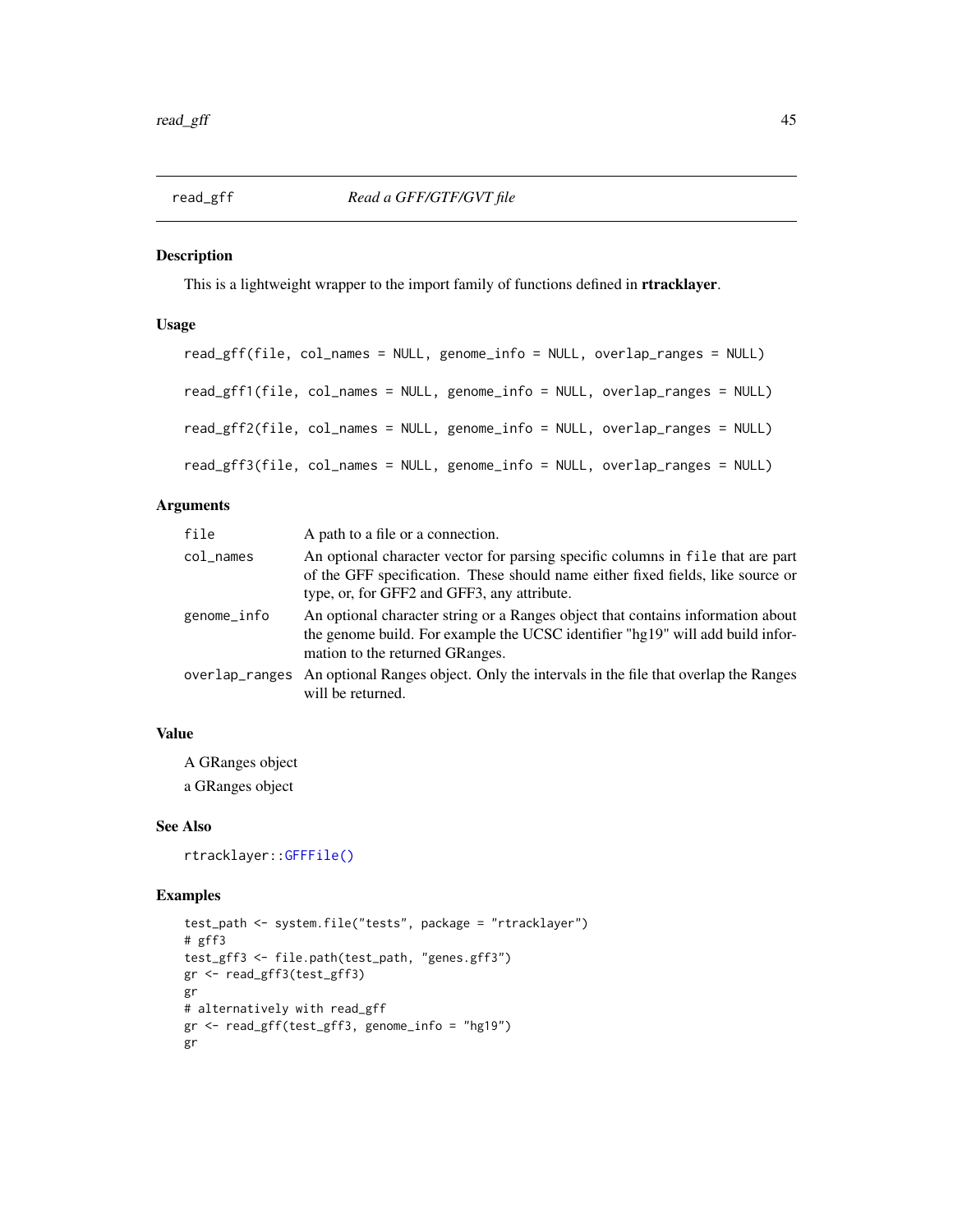<span id="page-45-0"></span>

This is a lightweight wrapper to the import family of functions defined in rtracklayer.

#### Usage

```
read_wig(file, genome_info = NULL, overlap_ranges = NULL)
```
# Arguments

| file        | A path to a file or a connection.                                                                                                                                                                    |
|-------------|------------------------------------------------------------------------------------------------------------------------------------------------------------------------------------------------------|
| genome_info | An optional character string or a Ranges object that contains information about<br>the genome build. For example the USSC identifier "hg19" will add build infor-<br>mation to the returned GRanges. |
|             | overlap ranges An optional Ranges object. Only the intervals in the file that overlap the Ranges<br>will be returned.                                                                                |

# Value

A GRanges object

A GRanges object

# See Also

rtracklayer:[:WIGFile\(\)](#page-0-0)

```
test_path <- system.file("tests", package = "rtracklayer")
test_wig <- file.path(test_path, "step.wig")
gr <- read_wig(test_wig)
gr
gr <- read_wig(test_wig, genome_info = "hg19")
```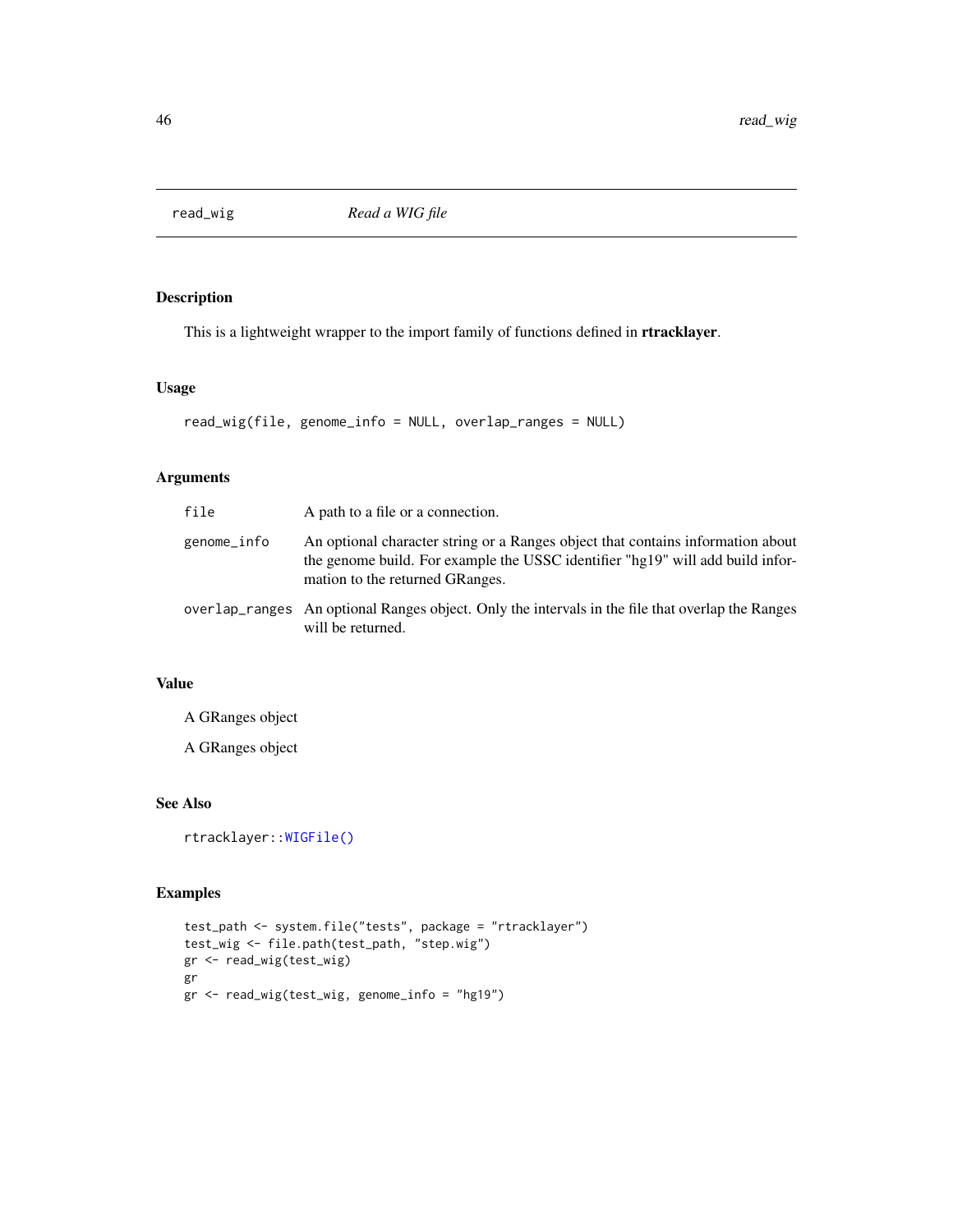<span id="page-46-0"></span>

Reduce then aggregate a Ranges object

# Usage

```
reduce_ranges(.data, ...)
```

```
reduce_ranges_directed(.data, ...)
```
#### Arguments

| .data    | a Ranges object to reduce              |
|----------|----------------------------------------|
| $\cdots$ | Name-value pairs of summary functions. |

# Value

a Ranges object with the

```
set.seed(10)
df <- data.frame(start = sample(1:10),
                 width = 5,
                 seqnames = "seq1",
                 strand = sample(c("+", "-", "*"), 10, replace = TRUE),
                 gc = runif(10)rng <- as_granges(df)
rng %>% reduce_ranges()
rng %>% reduce_ranges(gc = mean(gc))
rng %>% reduce_ranges_directed(gc = mean(gc))
x \le - data.frame(start = c(11:13, 2, 7:6),
               width=3,
               id=sample(letters[1:3], 6, replace = TRUE),
               score= sample(1:6))
x <- as_iranges(x)
x %>% reduce_ranges()
x %>% reduce_ranges(score = sum(score))
x %>% group_by(id) %>% reduce_ranges(score = sum(score))
```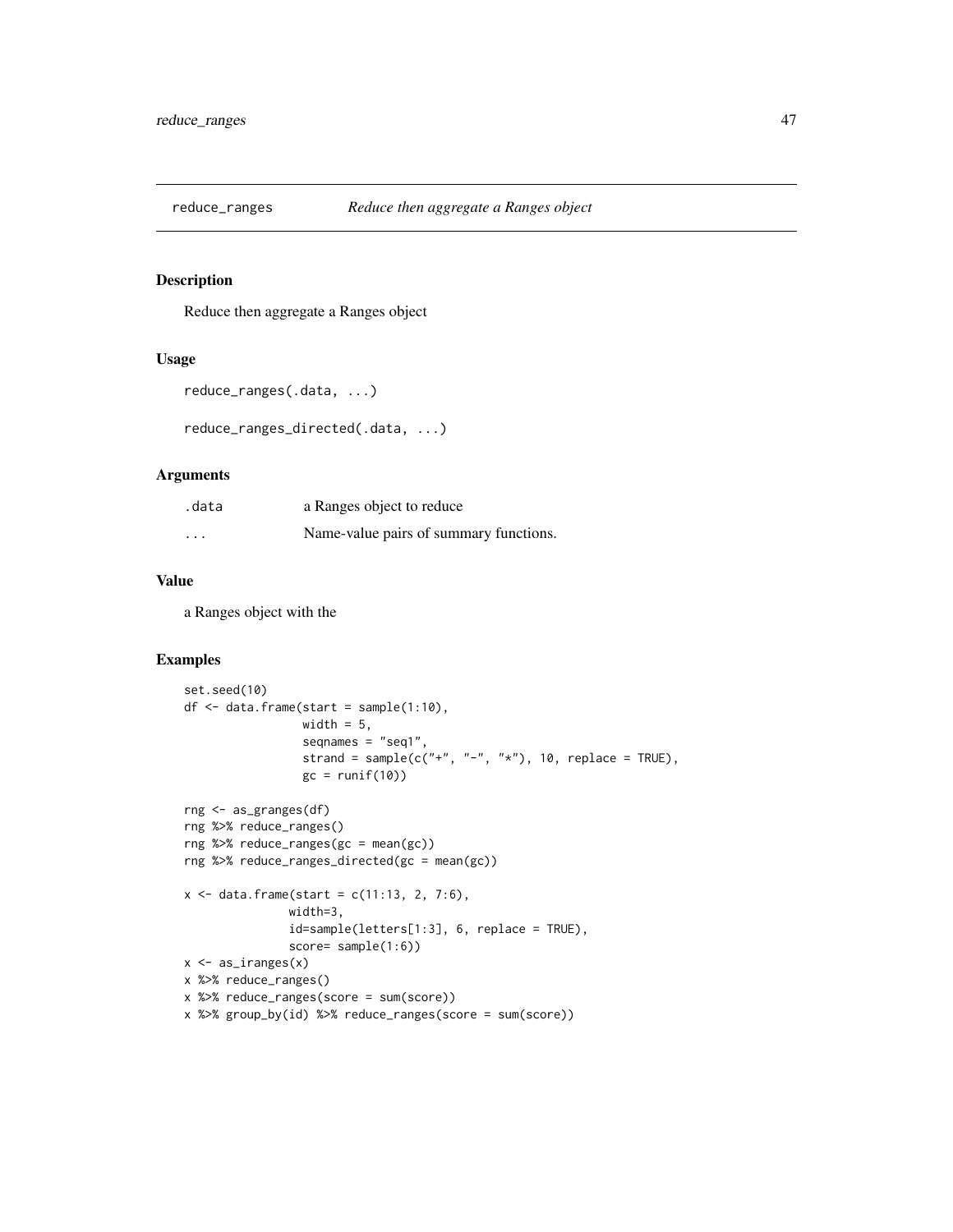<span id="page-47-0"></span>

Tools for working with named Ranges

#### Usage

```
remove_names(.data)
```

```
names_to_column(.data, var = "name")
```

```
id_to_column(.data, var = "id")
```
# Arguments

| .data | a Ranges object                 |
|-------|---------------------------------|
| var   | Name of column to use for names |

#### Details

The function names\_to\_column() and id\_to\_column() always places var as the first column in mcols(.data), shifting all other columns to the left. The id\_to\_column() creates a column with sequential row identifiers starting at 1, it will also remove any existing names.

#### Value

Returns a Ranges object with empty names

```
ir \leq IRanges::IRanges(start = 1:3, width = 4, names = c("a", "b", "c"))remove_names(ir)
ir_noname <- names_to_column(ir)
ir_noname
ir_with_id <- id_to_column(ir)
ir_with_id
```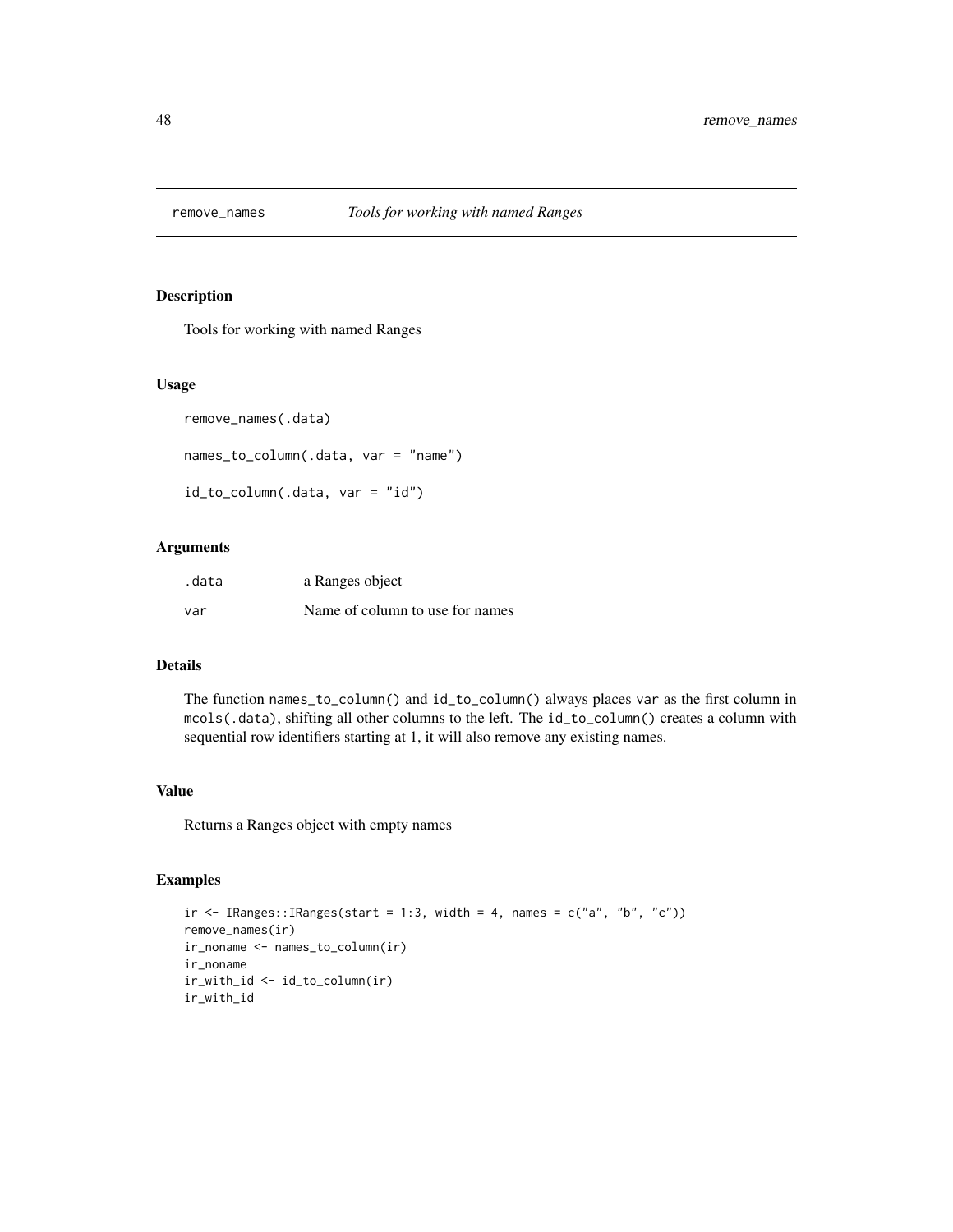<span id="page-48-0"></span>

Select metadata columns of the Ranges object by name or position

# Usage

```
## S3 method for class 'Ranges'
select(.data, ..., .drop_ranges = FALSE)
```
# Arguments

| .data                   | a Ranges object                                                                                                                   |
|-------------------------|-----------------------------------------------------------------------------------------------------------------------------------|
| $\cdot$ $\cdot$ $\cdot$ | One or more metadata column names.                                                                                                |
| .drop_ranges            | If TRUE select will always return a tibble. In this case, you may select columns<br>that form the core part of the Ranges object. |

# Details

Note that by default select only acts on the metadata columns (and will therefore return a Ranges object) if a core component of a Ranges is dropped or selected without the other required components (this includes the seqnames, strand, start, end, width names), then select will throw an error unless .drop\_ranges is set to TRUE.

# Value

a Ranges object or a tibble

# See Also

[dplyr::select\(\)](#page-0-0)

```
df \le- data.frame(start = 1:10, width = 5, seqnames = "seq1",
strand = sample(c("+", "-", "*"), 10, replace = TRUE), gc = runif(10), counts = rpois(10, 2))
rng <- as_granges(df)
select(rng, -gc)
select(rng, gc)
select(rng, counts, gc)
select(rng, 2:1)
select(rng, seqnames, strand, .drop_ranges = TRUE)
```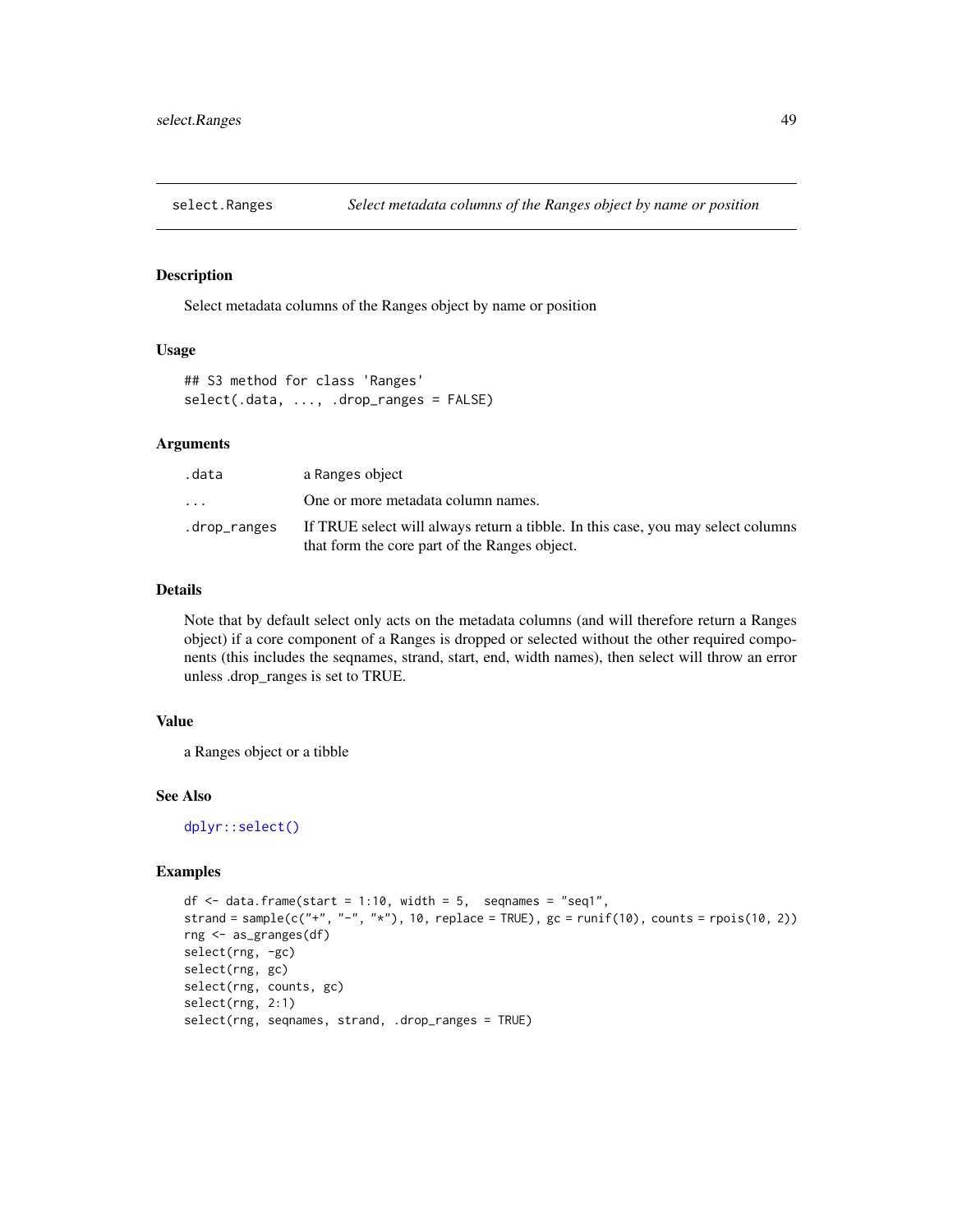<span id="page-49-0"></span>

Functional setters for Ranges objects

# Usage

```
set_width(x, width)
set\_start(x, start = 0L)set\_end(x, end = 0L)set_seqnames(x, seqnames)
set_strand(x, strand)
```
# Arguments

| $\boldsymbol{\mathsf{x}}$ | a Ranges object                   |
|---------------------------|-----------------------------------|
| width                     | integer amount to modify width by |
| start                     | integer amount to modify start by |
| end                       | integer amount to modify end by   |
| segnames                  | update segnames column            |
| strand                    | update strand column              |

# Details

These methods are used internally in mutate() to modify core columns in Ranges objects.

# Value

a Ranges object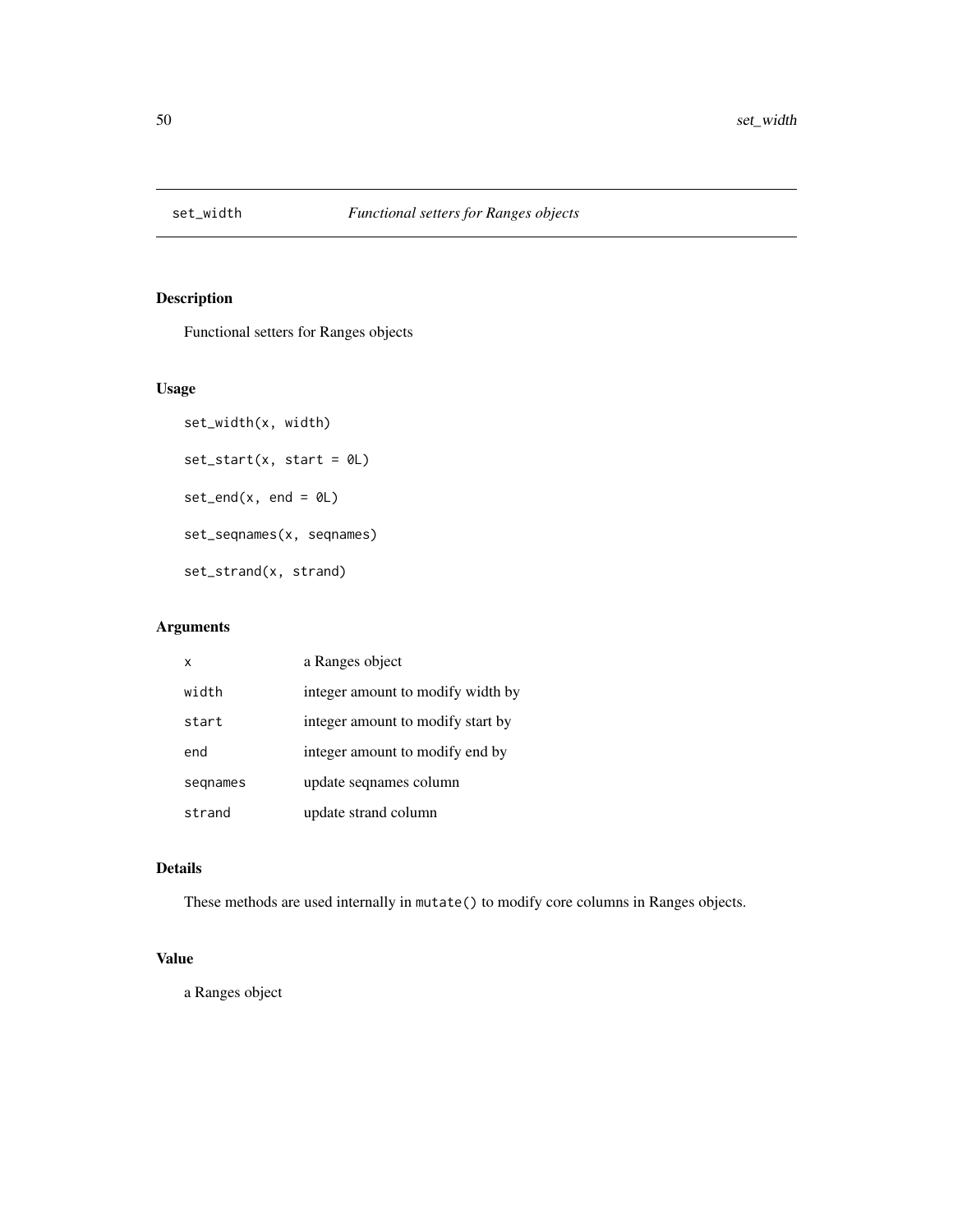<span id="page-50-1"></span><span id="page-50-0"></span>

Shift all coordinates in a genomic interval left or right, upstream or downstream

#### Usage

```
shift\_left(x, shift = 0L)shift\_right(x, shift = 0L)shift\_upstream(x, shift = 0L)shift\_downstream(x, shift = 0L)
```
# Arguments

|       | a Ranges object.                                                               |
|-------|--------------------------------------------------------------------------------|
| shift | the amount to move the genomic interval in the Ranges object by. Either a non- |
|       | negative integer vector of length 1 or an integer vector the same length as x. |

#### Details

Shifting left or right will ignore any strand information in the Ranges object, while shifting upstream/downstream will shift coordinates on the positive strand left/right and the negative strand right/left. By default, unstranded features are treated as positive. When using [shift\\_upstream\(\)](#page-50-1) or [shift\\_downstream\(\)](#page-50-1) when the shift argument is indexed by the strandedness of the input ranges.

# Value

a Ranges object with start and end coordinates shifted.

# See Also

```
IRanges::shift(), GenomicRanges::shift()
```

```
ir < -as_iranges(data.frame(start = 10:15, width = 5))shift_left(ir, 5L)
shift_right(ir, 5L)
gr <- as_granges(data.frame(start = 10:15,
                            width = 5,
                            seqnames = "seq1",
```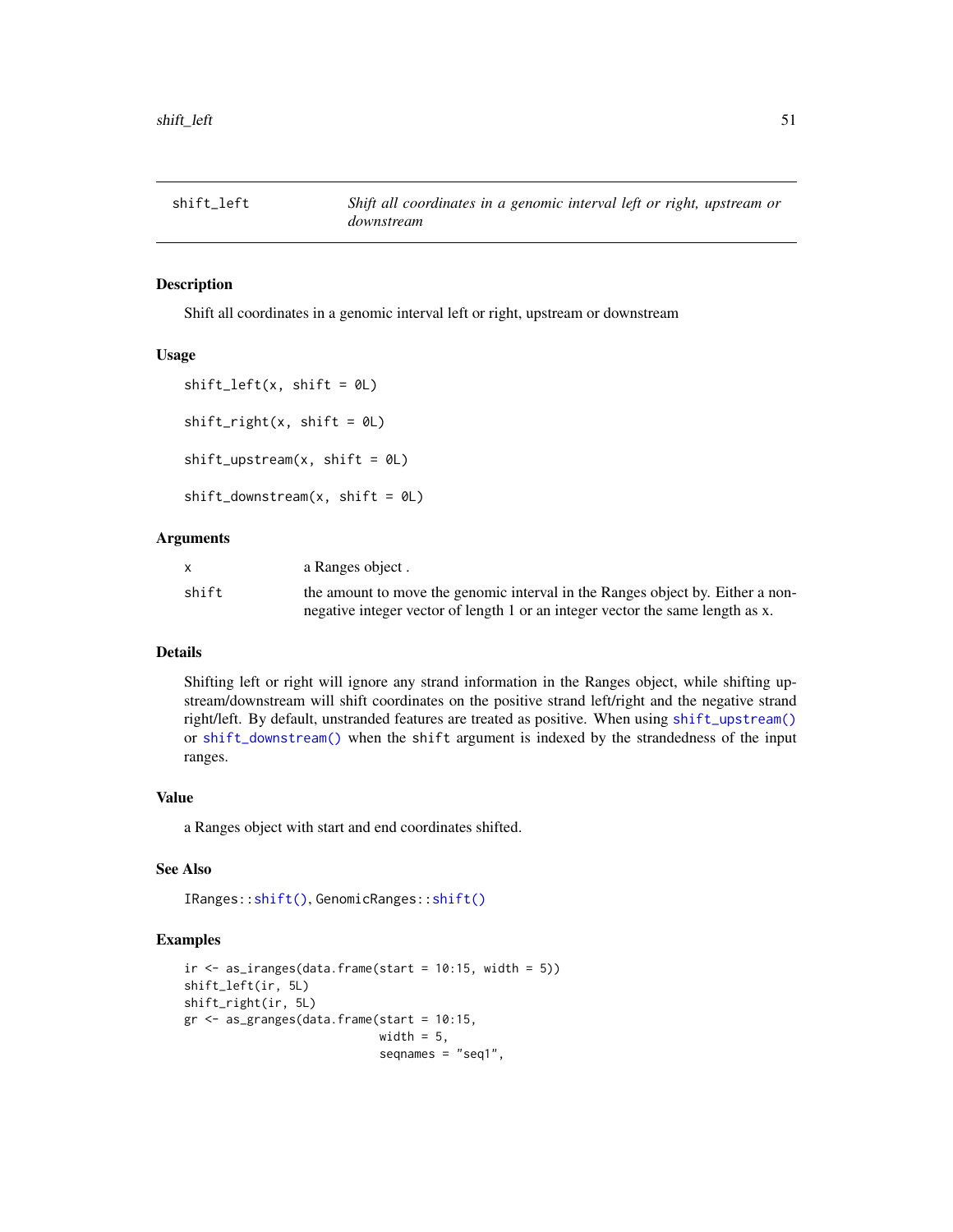```
strand = c("+", "+", "-", "-", "+", "*")
```

```
shift_upstream(gr, 5L)
shift_downstream(gr, 5L)
```
slice.Ranges *Choose rows by their position*

# Description

Choose rows by their position

# Usage

```
## S3 method for class 'Ranges'
slice(.data, ..., .preserve = FALSE)
## S3 method for class 'GroupedGenomicRanges'
slice(.data, ..., .preserve = FALSE)
## S3 method for class 'GroupedIntegerRanges'
slice(.data, ..., .preserve = FALSE)
```
# Arguments

| .data     | a Ranges object                                                                                                                               |
|-----------|-----------------------------------------------------------------------------------------------------------------------------------------------|
| .         | Integer row values indicating rows to keep. If data has been grouped via<br>$group_by()$ , then the positions are selected within each group. |
| .preserve | when FALSE (the default) the grouping structure is recomputed, otherwise it is<br>kept as is. Currently ignored.                              |

#### Value

a GRanges object

# Examples

```
df \leq data.frame(start = 1:10,
                 width = 5,
                 seqnames = "seq1",
                 strand = sample(c("+", "-", "*"), 10, replace = TRUE),
                 gc = runif(10)rng <- as_granges(df)
dplyr::slice(rng, 1:2)
dplyr::slice(rng, -n())
dplyr::slice(rng, -5:-n())
```
by\_strand <- group\_by(rng, strand)

<span id="page-51-0"></span>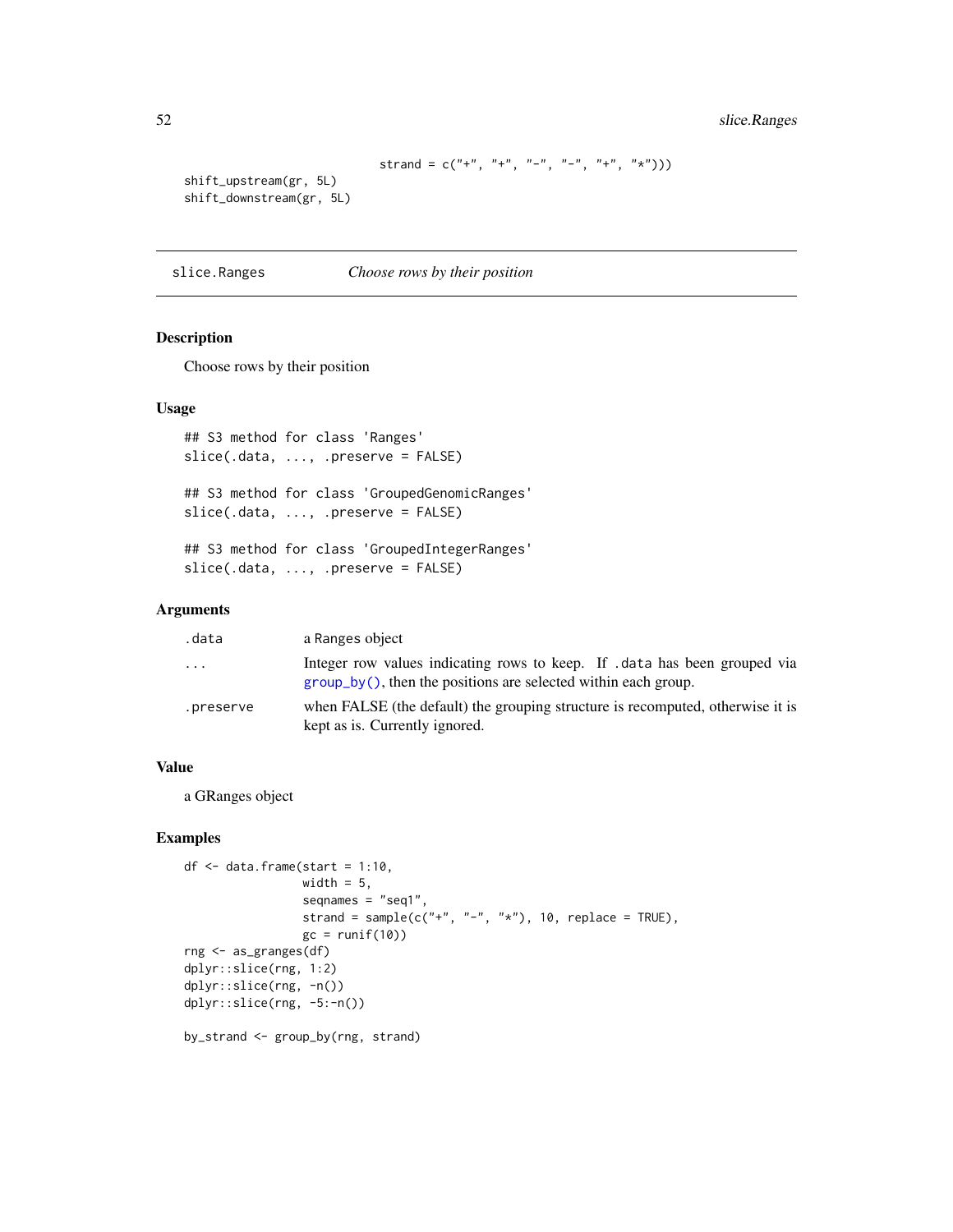#### <span id="page-52-0"></span>stretch 53

```
# slice with group by finds positions within each group
dplyr::slice(by_strand, n())
dplyr::slice(by_strand, which.max(gc))
# if the index is beyond the number of groups slice are ignored
dplyr::slice(by_strand, 1:3)
```
#### <span id="page-52-1"></span>stretch *Stretch a genomic interval*

# Description

By default, stretch $(x)$  will anchor by the center of a Ranges object. This means that half of the value of extend will be added to the end of the range and the remaining half subtracted from the start of the Range. The other anchors will leave the start/end fixed and stretch the end/start respectively.

# Usage

stretch(x, extend)

#### Arguments

| X      | a Ranges object, to fix by either the start, end or center of an interval use<br>$anchor_start(x)$ , $anchor_end(x)$ , $anchor_center(x)$ . To fix by strand use |
|--------|------------------------------------------------------------------------------------------------------------------------------------------------------------------|
|        | $anchor_3p(x)$ or $anchor_5p(x)$ .                                                                                                                               |
| extend | the amount to alter the width of a Ranges object by. Either an integer vector of<br>length 1 or an integer vector the same length as x.                          |

# Value

a Ranges object with modified start or end (or both) coordinates

#### See Also

anchor(), mutate()

```
rng <- as_iranges(data.frame(start=c(2:-1, 13:15), width=c(0:3, 2:0)))
rng2 <- stretch(anchor_center(rng), 10)
stretch(anchor_start(rng2), 10)
stretch(anchor_end(rng2), 10)
grng <- as_granges(data.frame(seqnames = "chr1",
                        strand = c("+", "-", "-", "+", "+", "-", "+");start=c(2:-1, 13:15),
                        width=c(0:3, 2:0)))
```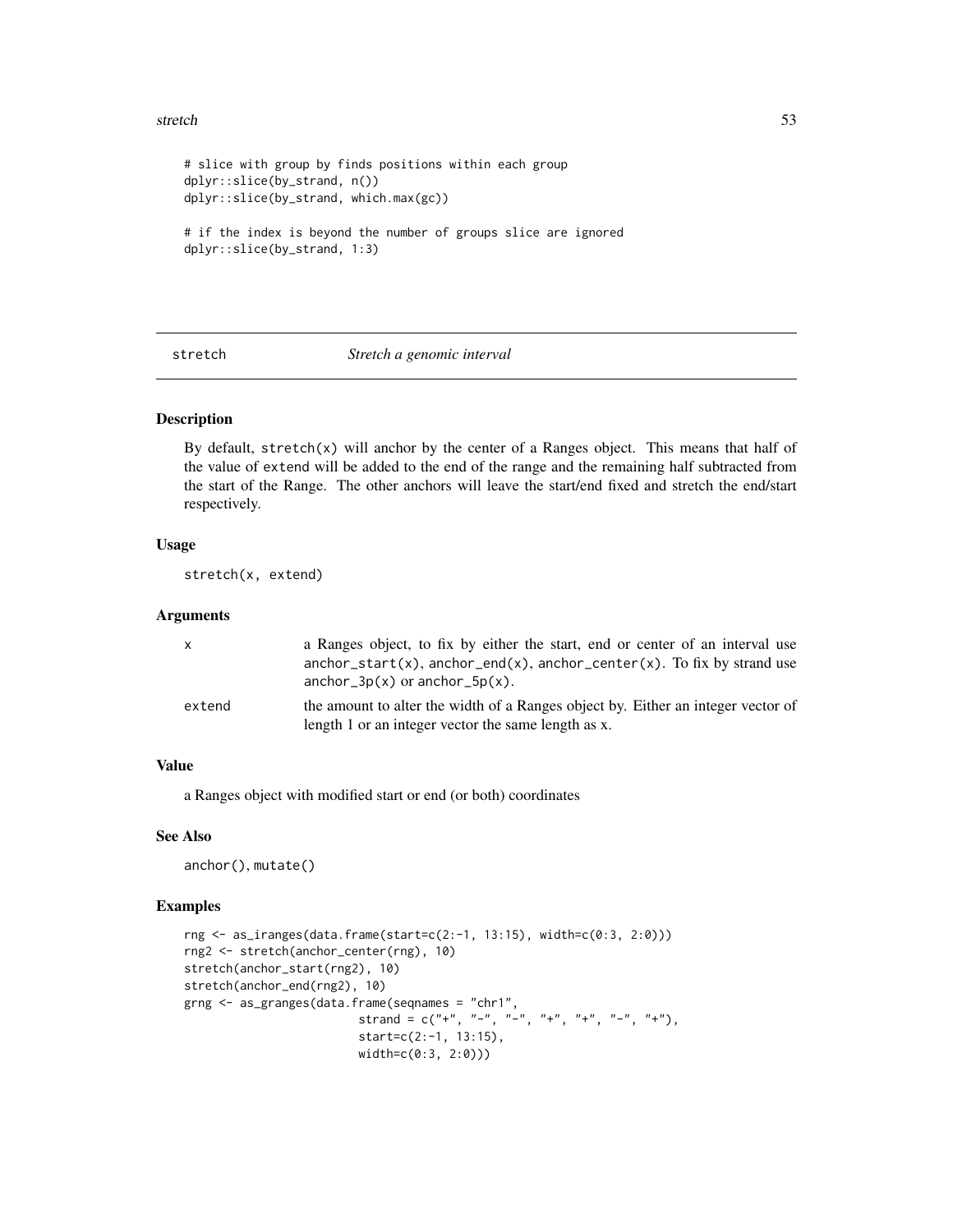```
stretch(anchor_3p(grng), 10)
stretch(anchor_5p(grng), 10)
```
summarise.Ranges *Reduce multiple values in a Ranges down to a single value*

#### Description

Reduce multiple values in a Ranges down to a single value

#### Usage

```
## S3 method for class 'Ranges'
summarise(.data, ...)
```
# Arguments

| .data                   | a Ranges object                                                                                                                                               |
|-------------------------|---------------------------------------------------------------------------------------------------------------------------------------------------------------|
| $\cdot$ $\cdot$ $\cdot$ | Name-value pairs of summary functions. The name will be the name of the<br>variable in the result. The value should be an expression that will return a value |
|                         | that has length one or length equal to the number of groups.                                                                                                  |

#### Details

Creates one or more variables as a S4Vectors:[:DataFrame\(\)](#page-0-0) from the input Ranges object. If the ranges object is grouped, there will be a row for each group. Because grouping may remove whether a Ranges object is valid, a DataFrame is always returned.

#### Value

```
A S4Vectors::DataFrame()
```

```
df \le data.frame(start = 1:10, width = 5, seqnames = "seq1",
strand = sample(c("+", "-", "*"), 10, replace = TRUE), gc = runif(10))
rng <- as_granges(df)
rng %>% summarise(gc = mean(gc))
rng %>% group_by(strand) %>% summarise(gc = mean(gc))
```
<span id="page-53-0"></span>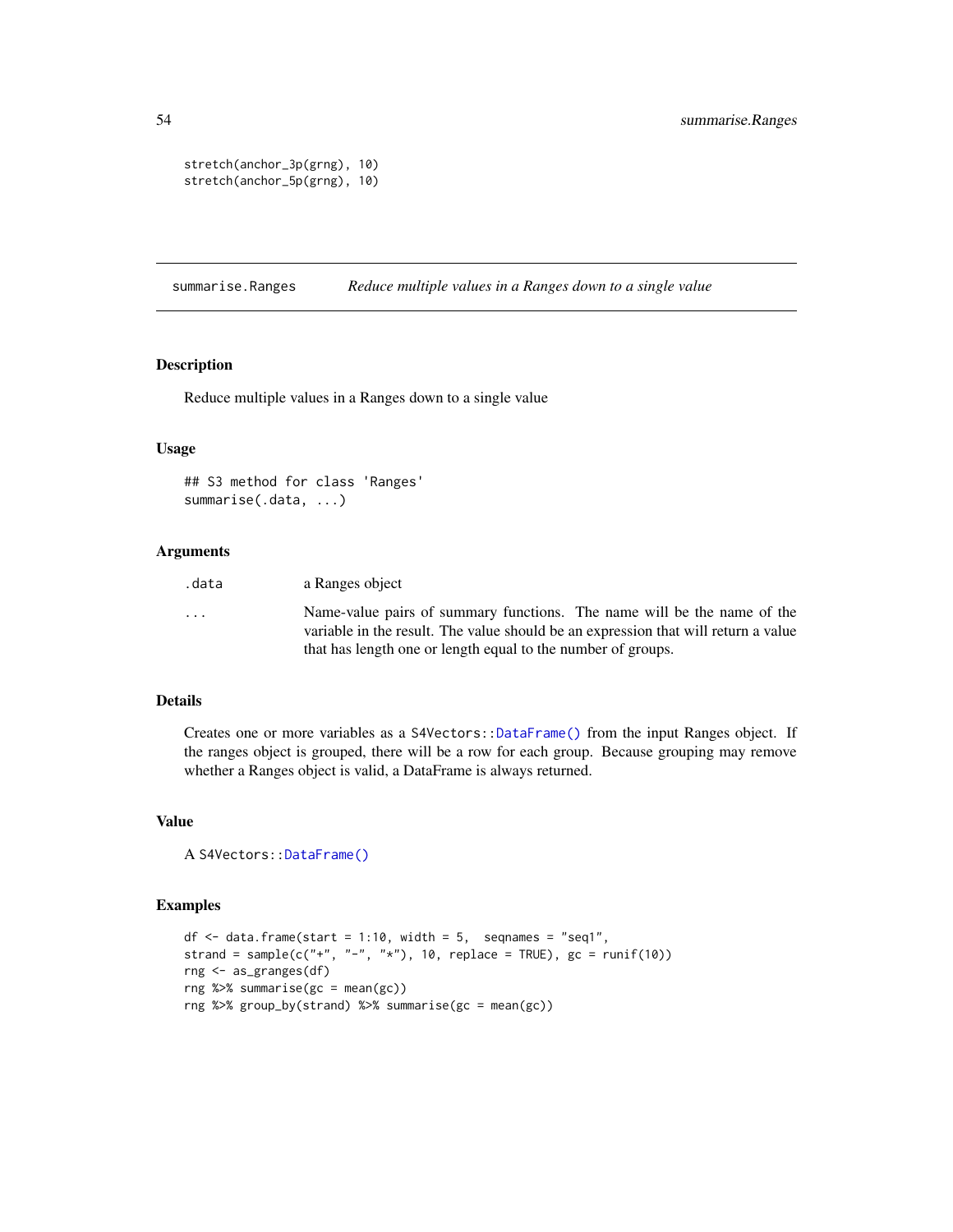<span id="page-54-0"></span>

Slide or tile over a Ranges object

#### Usage

tile\_ranges(x, width)

slide\_ranges(x, width, step)

#### Arguments

| X     | a Ranges object                                                                              |
|-------|----------------------------------------------------------------------------------------------|
| width | the maximum width of each window/tile (integer vector of length 1)                           |
| step  | the distance between start position of each sliding window (integer vector of<br>length $1)$ |

#### Details

The tile\_ranges() function paritions a Ranges object x by the given the width over all ranges in x, truncated by the sequence end. The slide\_ranges() function makes sliding windows within each range of x of size width and sliding by step. Both slide\_ranges() and tile\_ranges() return a new Ranges object with a metadata column called "partition" which contains the index of the input range x that a parition belongs to.

#### Value

a Ranges object

#### See Also

GenomicRanges:[:tile\(\)](#page-0-0)

```
gr \leftarrow data-frame(seqnames = c("chr1", rep("chr2", 3), rep("chr1", 2), rep("chr3", 4)),start = 1:10,
                 end = 11,
                strand = c("-", rep("+", 2), rep("*", 2), rep("+", 3), rep("-", 2))) %>%
      as_granges() %>%
      set_genome_info(seqlengths = c(11,12,13))
# partition ranges into subranges of width 2, odd width ranges
# will have one subrange of width 1
```

```
tile_ranges(gr, width = 2)
```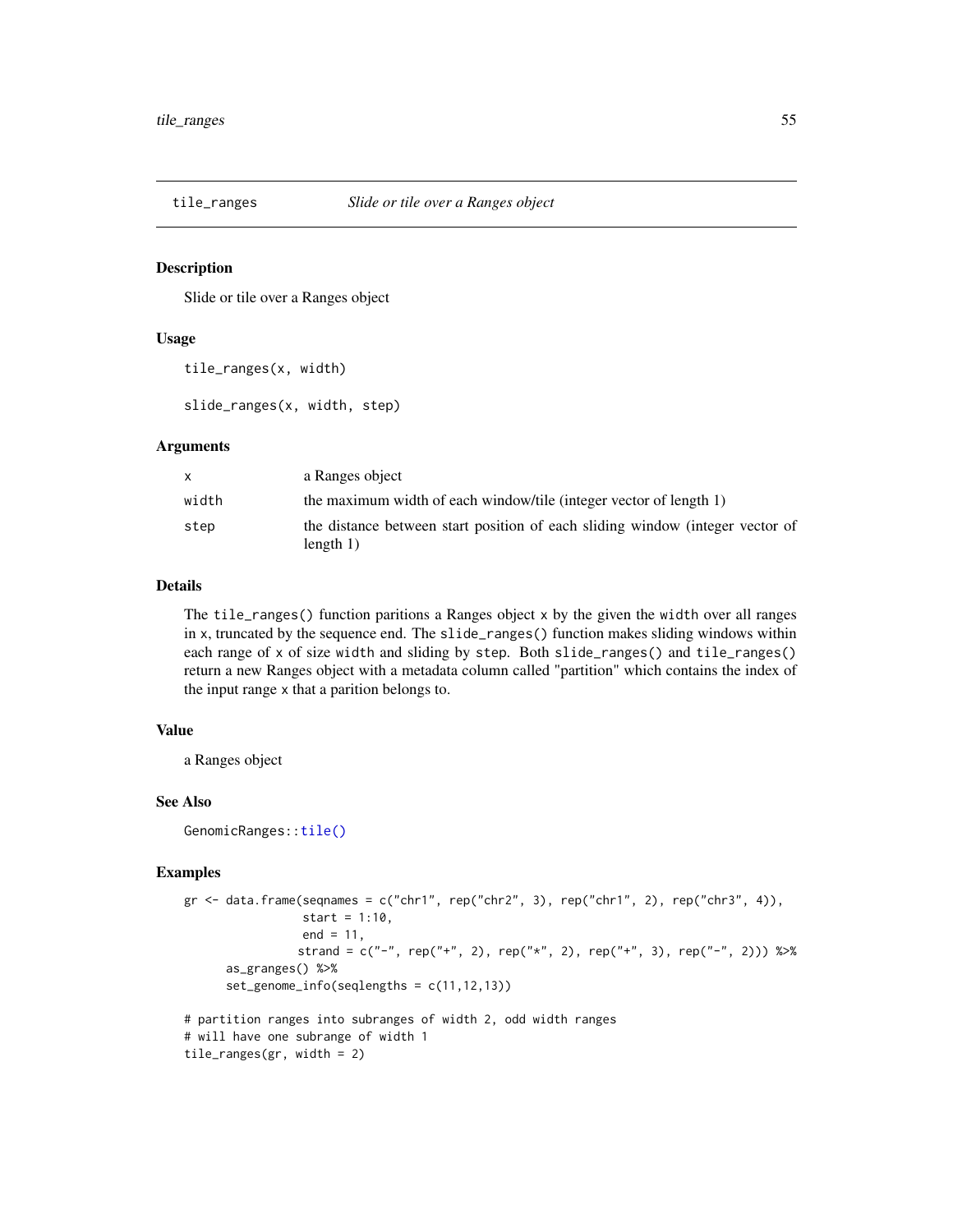```
# make sliding windows of width 3, moving window with step size of 2
slide_ranges(gr, width = 3, step = 2)
```
write\_bed *Write a BED or BEDGraph file*

# Description

This is a lightweight wrapper to the export family of functions defined in rtracklayer.

#### Usage

```
write_bed(x, file, index = FALSE)
write_bed_graph(x, file, index = FALSE)
```

```
write_narrowpeaks(x, file)
```
#### Arguments

| x     | A GRanges object                                                                                                                                                                                               |
|-------|----------------------------------------------------------------------------------------------------------------------------------------------------------------------------------------------------------------|
| file  | File name, URL or connection specifying a file to write x to. Compressed files<br>with extensions such as '.gz' are handled automatically. If you want to index the<br>file with tabix use the index argument. |
| index | Compress and index the output file with bgzf and tabix (default = FALSE). Note<br>that tabix indexing will sort the data by chromosome and start.                                                              |

#### Value

The write functions return a BED(Graph)File invisibly

# See Also

rtracklayer:[:BEDFile\(\)](#page-0-0)

```
## Not run:
 test_path <- system.file("tests", package = "rtracklayer")
 bed_file <- file.path(test_path, "test.bed")
 gr <- read_bed(bed_file)
 bed_file_out <- file.path(tempdir(), "new.bed")
 write_bed(gr, bed_file_out)
 read_bed(bed_file_out)
 #' bedgraph
 bg_file <- file.path(test_path, "test.bedGraph")
```
<span id="page-55-0"></span>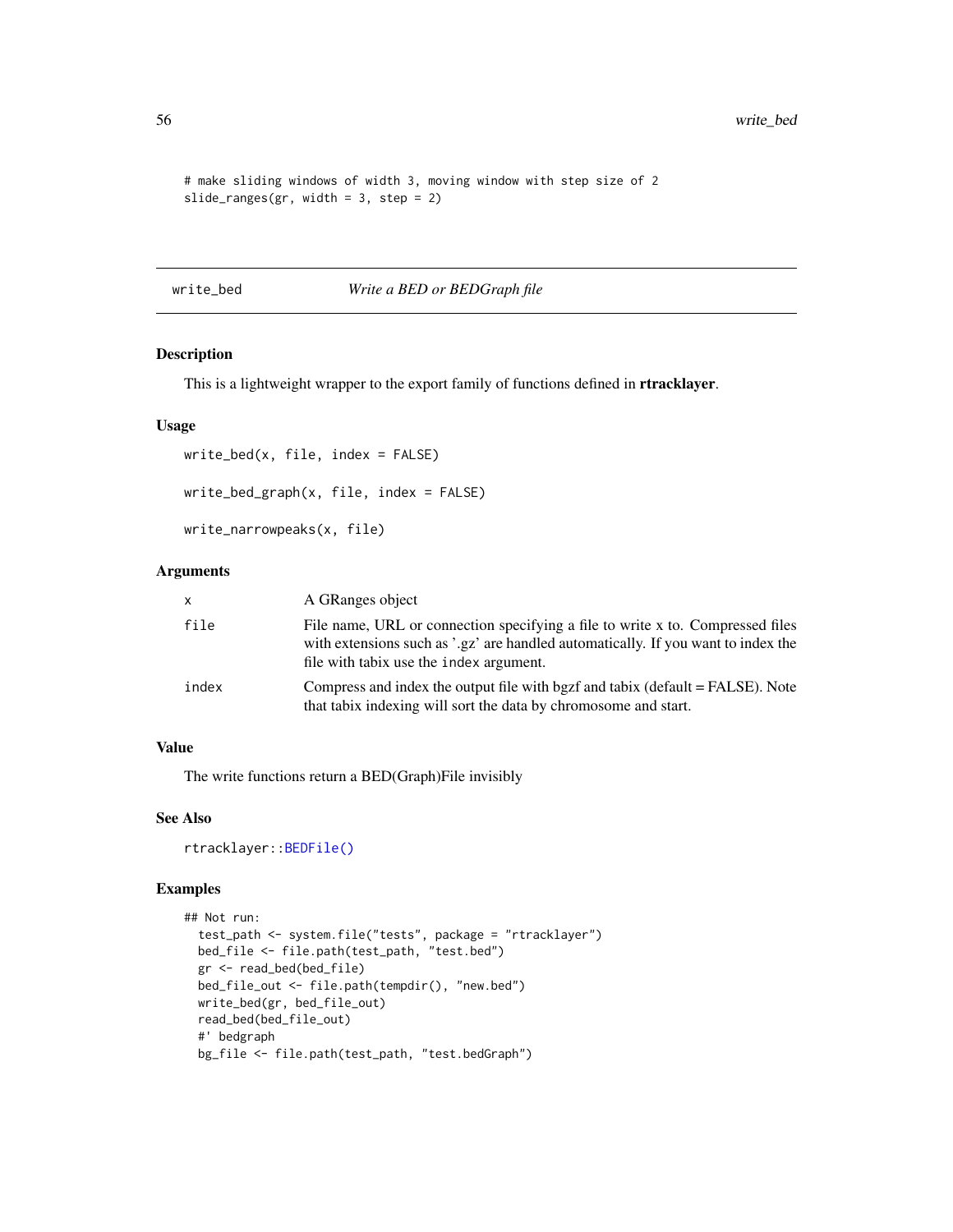# <span id="page-56-0"></span>write\_bigwig 57

```
gr <- read_bed_graph(bg_file)
bg_file_out <- file.path(tempdir(), "new.bg")
write_bed(gr, bg_file_out)
read_bed(bg_file_out)
# narrowpeaks
np_file <- system.file("extdata", "demo.narrowPeak.gz",package="rtracklayer")
gr <- read_narrowpeaks(np_file, genome_info = "hg19")
np_file_out <- file.path(tempdir(), "new.bg")
write_narrowpeaks(gr, np_file_out)
read_narrowpeaks(np_file_out)
```
## End(Not run)

write\_bigwig *Write a BigWig file*

#### Description

This is a lightweight wrapper to the export family of functions defined in **rtracklayer**.

#### Usage

write\_bigwig(x, file)

# Arguments

|      | A GRanges object                                                               |
|------|--------------------------------------------------------------------------------|
| file | File name, URL or connection specifying a file to write x to. Compressed files |
|      | with extensions such as '.gz' are handled automatically.                       |

#### Value

The write functions return a BigWigFile invisibly

# See Also

rtracklayer:[:BigWigFile\(\)](#page-0-0)

```
## Not run:
if (.Platform$OS.type != "windows") {
 test_path <- system.file("tests", package = "rtracklayer")
 bw_file <- file.path(test_path, "test.bw")
 gr <- read_bigwig(bw_file)
 gr
 bw_out <- file.path(tempdir(), "test_out.bw")
 write_bigwig(gr ,bw_out)
 read_bigwig(bw_out)
```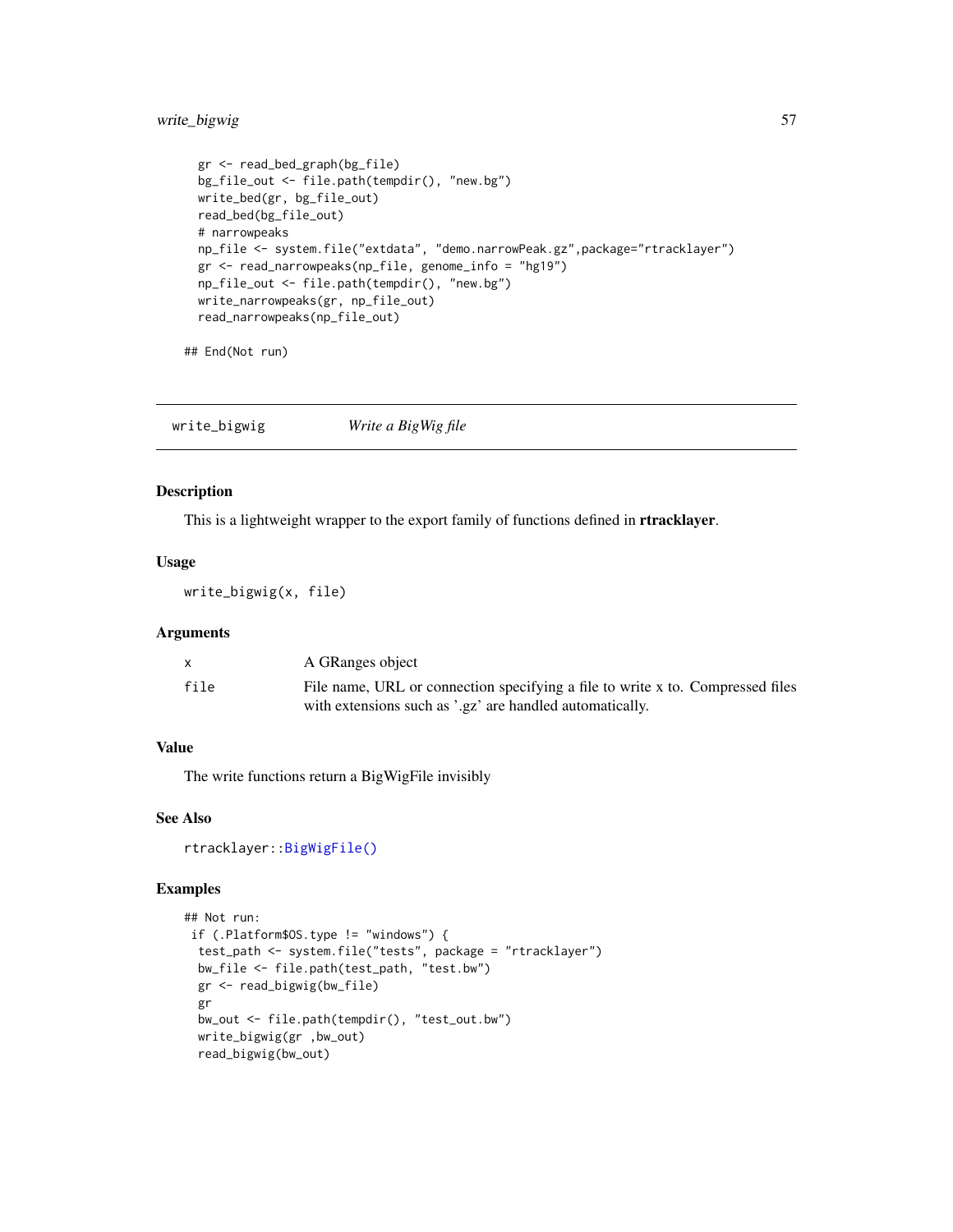```
}
## End(Not run)
```
#### write\_gff *Write a GFF(123) file*

#### Description

This is a lightweight wrapper to the export family of functions defined in **rtracklayer**.

#### Usage

```
write_gff(x, file, index = FALSE)
write_gff1(x, file, index = FALSE)
write_gff2(x, file, index = FALSE)
write_gff3(x, file, index = FALSE)
```
#### Arguments

|       | A GRanges object                                                             |
|-------|------------------------------------------------------------------------------|
| file  | Path or connection to write to                                               |
| index | If TRUE the output file will be compressed and indexed using bgzf and tabix. |

# Value

The write function returns a GFFFile object invisibly

# See Also

rtracklayer:[:GFFFile\(\)](#page-0-0)

#### Examples

```
## Not run:
test_path <- system.file("tests", package = "rtracklayer")
test_gff3 <- file.path(test_path, "genes.gff3")
gr <- read_gff3(test_gff3)
out_gff3 <- file.path(tempdir(), "test.gff3")
write_gff3(gr, out_gff3)
read_gff3(out_gff3)
```
## End(Not run)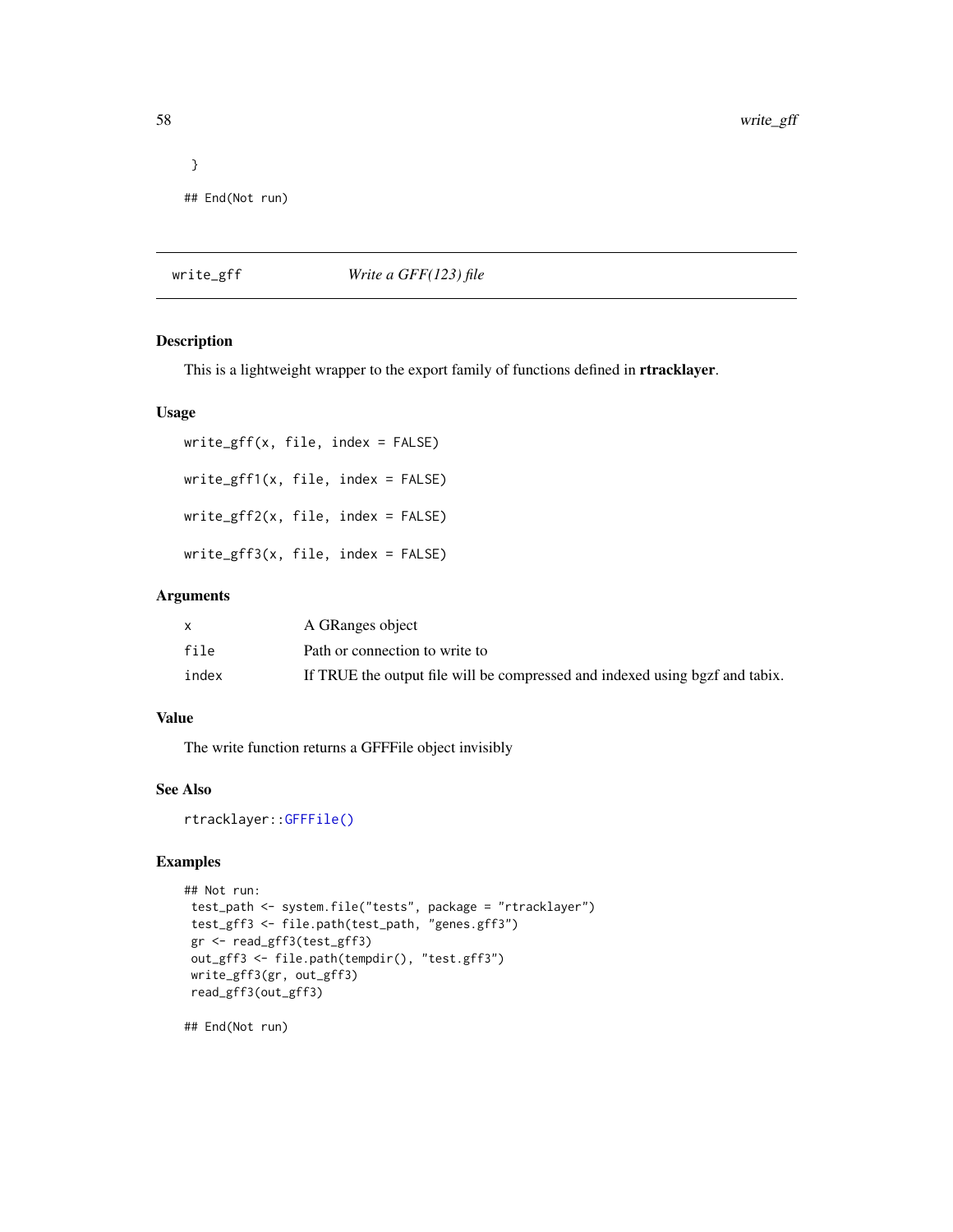<span id="page-58-0"></span>

Write a WIG file

# Usage

write\_wig(x, file)

# Arguments

|      | A GRanges object                                                               |
|------|--------------------------------------------------------------------------------|
| file | File name, URL or connection specifying a file to write x to. Compressed files |
|      | with extensions such as '.gz' are handled automatically.                       |

# Value

The write function returns a WIGFile invisibly.

#### See Also

rtracklayer:[:WIGFile\(\)](#page-0-0)

# %union% *Row-wise set operations on Ranges objects*

# <span id="page-58-1"></span>Description

Row-wise set operations on Ranges objects

# Usage

```
x %union% y
```

```
x %intersect% y
```
x %setdiff% y

between(x, y)

span(x, y)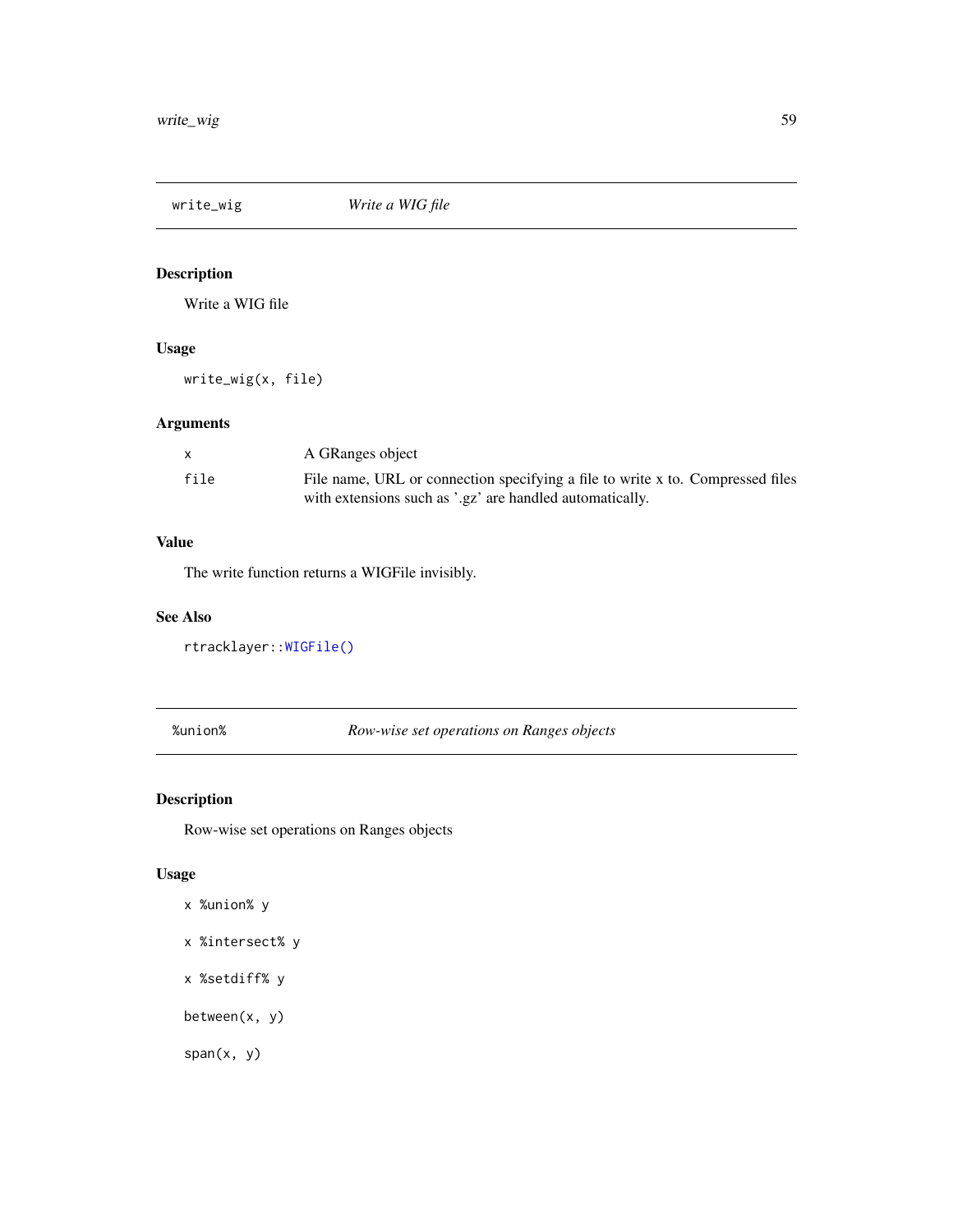#### <span id="page-59-0"></span>Arguments

x, y Ranges objects

#### Details

Each of these functions acts on the rows between pairs of Ranges object. The function %union%(). will return the entire range between two ranges objects assuming there are no gaps, if you would like to force gaps use [span\(\)](#page-58-1) instead. The function %intersect%() will create a new ranges object with a hit column indicating whether or not the two ranges intersect. The function %setdiff%()will return the ranges for each row in x that are not in the corresponding row of y. The function [between\(\)](#page-58-1) will return the gaps between two ranges.

#### Value

A Ranges object

#### See Also

[IRanges::punion()][IRanges::pintersect()][IRanges::pgap()][IRanges::psetdiff()]

```
x \le - as_iranges(data.frame(start = 1:10, width = 5))
# stretch x by 3 on the right
y <- stretch(anchor_start(x), 3)
# take the rowwise union
x %union% y
# take the rowwise intersection
x %intersect% y
# asymetric difference
y %setdiff% x
x %setdiff% y
# if there are gaps between the rows of each range use span
y \leftarrow as\_iranges(data-frame(start = c(20:15, 2:5),width = c(10:15,1:4)))
# fill in the gaps and take the rowwise union
span(x,y)
# find the gaps
between(x,y)
```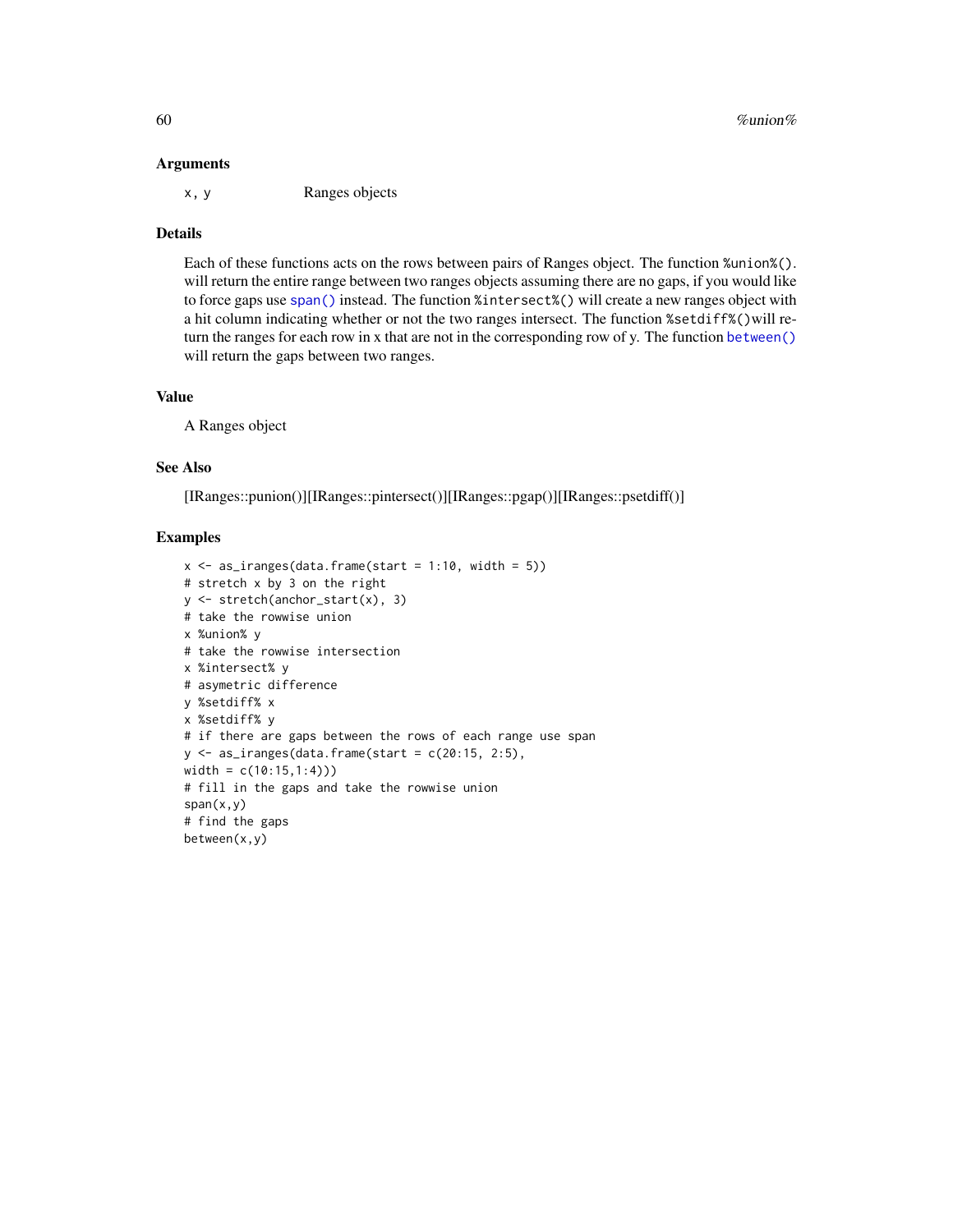# <span id="page-60-0"></span>**Index**

%intersect% *(*%union%*)*, [59](#page-58-0) %setdiff% *(*%union%*)*, [59](#page-58-0) %union%, [59](#page-58-0) add\_nearest\_distance, [4](#page-3-0) add\_nearest\_distance\_downstream *(*add\_nearest\_distance*)*, [4](#page-3-0) add\_nearest\_distance\_left *(*add\_nearest\_distance*)*, [4](#page-3-0) add\_nearest\_distance\_right *(*add\_nearest\_distance*)*, [4](#page-3-0) add\_nearest\_distance\_upstream *(*add\_nearest\_distance*)*, [4](#page-3-0) anchor, [6](#page-5-0) anchor\_3p *(*anchor*)*, [6](#page-5-0) anchor\_5p *(*anchor*)*, [6](#page-5-0) anchor\_center *(*anchor*)*, [6](#page-5-0) anchor\_centre *(*anchor*)*, [6](#page-5-0) anchor\_end *(*anchor*)*, [6](#page-5-0) anchor\_start *(*anchor*)*, [6](#page-5-0) arrange.Ranges, [8](#page-7-0) as\_granges *(*as\_iranges*)*, [8](#page-7-0) as\_iranges, [8](#page-7-0) as\_ranges, [9](#page-8-0) BamFile(), *[42](#page-41-0)*

BamFileOperator-class *(*FileOperator-class*)*, [16](#page-15-0) BEDFile(), *[43](#page-42-0)*, *[56](#page-55-0)* between *(*%union%*)*, [59](#page-58-0) between(), *[60](#page-59-0)* BigWigFile(), *[44](#page-43-0)*, *[57](#page-56-0)* bind\_ranges, [10](#page-9-0)

chop\_by\_gaps *(*chop\_by\_introns*)*, [11](#page-10-0) chop\_by\_introns, [11](#page-10-0) complement\_ranges *(*intersect\_ranges*)*, [25](#page-24-0) complement\_ranges\_directed *(*intersect\_ranges*)*, [25](#page-24-0) compute\_coverage, [12](#page-11-0)

compute\_coverage(), *[10](#page-9-0)* count\_overlaps, [13](#page-12-0) count\_overlaps\_directed *(*count\_overlaps*)*, [13](#page-12-0) count\_overlaps\_within *(*count\_overlaps*)*, [13](#page-12-0) count\_overlaps\_within\_directed *(*count\_overlaps*)*, [13](#page-12-0) coverage(), *[12](#page-11-0)* data.frame(), *[9](#page-8-0)* DataFrame(), *[54](#page-53-0)* DeferredGenomicRanges-class, [14](#page-13-0) disjoin\_ranges, [14](#page-13-0) disjoin\_ranges\_directed *(*disjoin\_ranges*)*, [14](#page-13-0) dplyr::filter(), *[17](#page-16-0)* dplyr::select(), *[49](#page-48-0)* expand\_ranges, [15](#page-14-0) FileOperator-class, [16](#page-15-0) filter-ranges, [17](#page-16-0) filter.Ranges *(*filter-ranges*)*, [17](#page-16-0) filter\_by\_non\_overlaps *(*filter\_by\_overlaps*)*, [18](#page-17-0) filter\_by\_overlaps, [18](#page-17-0) find\_overlaps, [19](#page-18-0) find\_overlaps(), *[31](#page-30-0)*, *[33](#page-32-0)* find\_overlaps\_directed *(*find\_overlaps*)*, [19](#page-18-0) find\_overlaps\_within *(*find\_overlaps*)*, [19](#page-18-0) find\_overlaps\_within\_directed *(*find\_overlaps*)*, [19](#page-18-0) findOverlaps(), *[21](#page-20-0)* flank(), *[22](#page-21-0)* flank\_downstream *(*flank\_left*)*, [22](#page-21-0) flank\_left, [22](#page-21-0) flank\_right *(*flank\_left*)*, [22](#page-21-0) flank\_upstream *(*flank\_left*)*, [22](#page-21-0)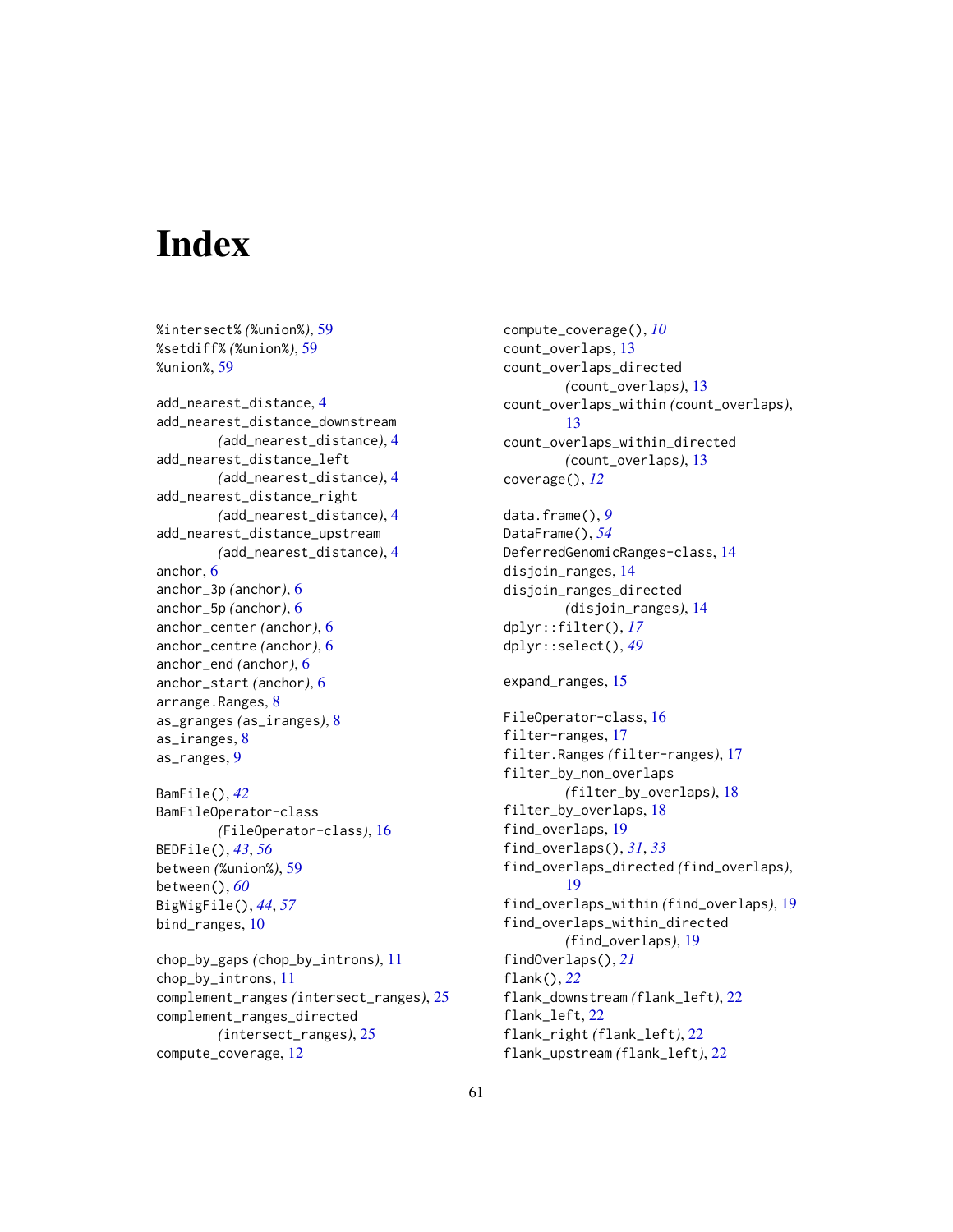# 62 INDEX

genome\_info *(*ranges-info*)*, [39](#page-38-0) GenomeInfoDb::fetchExtendedChromInfoFromUCSC(), *[39,](#page-38-0) [40](#page-39-0)* GenomeInfoDb::Seqinfo(), *[40](#page-39-0)* GenomicAlignments::readGAlignments(), *[42](#page-41-0)* get\_genome\_info *(*ranges-info*)*, [39](#page-38-0) GFFFile(), *[45](#page-44-0)*, *[58](#page-57-0)* GRanges(), *[9,](#page-8-0) [10](#page-9-0)*, *[18](#page-17-0)* group\_by(), *[52](#page-51-0)* group\_by-ranges *(*GroupedGenomicRanges-class*)*, [23](#page-22-0) group\_by.GenomicRanges *(*GroupedGenomicRanges-class*)*,  $23$ group\_by\_overlaps *(*find\_overlaps*)*, [19](#page-18-0) GroupedGenomicRanges-class, [23](#page-22-0) GroupedIntegerRanges-class *(*GroupedGenomicRanges-class*)*, [23](#page-22-0) groups.GroupedGenomicRanges *(*GroupedGenomicRanges-class*)*, [23](#page-22-0) groups.GroupedIntegerRanges *(*GroupedGenomicRanges-class*)*, [23](#page-22-0) id\_to\_column *(*remove\_names*)*, [48](#page-47-0) intersect\_ranges, [25](#page-24-0) intersect\_ranges\_directed *(*intersect\_ranges*)*, [25](#page-24-0) interweave, [26](#page-25-0) IRanges(), *[9,](#page-8-0) [10](#page-9-0)* join\_follow, [27](#page-26-0) join\_follow\_left *(*join\_follow*)*, [27](#page-26-0) join\_follow\_upstream *(*join\_follow*)*, [27](#page-26-0)

join\_nearest, *[5](#page-4-0)*, [28](#page-27-0) join\_nearest\_downstream *(*join\_nearest*)*, [28](#page-27-0) join\_nearest\_left *(*join\_nearest*)*, [28](#page-27-0) join\_nearest\_right *(*join\_nearest*)*, [28](#page-27-0) join\_nearest\_upstream *(*join\_nearest*)*, [28](#page-27-0) join\_overlap\_inner *(*join\_overlap\_intersect*)*, [29](#page-28-0) join\_overlap\_inner(), *[31](#page-30-0)*, *[33](#page-32-0)* join\_overlap\_inner\_directed *(*join\_overlap\_intersect*)*, [29](#page-28-0)

join\_overlap\_inner\_within *(*join\_overlap\_intersect*)*, [29](#page-28-0) join\_overlap\_inner\_within\_directed *(*join\_overlap\_intersect*)*, [29](#page-28-0) join\_overlap\_intersect, [29](#page-28-0) join\_overlap\_intersect(), *[31](#page-30-0)* join\_overlap\_intersect\_directed *(*join\_overlap\_intersect*)*, [29](#page-28-0) join\_overlap\_intersect\_within *(*join\_overlap\_intersect*)*, [29](#page-28-0) join\_overlap\_intersect\_within\_directed *(*join\_overlap\_intersect*)*, [29](#page-28-0) join\_overlap\_left *(*join\_overlap\_intersect*)*, [29](#page-28-0) join\_overlap\_left(), *[31](#page-30-0)* join\_overlap\_left\_directed *(*join\_overlap\_intersect*)*, [29](#page-28-0) join\_overlap\_left\_within *(*join\_overlap\_intersect*)*, [29](#page-28-0) join\_overlap\_left\_within\_directed *(*join\_overlap\_intersect*)*, [29](#page-28-0) join\_overlap\_self, [32](#page-31-0) join\_overlap\_self(), *[31](#page-30-0)* join\_overlap\_self\_directed *(*join\_overlap\_self*)*, [32](#page-31-0) join\_overlap\_self\_within *(*join\_overlap\_self*)*, [32](#page-31-0) join\_overlap\_self\_within\_directed *(*join\_overlap\_self*)*, [32](#page-31-0) join\_precede, [33](#page-32-0) join\_precede\_downstream *(*join\_precede*)*, [33](#page-32-0) join\_precede\_right *(*join\_precede*)*, [33](#page-32-0)

mutate, *[7](#page-6-0)* mutate.Ranges, [35](#page-34-0)

# n, [36](#page-35-0)

n\_distinct, [37](#page-36-0) names\_to\_column *(*remove\_names*)*, [48](#page-47-0)

overscope\_ranges, [37](#page-36-0)

pair\_follow *(*pair\_overlaps*)*, [38](#page-37-0) pair\_nearest *(*pair\_overlaps*)*, [38](#page-37-0) pair\_overlaps, [38](#page-37-0) pair\_precede *(*pair\_overlaps*)*, [38](#page-37-0) plyranges *(*plyranges-package*)*, [3](#page-2-0) plyranges-package, [3](#page-2-0)